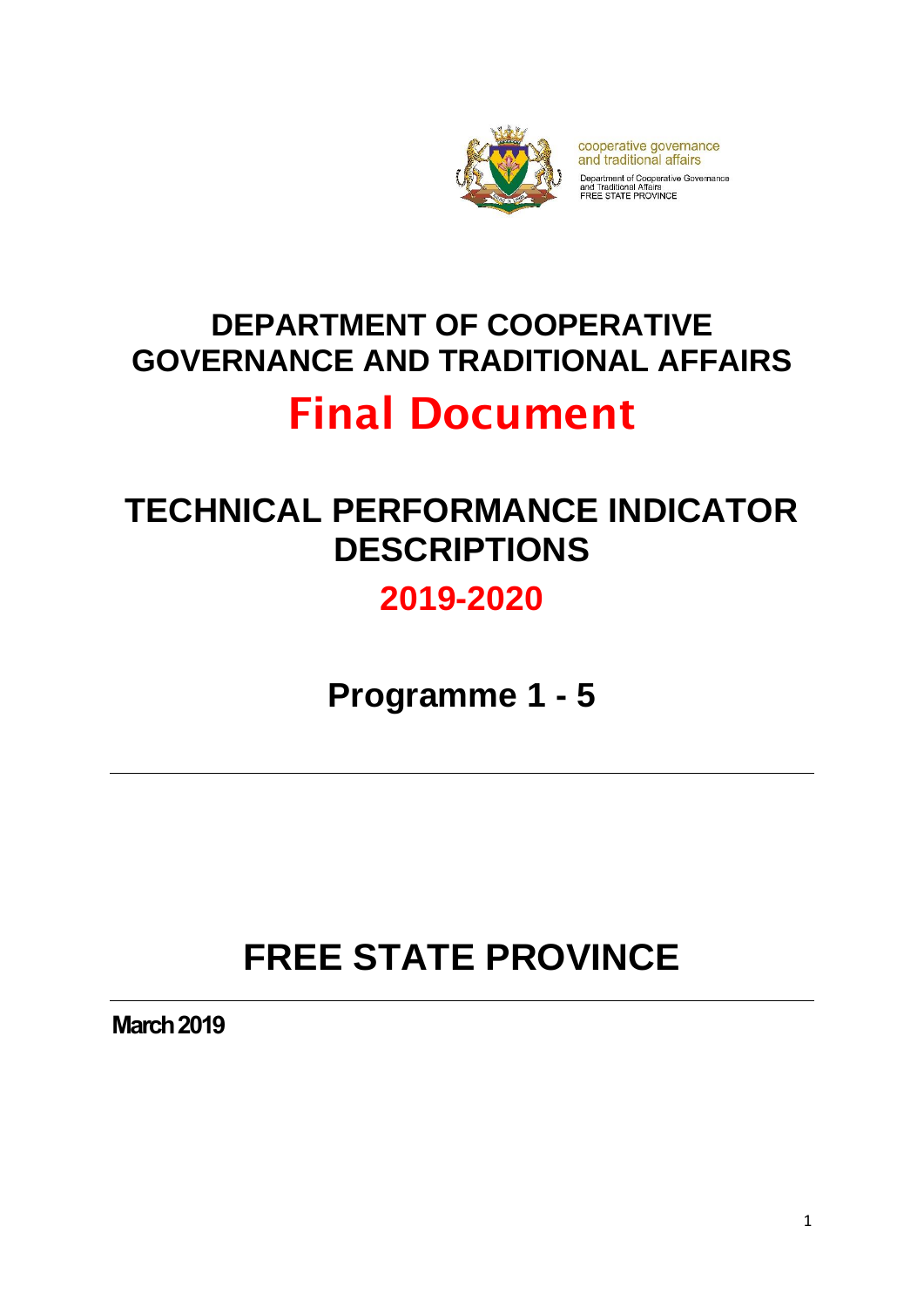#### **PROGRAMME 1: ADMINISTRATION**

#### **SUB-PROGRAMME: CORPORATE SERVICES**

| Indicator title          | Monitor and report on the filling of identified critical funded vacancies                   |
|--------------------------|---------------------------------------------------------------------------------------------|
| <b>Short definition</b>  | Vacancies that are critical for improvement of service delivery in the Department           |
| <b>Nature of Support</b> | Ensures all critical and funded post are filled with appropriate employees.                 |
| Purpose/importance       | To address the service delivery expectations.                                               |
| Source/collection of     | Departmental structure.                                                                     |
| data                     |                                                                                             |
| <b>Portfolio of</b>      | Signed-off reports submitted to the Chief Director, reflecting the extent to which critical |
| <b>Evidence</b>          | vacancies are filled                                                                        |
| Method of                | Quantitative                                                                                |
| calculation              |                                                                                             |
| <b>Data limitations</b>  | Shortage of funds for the filling of critical posts in the Department.                      |
| Type of indicator        | Output                                                                                      |
| <b>Calculation type</b>  | Cumulative                                                                                  |
| <b>Reporting cycle</b>   | Quarterly                                                                                   |
| <b>New indicator</b>     | No.                                                                                         |
| <b>Desired</b>           | Filling of critical vacancies for the Department.                                           |
| performance              |                                                                                             |
| Indicator                | Human Resources Management and Development Directorate                                      |
| responsibility           |                                                                                             |

| Indicator title             | Monitor and report on performance of the Department against its Annual Performance Plan        |
|-----------------------------|------------------------------------------------------------------------------------------------|
| <b>Short definition</b>     | The department's ability to do monitoring and reporting, produce reliable information, and use |
|                             | this information to inform performance improvement.                                            |
| Purpose/importance          | Is to ensure all progress made is against the plan of the Department.                          |
| <b>Source/collection of</b> | Singed off quarterly reports by Chief Directorate                                              |
| data                        |                                                                                                |
| <b>Method of</b>            | Quantitative.                                                                                  |
| calculation                 |                                                                                                |
| <b>Data limitations</b>     | Non-submission of the Directorates reports.                                                    |
| Type of indicator           | Output                                                                                         |
| <b>Calculation type</b>     | Cumulative                                                                                     |
| <b>Reporting cycle</b>      | Quarterly                                                                                      |
| <b>New indicator</b>        | No.                                                                                            |
| <b>Desired</b>              | Successful implementation on the performance of the Department against the APP                 |
| performance                 |                                                                                                |
| Indicator                   | DPPM - Monitoring and Evaluation                                                               |
| responsibility              |                                                                                                |

| <b>Indicator title</b>      | Monitor and report on the successful implementation of the Performance and Development         |
|-----------------------------|------------------------------------------------------------------------------------------------|
|                             | <b>Management System</b>                                                                       |
| <b>Short definition</b>     | Department implement their PDMS policy in term of all employees on salary level 1-12, with the |
|                             | requisite policy provisions.                                                                   |
| <b>Nature of Support</b>    | Training and workshops to all employees of the Department.                                     |
| Purpose/importance          | To optimize every employee's output in terms of quality and quantity, thereby improving the    |
|                             | department's overall performance and service delivery                                          |
| <b>Source/collection of</b> | <b>PERSAL</b>                                                                                  |
| data                        |                                                                                                |
| <b>Portfolio of</b>         | Signed off report to the HOD and outgoing mail register.                                       |
| <b>Evidence</b>             |                                                                                                |
| <b>Method of</b>            | Quantitative                                                                                   |
| calculation                 |                                                                                                |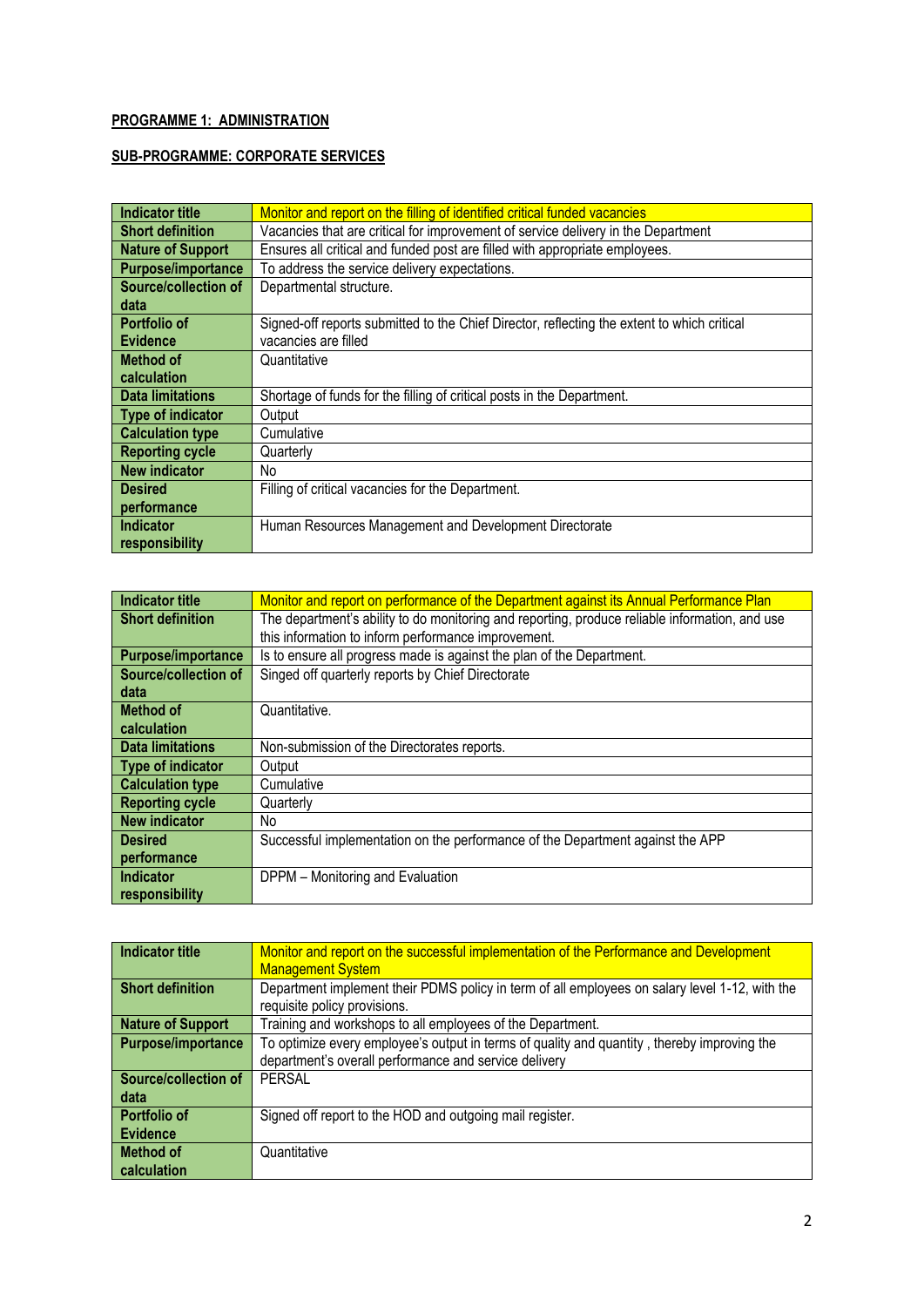| <b>Data limitations</b> | If the Department does not have approved PDMS policy in place. |
|-------------------------|----------------------------------------------------------------|
| Type of indicator       | Output                                                         |
| <b>Calculation type</b> | Cumulative                                                     |
| <b>Reporting cycle</b>  | Quarterly                                                      |
| New indicator           | No                                                             |
| <b>Desired</b>          | Correct implementation of the PMDS policy                      |
| performance             |                                                                |
| Indicator               | Corporate Services (DPPM - PMDS)                               |
| responsibility          |                                                                |

| <b>Indicator title</b>    | Monitor and report on the implementation of the National Operations and Methodology             |
|---------------------------|-------------------------------------------------------------------------------------------------|
|                           | <b>Framework in the Department</b>                                                              |
| <b>Short definition</b>   | Enables the Department to deliver quality services to the public in a simplified and integrated |
|                           | manner.                                                                                         |
| <b>Nature of Support</b>  | The status of implementation of a Service Delivery Model (SDM), Business Process                |
|                           | Management (BPM), Standard Operating Procedures(SOPs), Service Standards (SS) and a             |
|                           | Service Charter (SC)                                                                            |
| <b>Purpose/importance</b> | Public Service Regulations 2016 now requires implementation of the following building blocks:   |
|                           | Service Delivery Model<br>$\bullet$                                                             |
|                           | <b>Business Process Management</b><br>$\bullet$                                                 |
|                           | <b>Standard Operating Procedures</b><br>٠                                                       |
|                           | Service Standards<br>٠                                                                          |
|                           | Service Charter<br>$\bullet$                                                                    |
|                           | Service Delivery Improvement Plans<br>٠                                                         |
| Source/collection of      | COGTA                                                                                           |
| data                      |                                                                                                 |
| Portfolio of              | Signed off Quarterly report and outgoing mail register.                                         |
| <b>Evidence</b>           |                                                                                                 |
| <b>Method of</b>          | Quantitative                                                                                    |
| calculation               |                                                                                                 |
| <b>Data limitations</b>   | Non-submission of reports                                                                       |
| <b>Type of indicator</b>  | Output                                                                                          |
| <b>Calculation type</b>   | Cumulative                                                                                      |
| <b>Reporting cycle</b>    | Quarterly                                                                                       |
| <b>New indicator</b>      | <b>No</b>                                                                                       |
| <b>Desired</b>            | Effective implementation of National Operations and Methodology Framework for the               |
| performance               | improvement of service delivery by the Department.                                              |
| <b>Indicator</b>          | DPPM - Organizational Development.                                                              |
| responsibility            |                                                                                                 |

| Indicator title           | Monitor and report on the adequacy and effectiveness of internal controls towards reducing        |
|---------------------------|---------------------------------------------------------------------------------------------------|
|                           | <b>Departmental risks</b>                                                                         |
| <b>Short definition</b>   | Department has a basic strategic risk management elements in place and these function well.       |
| <b>Nature of Support</b>  | Perform audit on the identified risks.                                                            |
| <b>Purpose/importance</b> | Unwanted threats to efficient service delivery are minimized or opportunities are created through |
|                           | systematic and normalized processes that enables department to identify, assess, manage and       |
|                           | monitor strategic risks                                                                           |
| Source/collection of      | Audit tracking tool. Combined assurance plan and completed audits.                                |
| data                      |                                                                                                   |
| <b>Portfolio of</b>       | Signed quarterly reports on the adequacy and effective of internal controls towards reducing      |
| evidence                  | identified risks and proof of submission within due dates                                         |
| <b>Method of</b>          | Quantitative                                                                                      |
| calculation               |                                                                                                   |
| <b>Data limitations</b>   | Department does not have a strategic risk management capacity/function.                           |
| Type of indicator         | Output                                                                                            |
| <b>Calculation type</b>   | Cumulative                                                                                        |
| <b>Reporting cycle</b>    | Quarterly                                                                                         |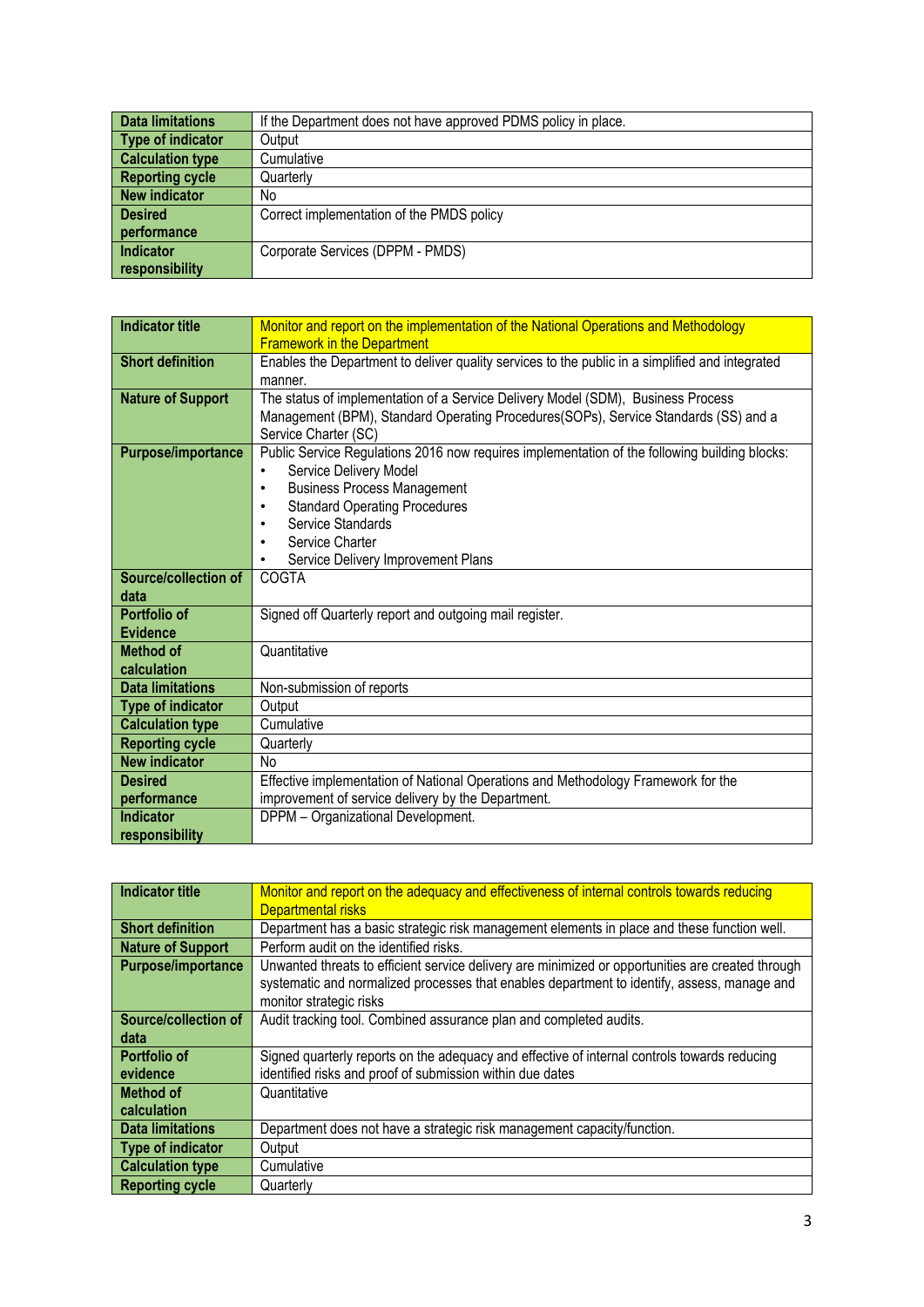| New indicator    | Yes                                                                |
|------------------|--------------------------------------------------------------------|
| <b>Desired</b>   | Departmental management acts on strategic risk management reports. |
| performance      |                                                                    |
| <b>Indicator</b> | Corporate Services (Internal Audit)                                |
| responsibility   |                                                                    |

| <b>Indicator title</b>    | Monitor budget spending versus cash flow projections.                                        |
|---------------------------|----------------------------------------------------------------------------------------------|
| <b>Short definition</b>   | Ensure that weekly and monthly spending are within the budget and cash available set limits. |
| <b>Nature of Support</b>  | Checking financial performance through the in-year monitoring report of the Department       |
| <b>Purpose/importance</b> | To ensure that no overspending on the budget or bank account occurs.                         |
| Source/collection of      | Basic Accounting System (BAS)                                                                |
| data                      |                                                                                              |
| Portfolio of              | Monthly budget expenditure reports and proof of submission                                   |
| <b>Evidence</b>           |                                                                                              |
| <b>Method of</b>          | Quantitative                                                                                 |
| calculation               |                                                                                              |
| <b>Data limitations</b>   | Non submission of cash flow requests by Programmes. Less cash allocated to the Department    |
|                           | by Treasury than requested                                                                   |
| Type of indicator         | Output                                                                                       |
| <b>Calculation type</b>   | Cumulative                                                                                   |
| <b>Reporting cycle</b>    | Quarterly                                                                                    |
| <b>New indicator</b>      | No.                                                                                          |
| <b>Desired</b>            | To stay within the monthly cash flow allocations as received from Provincial Treasury.       |
| performance               |                                                                                              |
| <b>Indicator</b>          | <b>Financial Management Services Directorate</b>                                             |
| responsibility            |                                                                                              |

| Indicator title          | Monitor and report on the 100% of invoices paid within 30 days                                 |
|--------------------------|------------------------------------------------------------------------------------------------|
| <b>Short definition</b>  | All payments of suppliers are paid within 30 days                                              |
| <b>Nature of Support</b> | Facilitation of Invoice Tracking System through 102 report to check the payment processes      |
| Purpose/importance       | To ensure that suppliers of goods and services are paid immediately after the service has been |
|                          | rendered within 30 days.                                                                       |
| Source/collection of     | Departmental Invoice Track System                                                              |
| data                     |                                                                                                |
| Portfolio of             | Invoice Tracking System accurately reflecting the extent to which invoices are paid within 30  |
| <b>Evidence</b>          | days after receipt of such invoices                                                            |
| <b>Method of</b>         | Quantitative                                                                                   |
| calculation              |                                                                                                |
| <b>Data limitations</b>  | Insufficient fund                                                                              |
| Type of indicator        | Output                                                                                         |
| <b>Calculation type</b>  | Cumulative                                                                                     |
| <b>Reporting cycle</b>   | Quarterly                                                                                      |
| <b>New indicator</b>     | No.                                                                                            |
| <b>Desired</b>           | All service providers are fully paid.                                                          |
| performance              |                                                                                                |
| <b>Indicator</b>         | Supply Chain Management (SCM) - Asset Management Directorate                                   |
| responsibility           |                                                                                                |

| <b>Indicator title</b> | Monitor the extent to which the Department complies with KCM standards                      |
|------------------------|---------------------------------------------------------------------------------------------|
| Short definition       | Ensure that the Department report on all KCM indicators as included in the KCM report on an |
|                        | expectable level.                                                                           |
| Nature of Support      | Coordination of inputs form Directorates and consolidation for the submission               |
| Purpose/importance     | To ensure that indicators are implemented to increase financial management and internal     |
|                        | controls.                                                                                   |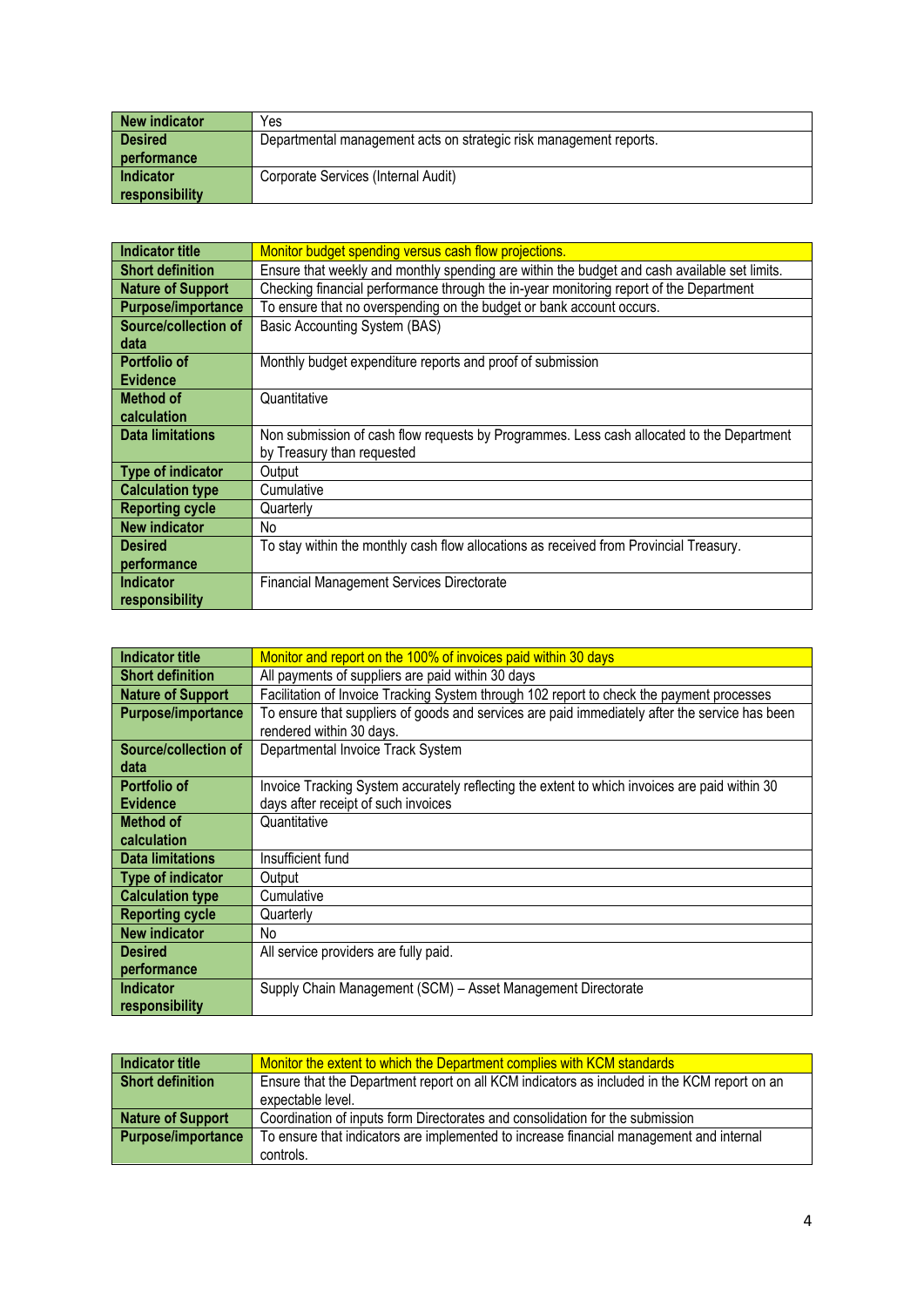| Source/collection of     | COGTA                                                                                        |
|--------------------------|----------------------------------------------------------------------------------------------|
| data                     |                                                                                              |
| Portfolio of             | Signed-off KCM reports and proof that it was submitted to PT within the required time-frames |
| <b>Evidence</b>          |                                                                                              |
| <b>Method of</b>         | Quantitative                                                                                 |
| calculation              |                                                                                              |
| <b>Data limitations</b>  | Non-submission of inputs from Programmes                                                     |
| <b>Type of indicator</b> | Output                                                                                       |
| <b>Calculation type</b>  | Cumulative                                                                                   |
| <b>Reporting cycle</b>   | Quarterly                                                                                    |
| <b>New indicator</b>     | No.                                                                                          |
| <b>Desired</b>           | To achieve a 100% submission of documentation and an acceptable rate of compliance with      |
| performance              | implementation of controls                                                                   |
| Indicator                | Office of the CFO                                                                            |
| responsibility           |                                                                                              |

| Indicator title          | Monitor irregular, unauthorized and wasteful expenditure                                          |
|--------------------------|---------------------------------------------------------------------------------------------------|
| <b>Short definition</b>  | Register, investigate, report and finalize all cases of irregular, unauthorized and fruitless and |
|                          | wasteful expenditure identified in the department                                                 |
| <b>Nature of Support</b> | Coordinate all cases of irregular, unauthorized and fruitless expenditure for the Department.     |
| Purpose/importance       | To ensure compliance to financial legislative requirements                                        |
| Source/collection of     | COGTA                                                                                             |
| data                     |                                                                                                   |
| Portfolio of             | Updated register reflecting irregular, unauthorized and wasteful expenditure and proof of actions |
| <b>Evidence</b>          | taken to prevent such expenditure.                                                                |
| Method of                | Quantitative                                                                                      |
| calculation              |                                                                                                   |
| <b>Data limitations</b>  | Non-submission of information by Programmes.                                                      |
| Type of indicator        | Output                                                                                            |
| <b>Calculation type</b>  | Cumulative                                                                                        |
| <b>Reporting cycle</b>   | Quarterly                                                                                         |
| <b>New indicator</b>     | No.                                                                                               |
| <b>Desired</b>           | To investigate and finalise all cases of irregular, unauthorized and fruitless and wasteful       |
| performance              | expenditure within the applicable timeframes                                                      |
| Indicator                | <b>Financial Management Services Directorate</b>                                                  |
| responsibility           |                                                                                                   |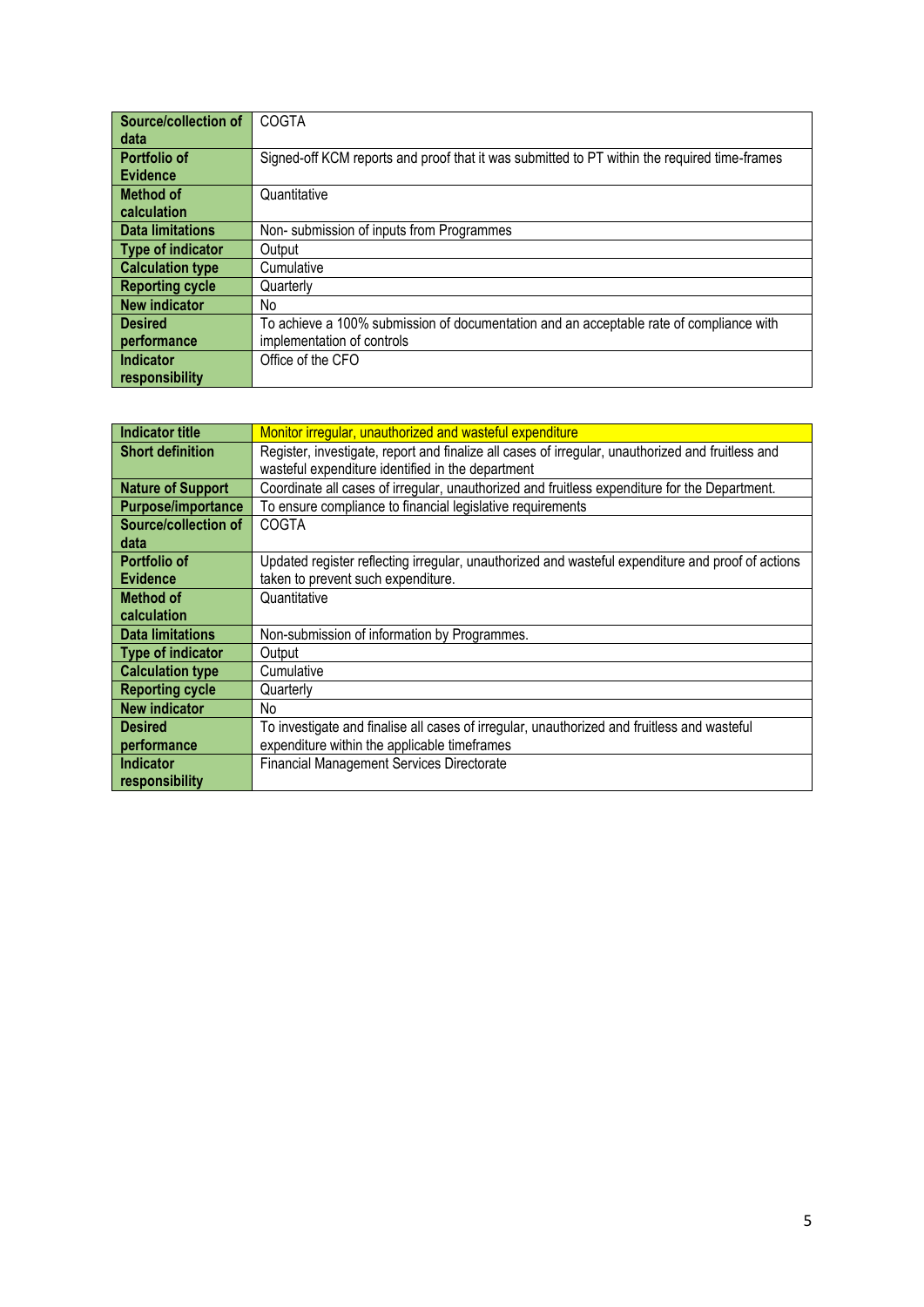## **PROGRAMME 2: LOCAL GOVERNANCE**

## **SUB-PROGRAMME: MUNICIPAL ADMINISTRATION**

|                               | Number of municipalities monitored on the extent to which anti-corruption measure are                     |
|-------------------------------|-----------------------------------------------------------------------------------------------------------|
| <b>Indicator title</b>        | <i>implemented</i>                                                                                        |
|                               | To monitor and report on the extent to which municipalities successfully implement anti-corruption        |
| <b>Short definition</b>       | measures towards promoting good governance.                                                               |
|                               | Provide recommendation to the municipalities in terms of the anti-corruption related matters<br>$\bullet$ |
|                               | Support municipalities to implement anti-corruption measure through workshops, meetings, training<br>٠    |
| <b>Nature of support</b>      | sessions etc.                                                                                             |
| Purpose/importance            | To ensure coordination of all anti-corruption activities per province.                                    |
| Source/collection of          | Municipal reports and/or data on the extent to which municipalities implement anti-corruption             |
| data                          | measures.                                                                                                 |
| <b>Portfolio</b><br><b>of</b> | Signed-off departmental report reflecting the extent to which municipalities comply with the              |
| evidence                      | implementation of anti-corruption measures, inclusive of recommendations to address gaps.                 |
| of<br><b>Method</b>           | Consolidated departmental report(s) reflecting the extent to which municipalities successfully            |
| calculation                   | implement anti-corruption measures.                                                                       |
|                               | Non-functionality of the anti-corruption technical working group, which can affect the coordination       |
|                               | of anti-corruption agencies in dealing with cases of corruption and related offences in                   |
| Data limitations              | municipalities.                                                                                           |
| <b>Type of indicator</b>      | Output                                                                                                    |
| <b>Calculation type</b>       | Non-cumulative.                                                                                           |
| <b>Reporting cycle</b>        | Quarterly                                                                                                 |
| <b>New indicator</b>          | Yes                                                                                                       |
| <b>Desired</b>                |                                                                                                           |
| performance                   | All municipalities reduce fraud and corruption.                                                           |
| <b>Indicator</b>              |                                                                                                           |
| responsibility                | Municipal Administration.                                                                                 |

| <b>Indicator title</b>        | No. of municipalities supported towards successfully implementation anti-corruption measures   |
|-------------------------------|------------------------------------------------------------------------------------------------|
| <b>Short definition</b>       | Ensuring the effective measures of implementation are in place e.g. policies and strategies.   |
|                               | Support municipalities to implement anti-corruption measure through workshops, meetings,       |
| Nature of support             | training sessions etc.                                                                         |
| <b>Purpose/importance</b>     | To reduce incidences of corruption in municipalities towards promoting good governance         |
| Source/collection of          | <b>Municipalities</b>                                                                          |
| data                          |                                                                                                |
| <b>Portfolio</b><br><b>of</b> | Invitations, agenda, attendance registers and Signed-off departmental report and outgoing mail |
| evidence                      | register.                                                                                      |
| <b>of</b><br><b>Method</b>    |                                                                                                |
| calculation                   | Manual count of municipalities supported                                                       |
| <b>Data limitations</b>       | None submission of reports by provinces                                                        |
| Type of indicator             | Output                                                                                         |
| <b>Calculation type</b>       | Non-cumulative                                                                                 |
| <b>Reporting cycle</b>        | Quarterly                                                                                      |
| <b>New indicator</b>          | Yes                                                                                            |
| <b>Desired</b>                |                                                                                                |
| performance                   | Corruption in municipalities is tackled more effectively and consistently.                     |
| <b>Indicator</b>              |                                                                                                |
| responsibility                | <b>Municipal Administration</b>                                                                |

| Indicator title         | No. of municipalities assisted and supported towards customizing and/or adopting municipal by-<br>laws.                                           |
|-------------------------|---------------------------------------------------------------------------------------------------------------------------------------------------|
| <b>Short definition</b> | To assist municipalities towards customizing and/or adopting municipal by-laws as required in<br>terms of sec 12 and 13 of Municipal Systems Act. |
| Nature of support       | Provision of by-law adoption checklist containing legislative processes for promulgation of by-laws                                               |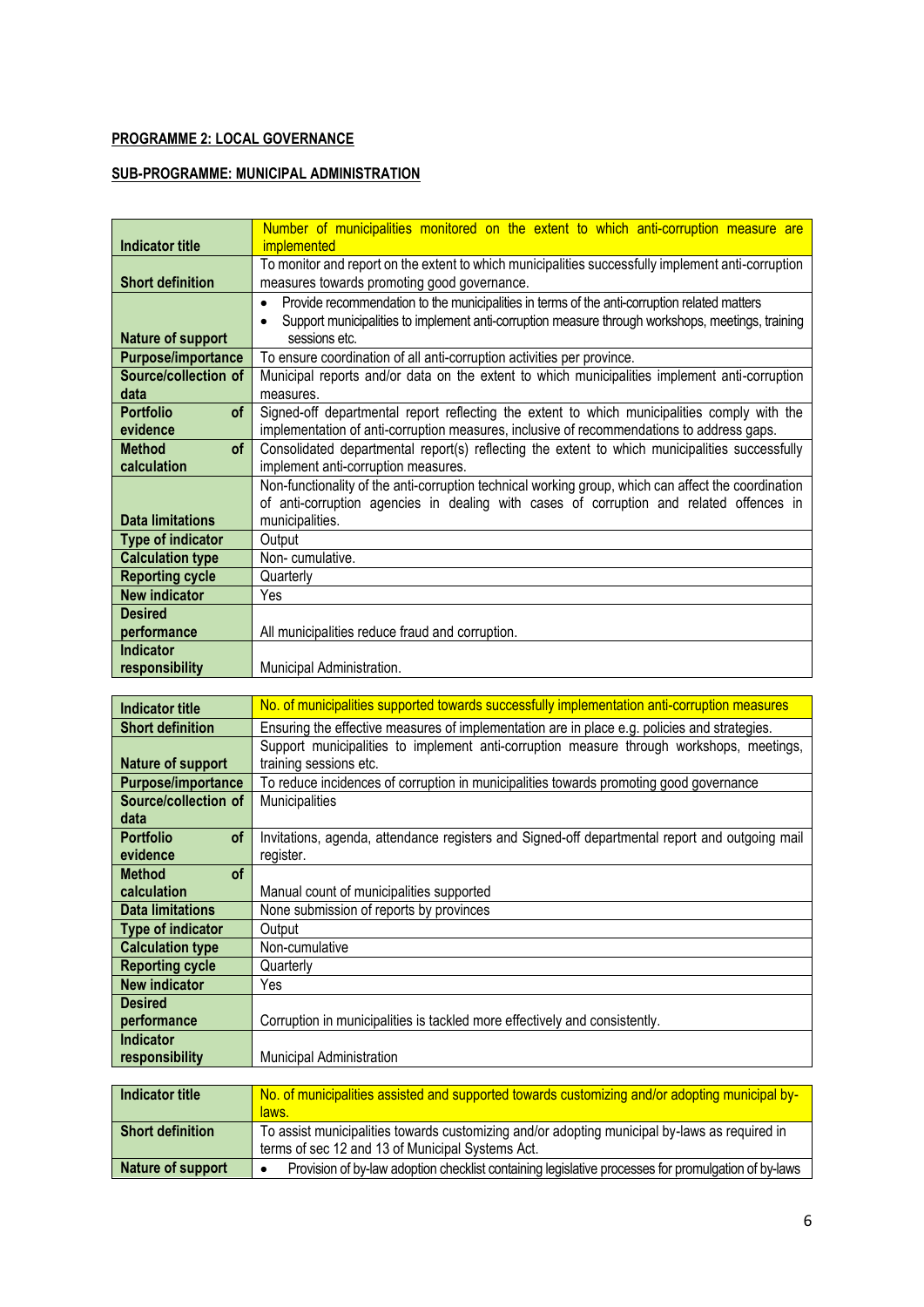|                           | Provision of provincial standardize by-laws<br>$\bullet$                                       |
|---------------------------|------------------------------------------------------------------------------------------------|
|                           | Provision of advice on amendments and review of promulgated by-laws<br>$\bullet$               |
|                           | Monitoring of promulgation of municipal by-laws<br>٠                                           |
| <b>Purpose/importance</b> | This indicators measures the extent to which the Department assists and support municipalities |
|                           | towards customizing and/or adopting standardized municipal by-laws towards complying with      |
|                           | Sections 12 and 13 of the Municipal Systems Act                                                |
| Source/collection of      | Municipal consultations and provincial gazette.                                                |
| data                      |                                                                                                |
| Portfolio of              | Invitations / agendas / attendance registers and signed off report by Director of workshops /  |
| evidence                  | meetings held with municipalities on the development and/or implementation of a guide          |
|                           | informing the implementation of municipal by-laws                                              |
| <b>Method of</b>          | Quantitative                                                                                   |
| calculation               |                                                                                                |
| <b>Data limitations</b>   | Non-adoption of municipal by-laws by Municipal Councils / Lack of cooperation from             |
|                           | municipalities to commence with process of customization / adoption of by-laws                 |
| <b>Type of indicator</b>  | Output Indicator                                                                               |
| <b>Calculation type</b>   | Cumulative                                                                                     |
| <b>Reporting cycle</b>    | Quarterly                                                                                      |
| <b>New indicator</b>      | N <sub>o</sub>                                                                                 |
| <b>Desired</b>            | All municipalities customize and adopt Municipal By-Laws as required in terms of Sections 12   |
| performance               | and 13 of the Municipal Systems Act                                                            |
| <b>Indicator</b>          | Municipal Administration (Legal services and Municipal Policy and Advice Directorate)          |
| responsibility            |                                                                                                |

| <b>Indicator title</b>   | No. of municipalities supported on the implementation of municipal by-laws.                                |
|--------------------------|------------------------------------------------------------------------------------------------------------|
| <b>Short definition</b>  | To support municipalities on the implementation of municipal by-laws through the development<br>of a guide |
| Nature of support        | Provision of provincial by-laws implementation guide.                                                      |
|                          | $\bullet$                                                                                                  |
|                          | Development of a by-law implementation assessment tool focusing on revenue enhancement by-<br>٠<br>laws.   |
|                          |                                                                                                            |
| Purpose/importance       | Support provided to municipalities to develop and implement strategies and plans aimed at                  |
|                          | eliminating incidences of unethical conduct in terms of the Anti-corruption Strategy through               |
|                          | facilitation of workshops/training / awareness campaign                                                    |
| Source/collection of     | Municipalities                                                                                             |
| data                     |                                                                                                            |
| Portfolio of             | Invitations, agendas, attendance registers, quarterly signed off report and outgoing mail register,        |
| evidence                 | of workshops/meetings held with municipalities on the development and/or implementation of a               |
|                          | guide informing the implementation of municipal by-law.                                                    |
| <b>Method of</b>         | Quantitative                                                                                               |
| calculation              |                                                                                                            |
| <b>Data limitations</b>  | Lack of participation by municipalities during the development phase                                       |
| <b>Type of indicator</b> | Output Indicator                                                                                           |
| <b>Calculation type</b>  | Non-cumulative                                                                                             |
| <b>Reporting cycle</b>   | Quarterly                                                                                                  |
| <b>New indicator</b>     | No                                                                                                         |
| <b>Desired</b>           | All municipalities implement by-laws once adopted by Municipal Councils                                    |
| performance              |                                                                                                            |
| <b>Indicator</b>         | Municipal Administration (Legal services and Municipal Policy and Advice Directorate)                      |
| responsibility           |                                                                                                            |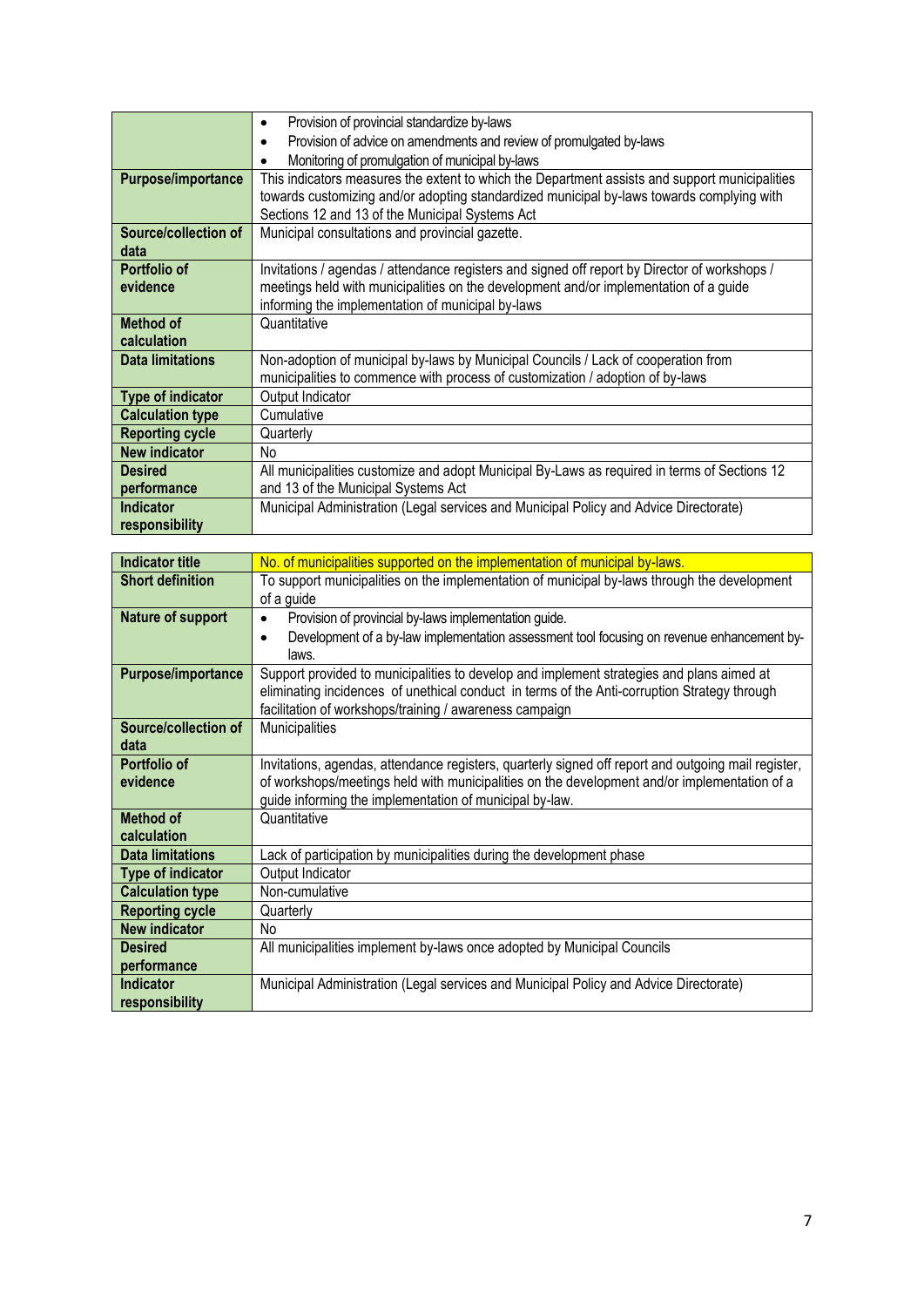#### **SUB-PROGRAMME: MUNICIPAL PERFORMANCE MONITORING**

| <b>Indicator title</b>          | No. of municipalities supported to comply with MSA Regulations on the appointment of senior<br>managers.                                                                                                                                                                                                                                                                                                                                                                                                                                                                     |
|---------------------------------|------------------------------------------------------------------------------------------------------------------------------------------------------------------------------------------------------------------------------------------------------------------------------------------------------------------------------------------------------------------------------------------------------------------------------------------------------------------------------------------------------------------------------------------------------------------------------|
| <b>Short definition</b>         | Issue a circular/notice/guideline to the respective municipality detailing steps to be undertaken in<br>the filling of the senior manager positions<br>Develop a report on compliance of municipalities with the Regulations on appointment of<br>Assist and support municipalities through meetings and workshops to interpret and apply the<br>Regulations<br>Intervene where municipalities do not comply and provide support (support differs from province<br>to province)                                                                                              |
| <b>Nature of Support</b>        | Issue a circular/notice/guideline to the respective municipality detailing steps to be<br>$\bullet$<br>undertaken in the filling of the senior manager positions; and/or<br>Develop a report on compliance of municipalities with the Regulations of 2014 on<br>$\bullet$<br>appointment of senior managers; and/or<br>Assist and support municipalities through meetings and workshops to interpret and apply<br>$\bullet$<br>the Regulations 2014; and/or<br>Intervene where municipalities do not comply. Intervention differs from province to<br>$\bullet$<br>province. |
| <b>Purpose/importance</b>       | To promote the appointment of competent and suitably qualified senior managers                                                                                                                                                                                                                                                                                                                                                                                                                                                                                               |
| Source/collection of<br>data    | Municipal reports on compliance in terms of Regulation 2014                                                                                                                                                                                                                                                                                                                                                                                                                                                                                                                  |
| Portfolio of<br><b>Evidence</b> | Departmental signed-off reports detailing the municipalities supported and the type of support<br>provided, together with relevant meeting documentation if and where meetings were held and/or<br>workshops conducted                                                                                                                                                                                                                                                                                                                                                       |
| <b>Method of</b><br>calculation | Quantitative                                                                                                                                                                                                                                                                                                                                                                                                                                                                                                                                                                 |
| <b>Data limitations</b>         | Non submission of reports by municipalities                                                                                                                                                                                                                                                                                                                                                                                                                                                                                                                                  |
| <b>Type of indicator</b>        | Output                                                                                                                                                                                                                                                                                                                                                                                                                                                                                                                                                                       |
| <b>Calculation type</b>         | Cumulative                                                                                                                                                                                                                                                                                                                                                                                                                                                                                                                                                                   |
| <b>Reporting cycle</b>          | Annually                                                                                                                                                                                                                                                                                                                                                                                                                                                                                                                                                                     |
| <b>New indicator</b>            | No                                                                                                                                                                                                                                                                                                                                                                                                                                                                                                                                                                           |
| <b>Desired</b>                  | All municipalities appointing competent senior managers in line with the competency                                                                                                                                                                                                                                                                                                                                                                                                                                                                                          |
| performance                     | requirements in the MSA Regulation.                                                                                                                                                                                                                                                                                                                                                                                                                                                                                                                                          |
| <b>Indicator</b>                | Municipal Performance Monitoring                                                                                                                                                                                                                                                                                                                                                                                                                                                                                                                                             |
| responsibility                  |                                                                                                                                                                                                                                                                                                                                                                                                                                                                                                                                                                              |

| <b>Indicator title</b>   | Number of Section 47 reports compiled as prescribed by the MSA.                                  |
|--------------------------|--------------------------------------------------------------------------------------------------|
| <b>Short definition</b>  | The signed-off consolidated annual (provincial) municipal performance report is a legal          |
|                          | requirement in Section 47 of the Municipal Systems Act, which requires the MEC for local         |
|                          | government to compile and submit to provincial legislature and Minister for Local Government.    |
| Purpose/importance       | To put in place provincial mechanisms to organize, consolidate and interpret primary data        |
|                          | collected from municipalities or secondary data sources to develop a consolidated municipal      |
|                          | performance report and to monitor municipal performance in order to identify gaps, interventions |
|                          | and support on municipal performance                                                             |
| Source/collection of     | Annual Municipal Performance Reports (section 46) and secondary data from sector                 |
| data/ Evidence           | departments                                                                                      |
| Portfolio of             | Signed-off Section 47 Report                                                                     |
| <b>Evidence</b>          |                                                                                                  |
| Method of                | Manual count of reports compiled                                                                 |
| calculation              |                                                                                                  |
| <b>Data limitations</b>  | Credibility of data and non-submission of performance reports                                    |
| <b>Type of indicator</b> | Output                                                                                           |
| <b>Calculation type</b>  | Non-cumulative                                                                                   |
| <b>Reporting cycle</b>   | Annual                                                                                           |
| <b>New indicator</b>     | No                                                                                               |
| <b>Desired</b>           | Report on status of municipal performance as required by section 47 of the Municipal Systems     |
| performance              | Act, 2000                                                                                        |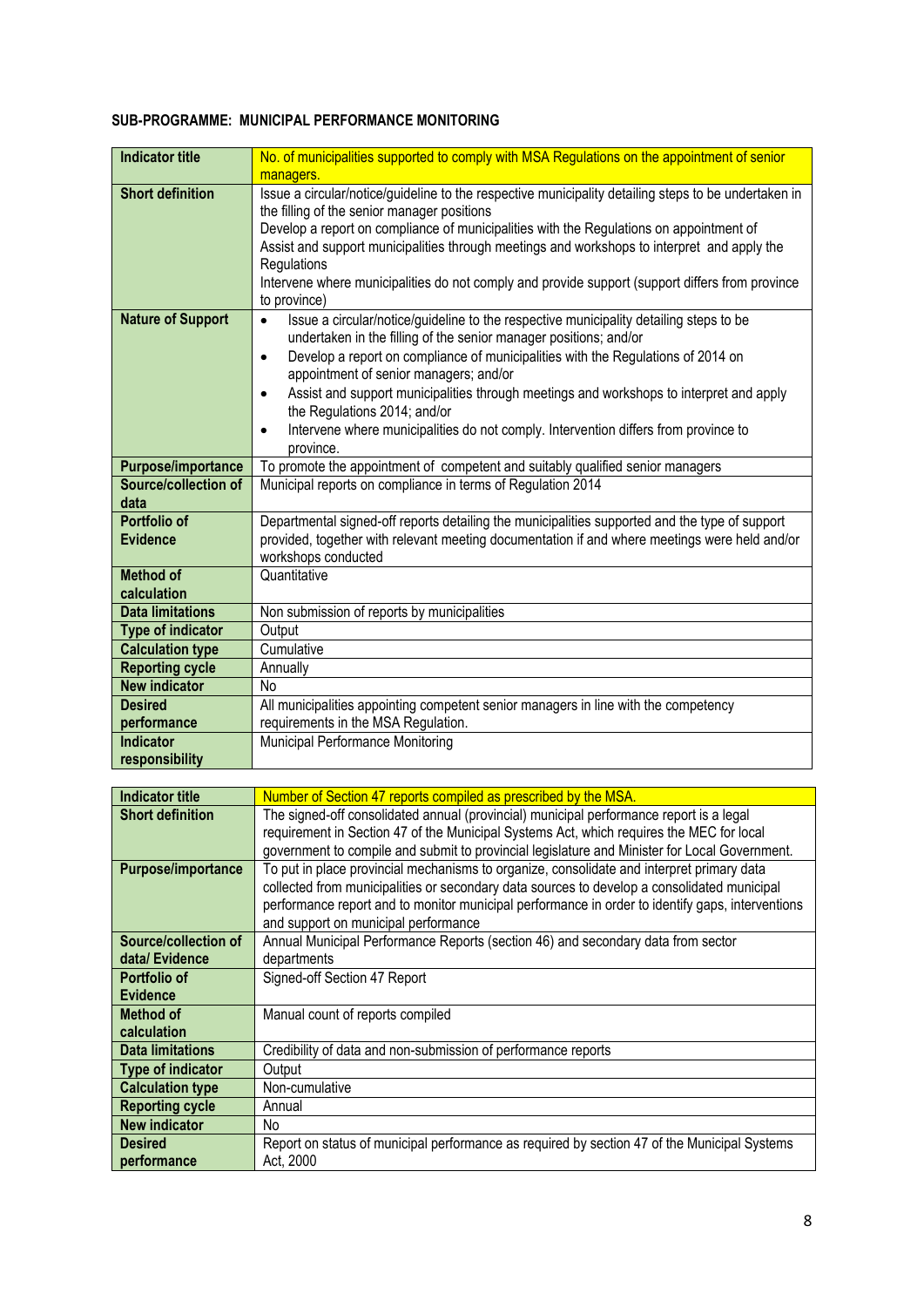| Indicator      | Head of Municipal Performance Monitoring, Reporting and Evaluation |
|----------------|--------------------------------------------------------------------|
| responsibility |                                                                    |

| <b>Indicator title</b>    | Number of municipalities supported to institutionalize performance management system (PMS)              |
|---------------------------|---------------------------------------------------------------------------------------------------------|
| <b>Short definition</b>   | Assist municipalities to develop and implement PMS core components to manage institutional              |
|                           | performance.                                                                                            |
| <b>Nature of Support</b>  | Apply PMS assessment tools and produce a PMS assessment report that will inform the                     |
|                           | support. Support will be provided through engagements, workshops and training.                          |
| <b>Purpose/importance</b> | Improve service delivery and accountability in terms of Chapter 6 of the MSA and Municipal              |
|                           | Planning and Performance Regulations of 2001                                                            |
| Source/collection of      | PMS assessment report. Reports from municipalities, PMS audit reports, PMS assessment tool              |
| data                      |                                                                                                         |
| Portfolio of              | A report detailing the municipalities supported and the type of support provided, together<br>$\bullet$ |
| <b>Evidence</b>           | with meeting documentation and/or                                                                       |
|                           | Invites, Agenda, Attendance Registers and Presentations.<br>٠                                           |
| <b>Method of</b>          | Quantitative                                                                                            |
| calculation               |                                                                                                         |
| <b>Data limitations</b>   | Municipalities not cooperative, Non-compliance to the legislation by municipalities                     |
| <b>Type of indicator</b>  | Output                                                                                                  |
| <b>Calculation type</b>   | Cumulative                                                                                              |
| <b>Reporting cycle</b>    | Quarterly                                                                                               |
| <b>New indicator</b>      | No                                                                                                      |
| <b>Desired</b>            | All municipalities implementing PMS in accordance with Chapter 6 of the MSA.                            |
| performance               |                                                                                                         |
| <b>Indicator</b>          | Municipal Performance Monitoring                                                                        |
| responsibility            |                                                                                                         |

| <b>Indicator title</b>    | Monitor the extent to which the Senior Managers posts are filled within municipalities           |
|---------------------------|--------------------------------------------------------------------------------------------------|
| <b>Short definition</b>   | a. Consolidate and evaluate signed-off information received from municipalities on the           |
|                           | appointment of senior managers and assess processes that municipalities follow during the        |
|                           | appointment of senior managers.                                                                  |
|                           | b. Develop and submit a report with appropriate recommendations on the extent to which           |
|                           | municipalities comply with the Regulations on the appointment of senior managers.                |
| <b>Nature of Support</b>  | Support municipalities to comply with the MSA Regulations dealing with the appointment of and    |
|                           | conditions of employment for senior managers.                                                    |
|                           |                                                                                                  |
| <b>Purpose/importance</b> | This indicator measures the extent to which municipalities comply with the MSA Regulations when  |
|                           | filling vacant senior management posts with competent and suitably qualified senior managers,    |
|                           | which will in turn result in municipalities creating institutional stability, applying effective |
|                           | recruitment processes and practices and professionalizing local government.                      |
| Source/collection of      | Free state HR Template                                                                           |
| data                      |                                                                                                  |
| <b>Portfolio of</b>       | Departmental (signed-off) report dealing with the extent to which municipalities comply with the |
| <b>Evidence</b>           | MSA Regulations when filling vacant senior management posts and Outgoing Mail Register.          |
| Method of                 | Quantitative                                                                                     |
| calculation               |                                                                                                  |
| <b>Data limitations</b>   | Non-submission of reports by municipalities; non-compliance with provisions of MSA during the    |
|                           | appointment of Senior Managers                                                                   |
| <b>Type of indicator</b>  | Output                                                                                           |
| <b>Calculation type</b>   | Cumulative.                                                                                      |
| <b>Reporting cycle</b>    | Quarterly                                                                                        |
| <b>New indicator</b>      | <b>No</b>                                                                                        |
| <b>Desired</b>            | All municipalities appoint and fill senior manager posts with competent and suitable quality     |
| performance               | senior managers in compliance with the MSA and Regulations                                       |
| <b>Indicator</b>          | Municipal Performance Monitoring.                                                                |
| responsibility            |                                                                                                  |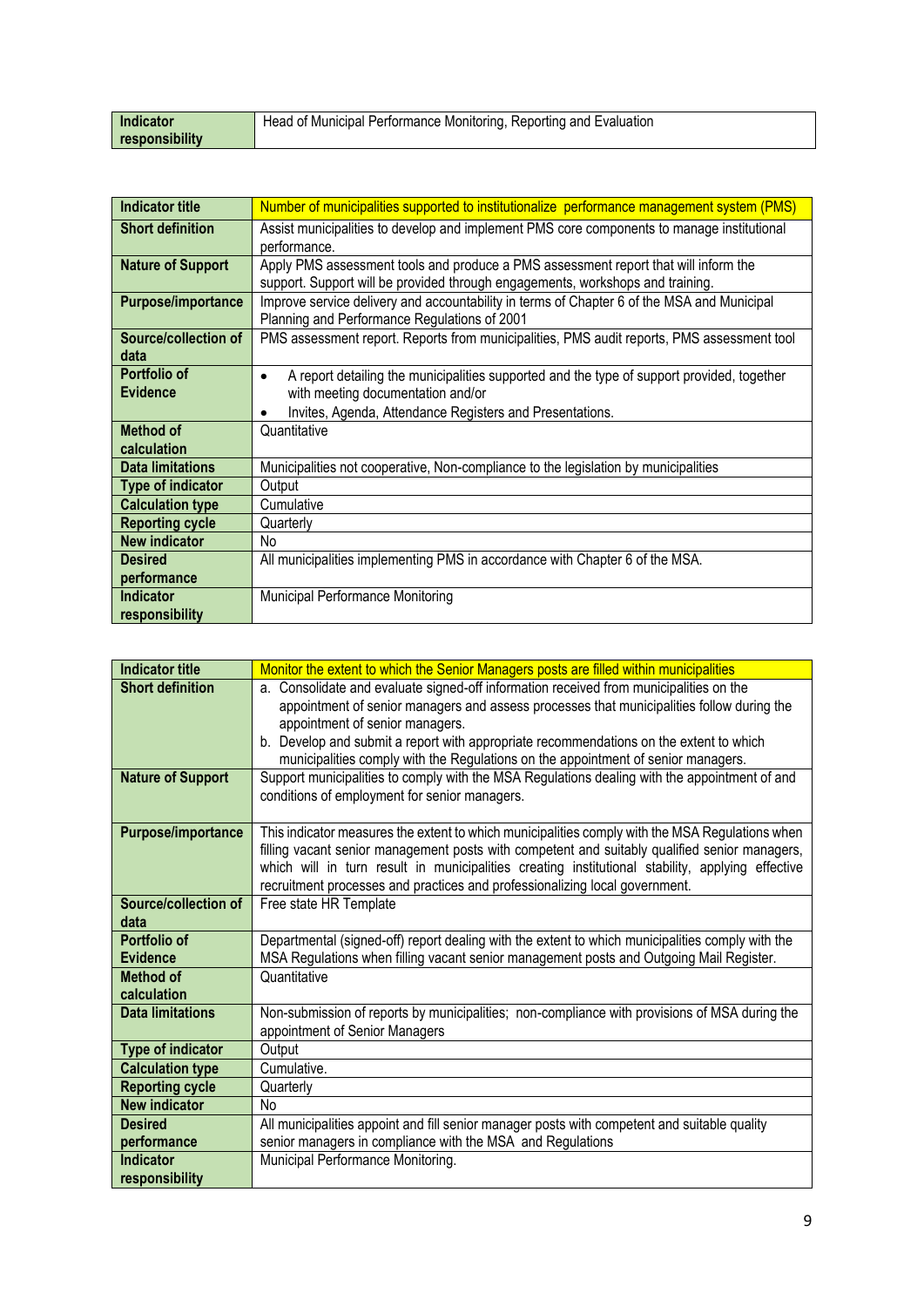| <b>Indicator title</b>   | Monitor the institutionalization of the Performance Management System within municipalities         |
|--------------------------|-----------------------------------------------------------------------------------------------------|
| <b>Short definition</b>  | Liaise and, if necessary, intervene in municipalities who have not developed and/or<br>a.           |
|                          | implemented a Performance Management System                                                         |
|                          | Develop and submit a report on the extent to which municipalities have developed and/or<br>b.       |
|                          | implemented a Performance Management System                                                         |
| <b>Nature of support</b> | Assist and support municipalities, through meetings and/or workshops, towards developing<br>a.      |
|                          | and/or implementation a Performance Management System (support differs from province                |
|                          | to province, depending on specific circumstances)                                                   |
|                          | Issue a circular/notice/guideline to all municipalities detailing the steps to be followed in<br>b. |
|                          | development and implementing a Performance Management System                                        |
| Purpose/importance       | This indicator measures the extent to which municipalities have developed or implemented a          |
|                          | Performance Management System towards planning and management institutional performance             |
|                          | in terms of Chapter 6 of the MSA and the Municipal Planning and Performance Regulations of          |
|                          | 2001                                                                                                |
| Source/collection of     | Municipal reports and PMS Assessment Tool.                                                          |
| data                     |                                                                                                     |
| Portfolio of             | Departmental (signed-off) report dealing with the extent to which municipalities have developed     |
| <b>Evidence</b>          | and/or implemented a Performance Management System towards complying with Chapter 6 of              |
|                          | the MSA and the Outgoing mail Register.                                                             |
| <b>Method of</b>         | Quantitative                                                                                        |
| calculation              |                                                                                                     |
| <b>Data limitations</b>  | Municipalities not cooperative, Non-compliance to the legislation by municipalities                 |
| <b>Type of indicator</b> | Output                                                                                              |
| <b>Calculation type</b>  | Cumulative                                                                                          |
| <b>Reporting cycle</b>   | Annually                                                                                            |
| <b>New indicator</b>     | <b>No</b>                                                                                           |
| <b>Desired</b>           | All municipalities implement a functional PMS                                                       |
| performance              |                                                                                                     |
| <b>Indicator</b>         | Municipal Performance Monitoring                                                                    |
| responsibility           |                                                                                                     |

| <b>Indicator title</b>    | Monitor the extent to which Section 57 managers have signed employment contracts and               |
|---------------------------|----------------------------------------------------------------------------------------------------|
|                           | performance agreements within due dates                                                            |
| <b>Short definition</b>   | To monitor to the (national) Minister responsible for Cooperative Governance on the extent to      |
|                           | which Section 54A and S57 (municipal) Managers have signed employment contracts and                |
|                           | performance agreements in compliance with the Municipal Systems Act.                               |
| <b>Nature of Support</b>  | Development of circular to municipalities and provide municipalities template of Employment        |
|                           | <b>Contracts and Performance Agreements</b>                                                        |
|                           | Analysis of Employment Contracts and performance agreements                                        |
| <b>Purpose/importance</b> | This indicator measures the extent to which the Department successfully monitor to the Minister    |
|                           | responsible for Cooperative Governance on the status of signed Employment Contracts and            |
|                           | Performance Agreements by Section 54A and S57 (municipal) Managers, thereby complying              |
|                           | with the provisions of the Municipal Systems Act                                                   |
| Source/collection of      | Signed employment contracts and performance agreements in compliance with the Municipal            |
| data                      | Systems Act.                                                                                       |
| Portfolio of              | Free state HR Template, and<br>a)                                                                  |
| <b>Evidence</b>           | Departmental (signed-off) report dealing with the extent to which municipalities comply with<br>b) |
|                           | the MSA Regulations when filling vacant senior management posts and Outgoing Mail                  |
|                           | Register.                                                                                          |
| <b>Method of</b>          | Quantitative: sum of reports produced                                                              |
| calculation               |                                                                                                    |
| <b>Data limitations</b>   | Lack of credible information provided by municipalities, non-submission of signed employment       |
|                           | contracts and performance agreements by Section 54A and 57 (municipal) managers. Lack of           |
|                           | response by municipalities within the required time-frames                                         |
| Type of indicator         | Output Indicator                                                                                   |
| <b>Calculation type</b>   | Cumulative                                                                                         |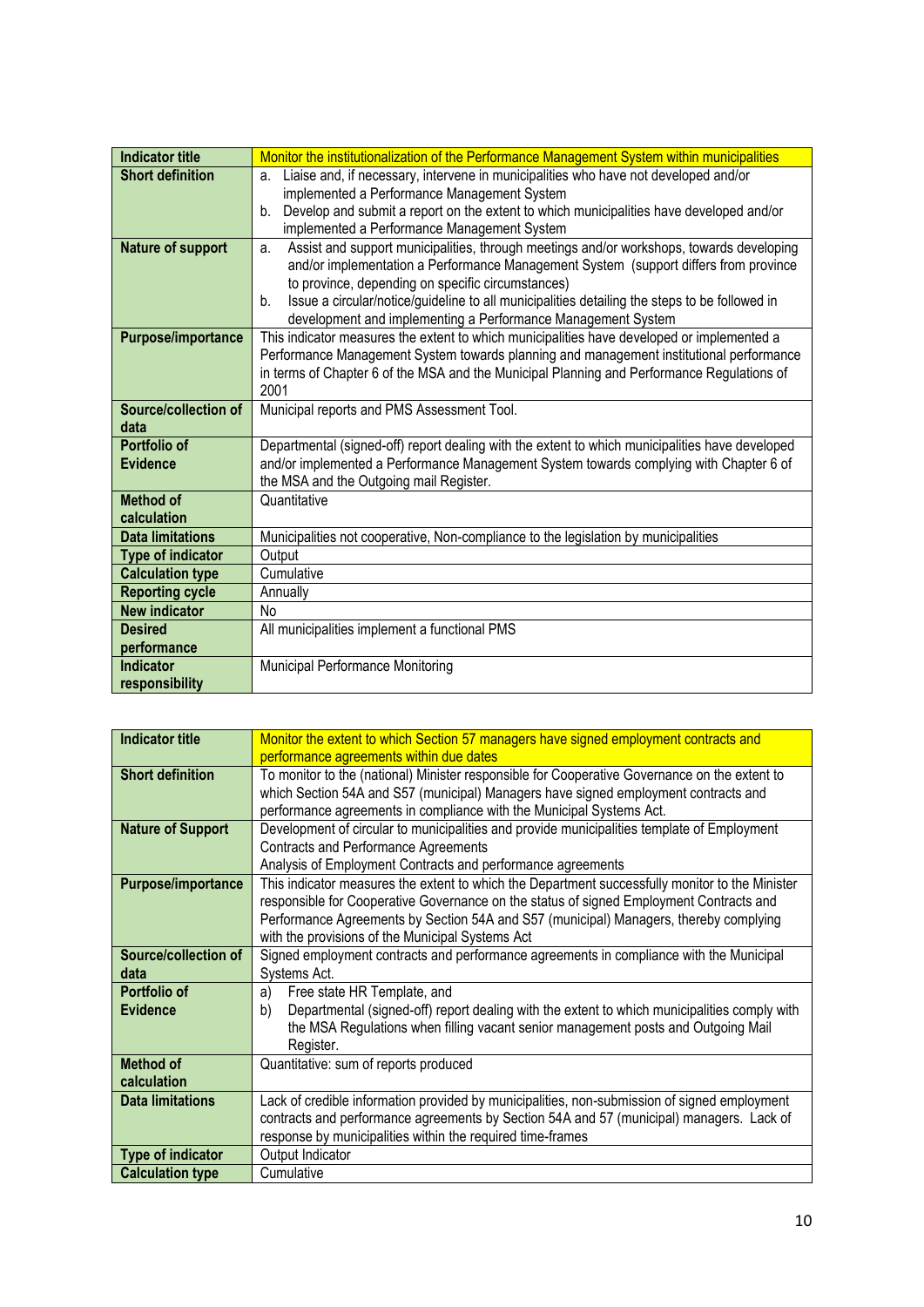| <b>Reporting cycle</b> | Quarterly                                                                                |
|------------------------|------------------------------------------------------------------------------------------|
| New indicator          | No                                                                                       |
| <b>Desired</b>         | All municipalities timeously submit signed performance agreement on the status of signed |
| performance            | Performance Agreements by Section 54A managers and S57 managers                          |
| Indicator              | <b>Municipal Performance Monitoring</b>                                                  |
| responsibility         |                                                                                          |

| <b>Indicator title</b>          | No. of municipalities supported towards developing their annual performance reports in terms of<br>Section 46 of the MSA                                                                                  |
|---------------------------------|-----------------------------------------------------------------------------------------------------------------------------------------------------------------------------------------------------------|
| <b>Short definition</b>         | To support municipalities towards producing annual performance reports in terms of Section 46<br>of the Municipal Systems Act.                                                                            |
| <b>Nature of Support</b>        | Capacitating Municipalities through workshop and training during PMS Forum in the<br>development of the Annual Performance Report.                                                                        |
| Purpose/importance              | This indicator measures the extent to which the Department supports municipalities to produce<br>annual performance reports in compliance with Section 46 of the Municipal Systems Act                    |
| Source/collection of<br>data    | PMS Forum and issuing Municipal circulars                                                                                                                                                                 |
| Portfolio of<br><b>Evidence</b> | Invitations, agendas, attendance register and presentations of workshops held with<br>municipalities regarding annual performance reports                                                                 |
| <b>Method of</b><br>calculation | Quantitative: sum of municipalities supported                                                                                                                                                             |
| <b>Data limitations</b>         | Poor participation of municipalities in scheduled meetings / workshops, lack of credibility data<br>provided by municipalities, late and/or non-submission of verification documents by<br>municipalities |
| <b>Type of indicator</b>        | Output Indicator                                                                                                                                                                                          |
| <b>Calculation type</b>         | Non-cumulative                                                                                                                                                                                            |
| <b>Reporting cycle</b>          | Annually                                                                                                                                                                                                  |
| <b>New indicator</b>            | N <sub>o</sub>                                                                                                                                                                                            |
| <b>Desired</b>                  | Municipalities compile and submit annual performance reports in compliance with Section 46 of                                                                                                             |
| performance                     | the Municipal Systems Act                                                                                                                                                                                 |
| <b>Indicator</b>                | Municipal Performance Monitoring                                                                                                                                                                          |
| responsibility                  |                                                                                                                                                                                                           |

| Indicator title           | No. of workshops held towards supporting municipalities on the development and signing of    |
|---------------------------|----------------------------------------------------------------------------------------------|
|                           | employment contracts and performance agreements of Section 57 Managers                       |
| <b>Short definition</b>   | To support municipalities on the development and signing of employment contracts and         |
|                           | performance agreements of Section 57 Managers                                                |
| <b>Nature of Support</b>  | Workshop held towards supporting and guiding municipalities on the development and signing   |
|                           | of employment contract and performance agreement of Section 57 Managers                      |
| <b>Purpose/importance</b> | This indicator measures the extent to which the Department supports municipalities on the    |
|                           | development and signing of employment contracts and performance agreements of Section 57     |
|                           | Managers                                                                                     |
| Source/collection of      | Invitations, agendas, attendance register and presentations of workshops held with           |
| data                      | municipalities regarding the development and signing of employment contracts and performance |
|                           | agreements of Section 57 Managers                                                            |
| <b>Method of</b>          | Quantitative: sum of municipalities supported                                                |
| calculation               |                                                                                              |
| <b>Data limitations</b>   | Non-attendance of workshops (by municipalities)                                              |
| <b>Type of indicator</b>  | Output                                                                                       |
| <b>Calculation type</b>   | Cumulative                                                                                   |
| <b>Reporting cycle</b>    | Annually                                                                                     |
| <b>New indicator</b>      | N <sub>o</sub>                                                                               |
| <b>Desired</b>            | Municipalities develop and sign employment contracts and performance agreements of Section   |
| performance               | 57 Managers                                                                                  |
| <b>Indicator</b>          | Municipal Performance Monitoring                                                             |
| responsibility            |                                                                                              |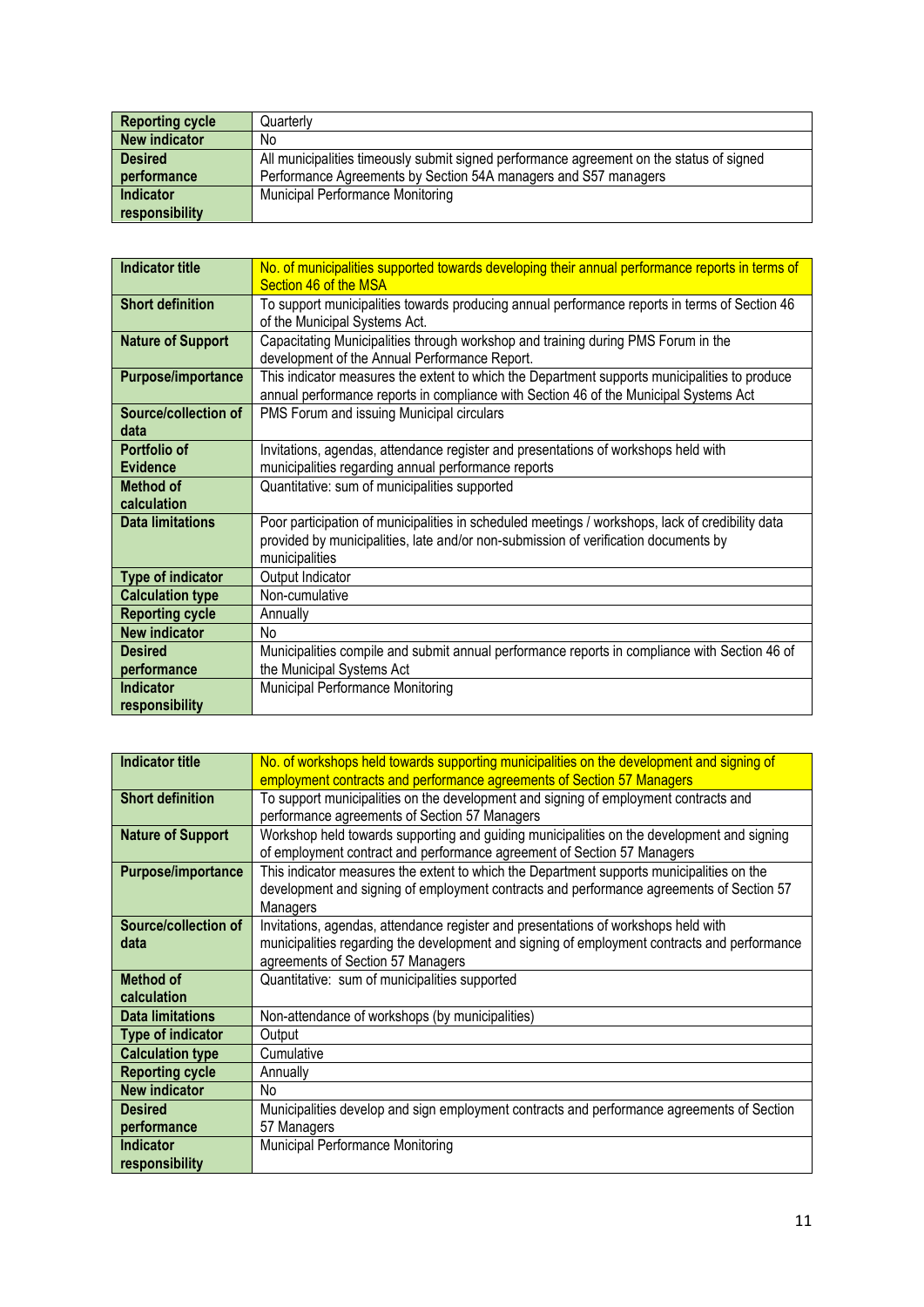| <b>Indicator title</b>  | Monitor the status of contract employments versus permanent employments on senior               |
|-------------------------|-------------------------------------------------------------------------------------------------|
|                         | management level (in municipalities)                                                            |
| <b>Short definition</b> | To monitor to the extent to which Section 54A and S57 (municipal) Managers have signed          |
|                         | employment contracts and performance agreements in compliance with the Municipal Systems        |
|                         | Act.                                                                                            |
|                         |                                                                                                 |
| Nature of support       | Analysis of Employment Contract and performance agreements of municipalities                    |
| Purpose/importance      | This indicator measures the extent to which the Department successfully monitor to the Minister |
|                         | responsible for Cooperative Governance on the status of signed Employment Contracts and         |
|                         | Performance Agreements by Section 54A and S57 (municipal) Managers, thereby complying           |
|                         | with the provisions of the Municipal Systems Act                                                |
| Source/collection of    | Signed-off report on the status of signed Employment Contracts and Performance<br>a)            |
|                         |                                                                                                 |
| data                    | Agreements of S54A and S57 (municipal) Managers, informed by signed- Employment with the        |
|                         | evidence from outgoing mail register.                                                           |
|                         | Contracts and Performance Agreements received from municipalities.<br>b)                        |
| <b>Method of</b>        | Quantitative: sum of reports produced                                                           |
| calculation             |                                                                                                 |
| <b>Data limitations</b> | Lack of credible information provided by municipalities, non-submission of signed employment    |
|                         | contracts and performance agreements by Section 54A and 57 (municipal) managers. Lack of        |
|                         | response by municipalities within the required time-frames                                      |
| Type of indicator       | Output                                                                                          |
|                         | Cumulative                                                                                      |
| <b>Calculation type</b> |                                                                                                 |
| <b>Reporting cycle</b>  | Annually                                                                                        |
| <b>New indicator</b>    | Yes - B2B 10 Point Plan                                                                         |
| <b>Desired</b>          | All municipalities timeously submit signed performance agreement on the status of signed        |
| performance             | Performance Agreements by Section 54A managers and S57 managers                                 |
| <b>Indicator</b>        | Municipal Performance Monitoring                                                                |
| responsibility          |                                                                                                 |

#### **SUB-PROGRAMME: MUNICIPAL FINANCE.**

| <b>Indicator title</b>   | Number of municipalities guided to comply with the MPRA.                                             |
|--------------------------|------------------------------------------------------------------------------------------------------|
| <b>Short definition</b>  | Municipalities monitored, assessed and guided to comply with the MPRA                                |
| <b>Nature of Support</b> | Assess municipal rates policies, by-laws, rate randage and other related matters.<br>$\bullet$       |
|                          | Advice municipalities on compliance with regards to the MPRA<br>٠                                    |
|                          | Make recommendations to non-compliant municipalities on corrective measures<br>$\bullet$             |
|                          | Facilitate the establishment and effective functioning of Valuation Appeal Boards.                   |
| Purpose/importance       | Compliance with the MPRA will ensure that each municipality values and rates property                |
|                          | uniformly and fairly in a transparent and consultative manner                                        |
| Source/collection of     | Rates policies, by-laws, tariffs, valuation / supplementary rolls from municipalities.               |
| data                     |                                                                                                      |
| Portfolio of             | Invites, Agenda, Attendance Register and Consolidated quarterly report on the extent to<br>$\bullet$ |
| <b>Evidence</b>          | which municipalities comply with the MPRA and/or compliance schedules.                               |
| <b>Method of</b>         | Manual count.                                                                                        |
| calculation              |                                                                                                      |
| <b>Data limitations</b>  | Inaccurate information supplied by municipalities, non-submission of credible information /          |
|                          | reports by municipalities.                                                                           |
| Type of indicator        | Output                                                                                               |
| <b>Calculation type</b>  | Non-cumulative                                                                                       |
| <b>Reporting cycle</b>   | Quarterly                                                                                            |
| <b>New indicator</b>     | N <sub>o</sub>                                                                                       |
| <b>Desired</b>           | All local municipalities comply with the MPRA in order to provide nationwide uniformity,             |
| performance              | simplicity and certainty as well as to take into account the historical imbalances and rates         |
|                          | burden on the poor.                                                                                  |
| <b>Indicator</b>         | Municipal Finance.                                                                                   |
| responsibility           |                                                                                                      |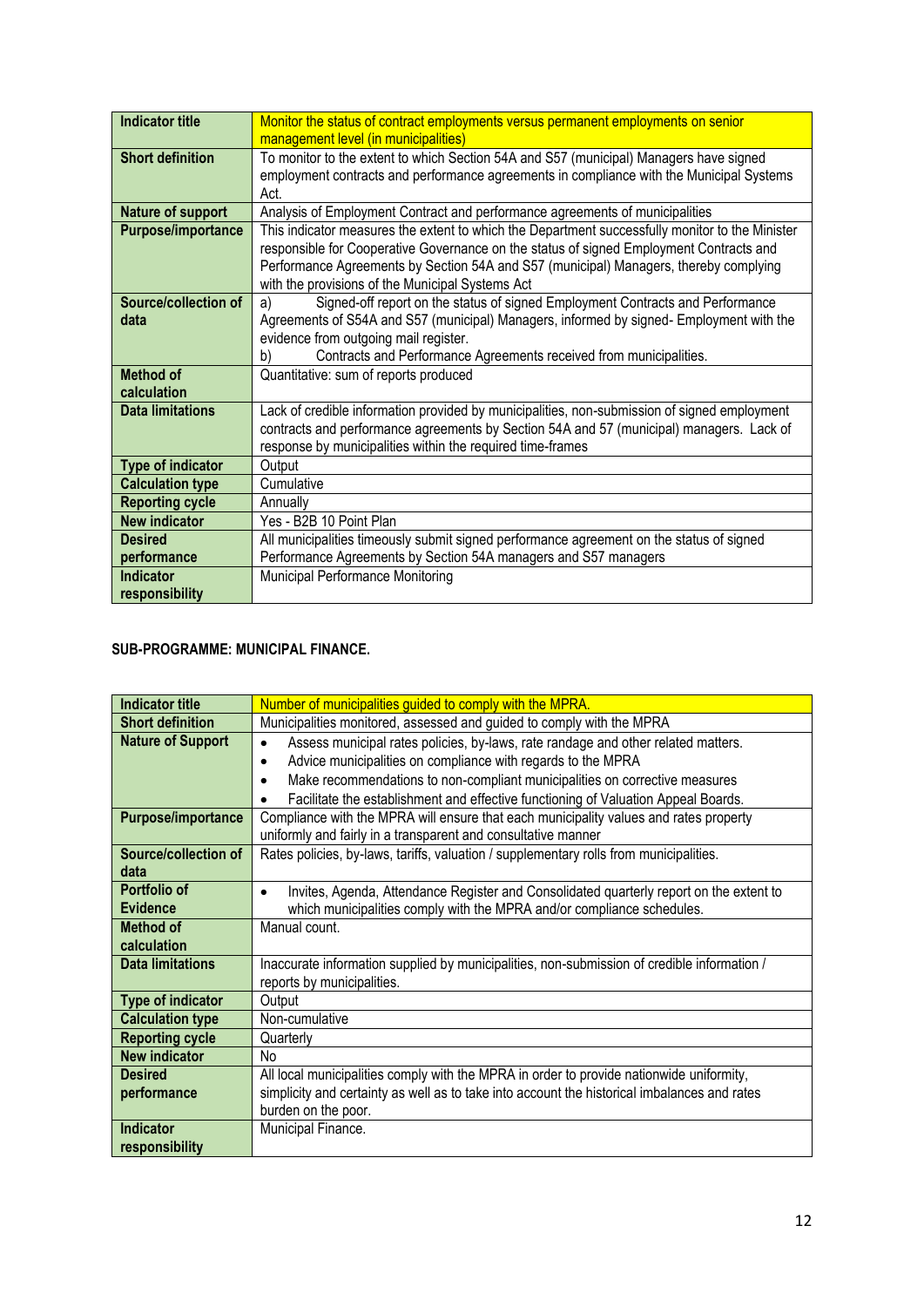| Indicator title          | Number of municipalities supported to improve revenue management.                                 |
|--------------------------|---------------------------------------------------------------------------------------------------|
| <b>Short definition</b>  | Municipalities supported to improve revenue collection                                            |
| <b>Nature of Support</b> | Oversight and advice function.                                                                    |
| Purpose/importance       | To monitor municipal credit control and debt collection policies and their implementation in      |
|                          | order to improve revenue collection                                                               |
| Source/collection of     | Report from the service providers and municipalities.                                             |
| data                     |                                                                                                   |
| Portfolio of             | Invites, Agenda, Attendance Register and Signed off report compiled with outgoing mail register.  |
| <b>Evidence</b>          |                                                                                                   |
| <b>Method of</b>         | Audited Annual Financial Statements and Accounting Ratios                                         |
| calculation              |                                                                                                   |
| <b>Data limitations</b>  | Non-implementation of credit control and debt collection policies by municipalities and incorrect |
|                          | or inconsistent data submitted on S71 reports.                                                    |
| <b>Type of indicator</b> | Output                                                                                            |
| <b>Calculation type</b>  | Targeted support                                                                                  |
| <b>Reporting cycle</b>   | Quarterly                                                                                         |
| <b>New indicator</b>     | No                                                                                                |
| <b>Desired</b>           | Improved revenue management in local government                                                   |
| performance              |                                                                                                   |
| <b>Indicator</b>         | Municipal Finance.                                                                                |
| responsibility           |                                                                                                   |

| <b>Indicator title</b>    | Number of municipalities supported to improve their audit outcomes                                |
|---------------------------|---------------------------------------------------------------------------------------------------|
| <b>Short definition</b>   | Municipalities supported to develop and implement audit response plans                            |
| <b>Nature of Support</b>  | Oversight, advice and where necessary hands on support                                            |
| <b>Purpose/importance</b> | To improve municipal audit outcomes                                                               |
| Source/collection of      | Audit action plans, invites, agendas and report backs of audit steering committees where hands    |
| data                      | on support rendered                                                                               |
| <b>Portfolio of</b>       | Audit reports and quarterly reports on the implementation of audit remedial plans. (Outgoing mail |
| <b>Evidence</b>           | report)                                                                                           |
| Method of                 |                                                                                                   |
| calculation               | Quantitative                                                                                      |
|                           | Non submission of annual financial statements, quality of remedial plans and capacity to          |
| <b>Data limitations</b>   | implement them                                                                                    |
| <b>Type of indicator</b>  | Output                                                                                            |
| <b>Calculation type</b>   | Cumulative                                                                                        |
| <b>Reporting cycle</b>    | Quarterly                                                                                         |
| <b>New indicator</b>      | No.                                                                                               |
| <b>Desired</b>            |                                                                                                   |
| performance               | Improved audit outcome of municipalities                                                          |
| <b>Indicator</b>          |                                                                                                   |
| responsibility            | Municipal Finance.                                                                                |

| Indicator title          | Monitor the functionality of audit committees in municipalities                                 |
|--------------------------|-------------------------------------------------------------------------------------------------|
| <b>Short definition</b>  | Fully functional audit committees in municipalities. An Audit Committee is an independent       |
|                          | committee constituted to review the control, governance and risk management within the          |
|                          | Institution, established in terms of section 77 of the Public Finance Management Act (PFMA), or |
|                          | section 166 of the Municipal Finance Management Act (MFMA).                                     |
| <b>Nature of Support</b> | Oversight and advice                                                                            |
| Purpose/importance       | Advise the municipal council, the political office-bearers, the accounting officer and the      |
|                          | management staff of the municipality, or the board of directors, the accounting officer and     |
|                          | management staff of the municipal entity, on matters relating to control, governance, risk      |
|                          | management.                                                                                     |
| Source/collection of     |                                                                                                 |
| data                     | Invitation, agenda, attendance register and one signed off quarterly report from the districts. |
| <b>Portfolio of</b>      | A signed off quarterly report. (One district per quarter).                                      |
| <b>Evidence</b>          | Invitations, attendance register and agenda of the audit committee meetings                     |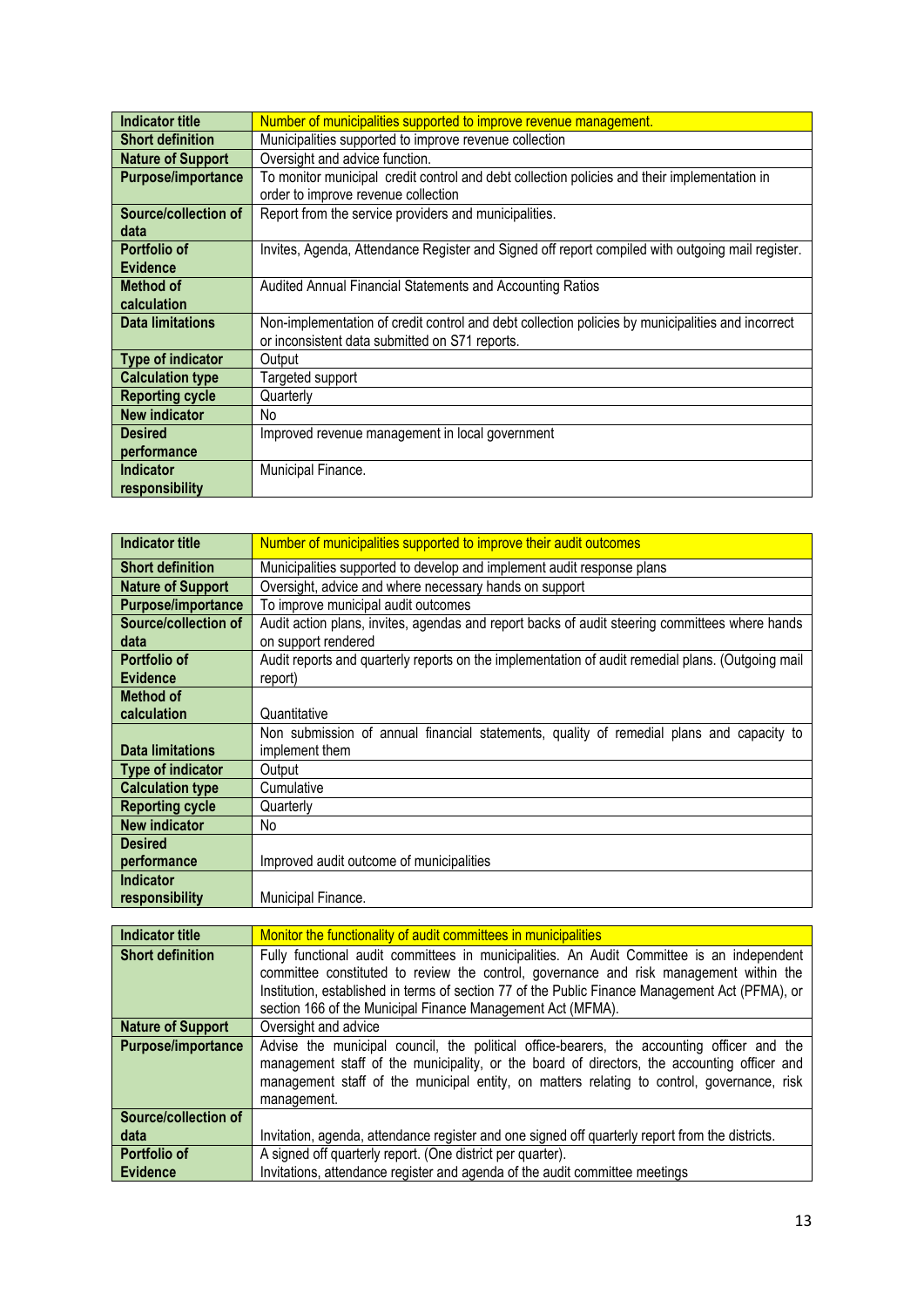| <b>Method of</b>        |                                                                                            |
|-------------------------|--------------------------------------------------------------------------------------------|
| calculation             | Quantitative                                                                               |
| <b>Data limitations</b> | Non-submission of audit action plans by municipalities                                     |
|                         | Poor quality of remedial audit action plans<br>٠                                           |
|                         | Lack of capacity within municipalities to implement Audit Response Plans based on audit    |
|                         | outcomes                                                                                   |
| Type of indicator       | Output                                                                                     |
| <b>Calculation type</b> | Cumulative                                                                                 |
| <b>Reporting cycle</b>  | Quarterly                                                                                  |
| New indicator           | No.                                                                                        |
| <b>Desired</b>          | All municipalities develop and successfully implements Audit Response Plans based on audit |
| performance             | outcomes                                                                                   |
| Indicator               |                                                                                            |
| responsibility          | <b>Municipal Finance</b>                                                                   |

| Indicator title             | Monitor compliance with the MPRA within municipalities                                           |
|-----------------------------|--------------------------------------------------------------------------------------------------|
| <b>Short definition</b>     | Municipalities monitored, assessed and guided to comply with the MPRA                            |
| <b>Nature of Support</b>    | Oversight and advice.                                                                            |
|                             | To monitor and assess municipal compliance with the MPRA and provide guidance with respect       |
| <b>Purpose/importance</b>   | to non-compliance                                                                                |
| <b>Source/collection of</b> | Rates policies, by-laws, tariffs, valuation / supplementary rolls from municipalities.           |
| data                        |                                                                                                  |
| Portfolio of                | Compliance signed off report and the out-going mail register.                                    |
| <b>Evidence</b>             |                                                                                                  |
| <b>Method of</b>            |                                                                                                  |
| calculation                 | Quantitative: sum of reports produced                                                            |
|                             | Lack of submission of information or incorrect information being submitted by municipalities and |
| <b>Data limitations</b>     | provinces                                                                                        |
| <b>Type of indicator</b>    | Output                                                                                           |
| <b>Calculation type</b>     | Cumulative                                                                                       |
| <b>Reporting cycle</b>      | Annually                                                                                         |
| <b>New indicator</b>        | Yes                                                                                              |
| <b>Desired</b>              | Municipalities comply with critical aspects of the MPRA and its regulations                      |
| performance                 |                                                                                                  |
| <b>Indicator</b>            |                                                                                                  |
| responsibility              | <b>Municipal Finance</b>                                                                         |

| Indicator title           | Monitor revenue management and debt collection within municipalities                              |
|---------------------------|---------------------------------------------------------------------------------------------------|
| <b>Short definition</b>   | Municipalities supported to improve revenue collection                                            |
| <b>Nature of Support</b>  | Oversight and advice to municipalities.                                                           |
|                           | To monitor municipal credit control and debt collection policies and their implementation in      |
| <b>Purpose/importance</b> | order to improve revenue collection                                                               |
| Source/collection of      | Report from municipalities and third party (Eskom, various water boards)                          |
| data                      |                                                                                                   |
| Portfolio of              | Governance Finance Quarterly Report and out-going mail register.                                  |
| <b>Evidence</b>           |                                                                                                   |
| <b>Method of</b>          |                                                                                                   |
| calculation               | Quantitative: sum of reports produced                                                             |
|                           | Non-implementation of credit control and debt collection policies by municipalities and incorrect |
| <b>Data limitations</b>   | or inconsistent data submitted on S71 reports.                                                    |
| Type of indicator         | Output                                                                                            |
| <b>Calculation type</b>   | Cumulative                                                                                        |
| <b>Reporting cycle</b>    | Quarterly                                                                                         |
| <b>New indicator</b>      | Yes                                                                                               |
| <b>Desired</b>            | Improved revenue management and debt collection in local government                               |
| performance               |                                                                                                   |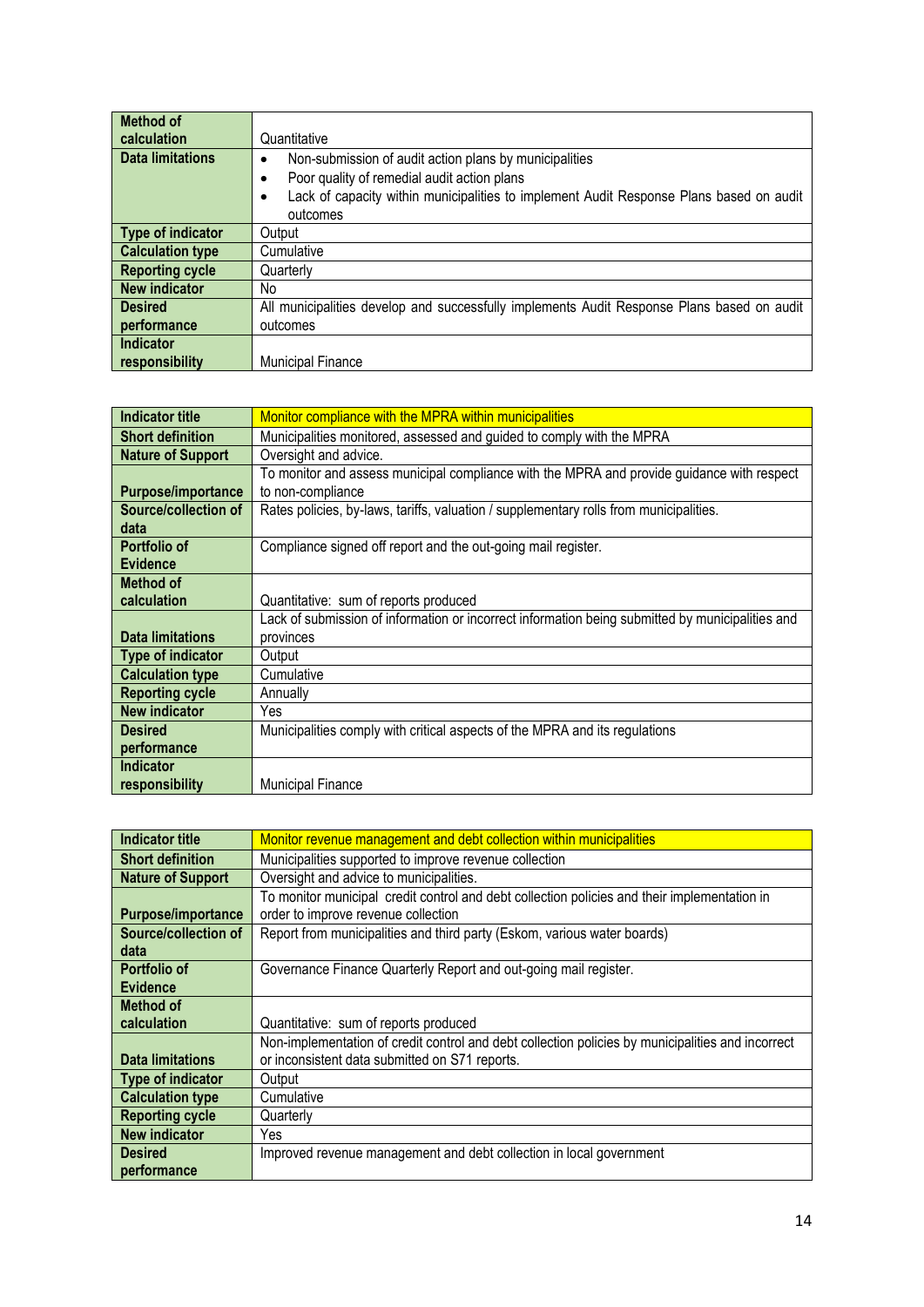| .<br>Indicator              |           |
|-----------------------------|-----------|
| <b><i><u>BELLER</u></i></b> | Municipal |
| responsibility              | ⊢ınance   |

| Indicator title          | No. of municipalities supported to implement financial turn-around plans                        |
|--------------------------|-------------------------------------------------------------------------------------------------|
|                          | To support municipalities towards the implementation of financial turn-around plans developed ( |
| <b>Short definition</b>  | MSP)                                                                                            |
| <b>Nature of Support</b> | Oversight, advice and hands on support where necessary.                                         |
|                          | This indicator measures the extent to which the Department support the financial turn-around of |
| Purpose/importance       | municipalities                                                                                  |
|                          | SLA (Service level agreement with service provider)<br>٠                                        |
| Source/collection of     | Progress report.<br>٠                                                                           |
| data                     | Financial recovery plans<br>٠                                                                   |
| <b>Portfolio of</b>      |                                                                                                 |
| <b>Evidence</b>          | Prescribe reporting template from finance steering committees                                   |
| Method of                |                                                                                                 |
| calculation              | Quantitative: sum of municipalities supported                                                   |
| <b>Data limitations</b>  | Support and cooperation from municipalities                                                     |
| Type of indicator        | Output                                                                                          |
| <b>Calculation type</b>  | Non-cumulative                                                                                  |
| <b>Reporting cycle</b>   | Quarterly                                                                                       |
| <b>New indicator</b>     | Yes - B2B 10 Point Plan                                                                         |
| <b>Desired</b>           |                                                                                                 |
| performance              | Municipal Finance Management Act (MFMA) compliance and financial viability improvement          |
| <b>Indicator</b>         |                                                                                                 |
| responsibility           | <b>Municipal Finance</b>                                                                        |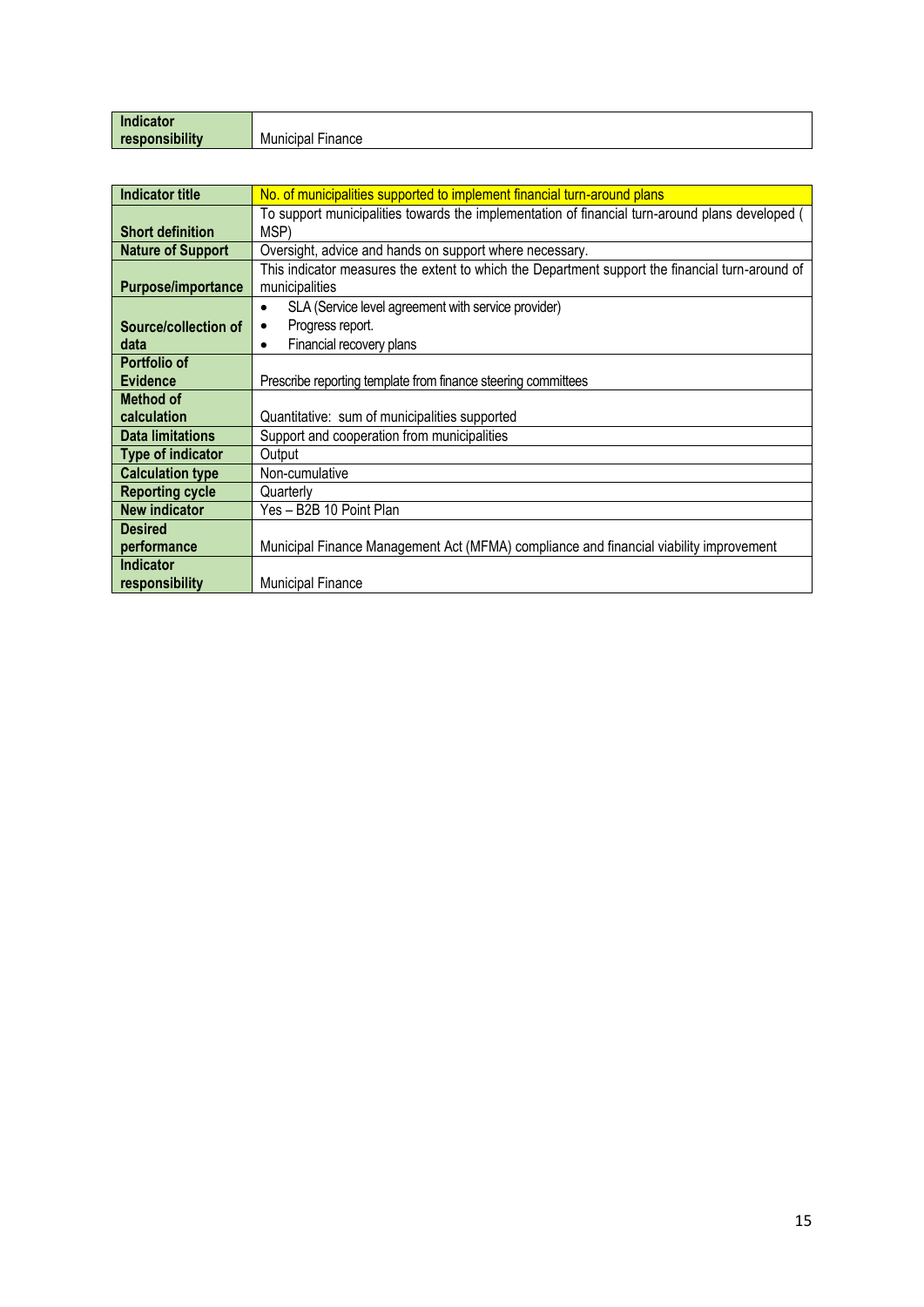#### **SUB-PROGRAMME: PUBLIC PARTICIPATION**

| <b>Indicator title</b>          | Number of municipalities supported to maintain functional ward committees                               |
|---------------------------------|---------------------------------------------------------------------------------------------------------|
| <b>Short definition</b>         | Support municipalities to maintain functional ward committees in line with national functionality       |
|                                 | criteria:                                                                                               |
|                                 | Number of ward committee management meetings held and percentage attendance by<br>$\bullet$             |
|                                 | members.<br>Number of community meetings organized by the ward committee and percentage<br>$\bullet$    |
|                                 | attendance by the ward community.                                                                       |
|                                 | Submission and tabling of ward reports and plans to the Council covering needs and<br>$\bullet$         |
|                                 | priorities for the ward, feedback on the performance of the council in various line/ service            |
|                                 | functions and their impact on the ward.                                                                 |
|                                 | Number of door-to-door campaigns and for interactions with sub structures including street<br>$\bullet$ |
|                                 | committees                                                                                              |
| <b>Nature of support</b>        | Assess with a functionality tool;<br>$\bullet$                                                          |
|                                 | Hold monthly and quarterly meetings with municipalities;<br>$\bullet$                                   |
|                                 | Provide functionality indicator template;<br>$\bullet$                                                  |
|                                 | Provide municipalities with generic template on /off ward operational plans;<br>$\bullet$               |
|                                 | Monitor implementation of ward operational plans<br>$\bullet$<br>Conduct workshops                      |
| <b>Purpose/importance</b>       | $\bullet$<br>To strengthen ward committee functionality and enhance community participation             |
| Source/collection of            |                                                                                                         |
| data                            | Ward Committee functionality status report;                                                             |
| <b>Portfolio of</b>             | Consolidated report on support provided to municipalities, Ward Committee functionality status          |
| <b>Evidence</b>                 | report, and report on the number of community report back meeting convened by councilors in             |
|                                 | each ward. Invitation letters, minutes of meetings and/or workshops, attendance registers,              |
|                                 | agenda, Assessment report.                                                                              |
| <b>Method of</b><br>calculation | Ward level operational plan developed and implemented in each municipal ward                            |
| <b>Data limitations</b>         | Lack of capacity and administrative support by municipalities                                           |
| Type of indicator               | Output                                                                                                  |
| <b>Calculation type</b>         | Cumulative                                                                                              |
| <b>Reporting cycle</b>          | Quarterly                                                                                               |
| <b>New indicator</b>            | No                                                                                                      |
| <b>Desired</b>                  | All municipalities maintaining functional ward committees to promote deepened participatory             |
| performance                     | democracy at local level                                                                                |
| <b>Indicator</b>                | <b>Public Participation</b>                                                                             |
| responsibility                  |                                                                                                         |

| <b>Indicator title</b>    | Number of municipalities supported to respond to community concerns.                                                                                                                                                                                                                                                                           |
|---------------------------|------------------------------------------------------------------------------------------------------------------------------------------------------------------------------------------------------------------------------------------------------------------------------------------------------------------------------------------------|
| <b>Short definition</b>   | Support municipalities to develop database on community concerns by conducting provincial<br>engagements and workshops to assist municipalities to adhere to the complaints management<br>policies                                                                                                                                             |
| Nature of support         | Assess and analyse municipal complaints management processes, give feedback to those that<br>are not in adherence to the norms and standards through the identification of the registered<br>complaints and from progress reports, how they were resolved and the turn-around time of their<br>resolution and give feedback to the complainant |
| <b>Purpose/importance</b> | To ensure a structured two-way communication between municipalities and communities<br>on service delivery concerns<br>To act as an early warning system to address issues at an early stage<br>٠                                                                                                                                              |
| Source/collection of      | Database of community concerns<br>٠                                                                                                                                                                                                                                                                                                            |
| data                      | Petitions                                                                                                                                                                                                                                                                                                                                      |
| Portfolio of              | Consolidated report on support provided to municipalities, Community concerns status report,                                                                                                                                                                                                                                                   |
| <b>Evidence</b>           | register for community concerns, minutes of community meetings and/or workshops to discuss                                                                                                                                                                                                                                                     |
|                           | the petitions, attendance registers and agenda for community meetings community meetings<br>and/or workshops to discuss the petitions.                                                                                                                                                                                                         |
|                           |                                                                                                                                                                                                                                                                                                                                                |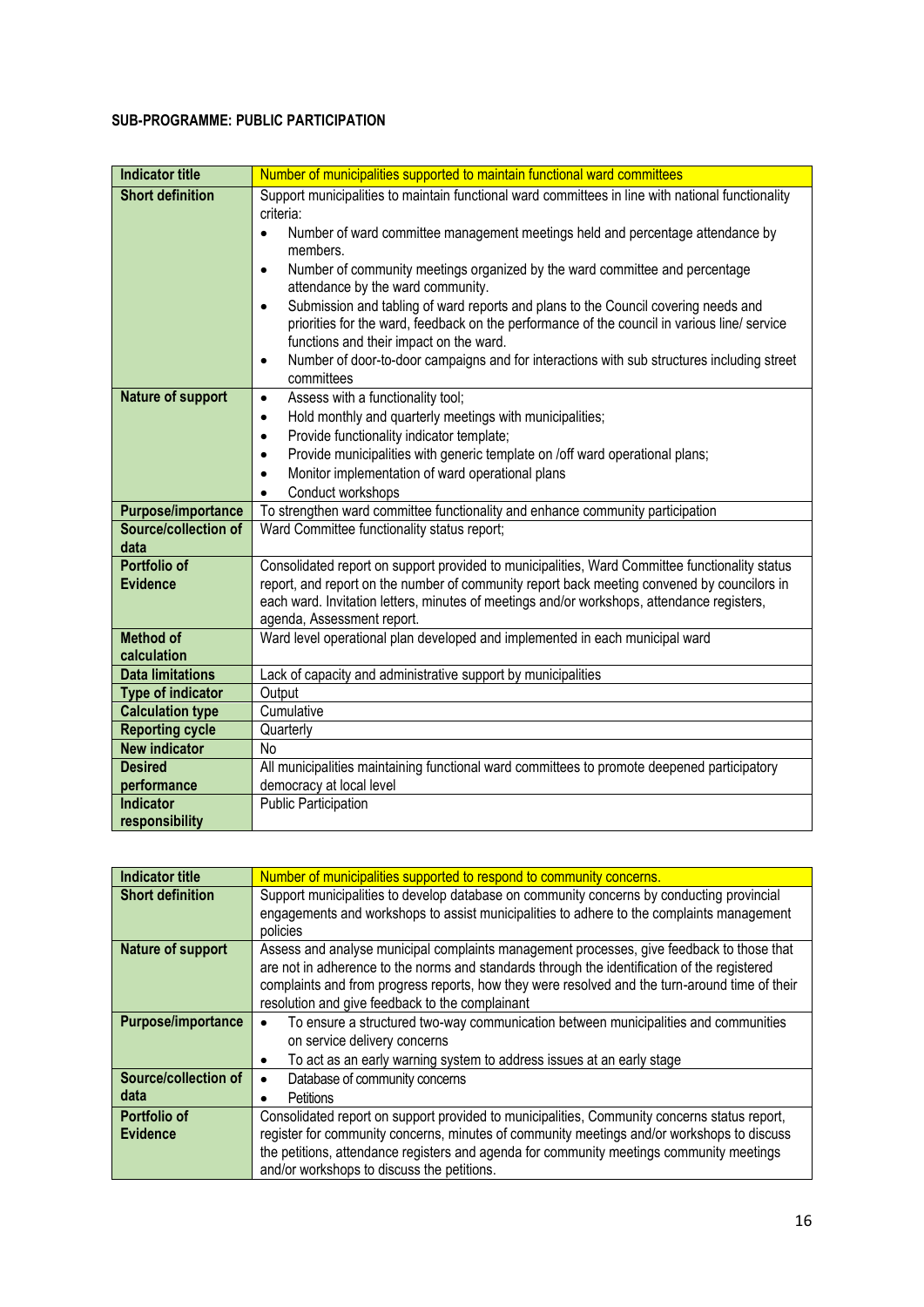| <b>Method of</b>        | Quantitative                                                                          |
|-------------------------|---------------------------------------------------------------------------------------|
| calculation             |                                                                                       |
| <b>Data limitations</b> | Availability of applicable systems and Lack of capacity and administrative support by |
|                         | municipalities.                                                                       |
| Type of indicator       | Output                                                                                |
| <b>Calculation type</b> | Cumulative                                                                            |
| <b>Reporting cycle</b>  | Quarterly                                                                             |
| <b>New indicator</b>    | No                                                                                    |
| <b>Desired</b>          | All municipalities capable of addressing and responding to community concerns         |
| performance             |                                                                                       |
| <b>Indicator</b>        | Public participation                                                                  |
| responsibility          |                                                                                       |

| <b>Indicator title</b>    | Monitor the extent municipalities are implementing the Complaints and Compliments<br><b>Management System</b> |
|---------------------------|---------------------------------------------------------------------------------------------------------------|
| <b>Short definition</b>   | Improve responsiveness of municipalities to community complaints.                                             |
|                           |                                                                                                               |
| <b>Nature of support</b>  | Provide training to municipal officials/employees on the Complaints and Compliments                           |
|                           | Management System.                                                                                            |
| <b>Purpose/importance</b> | To ensure compliance with section 17 of the Municipal System Act.                                             |
| Source/collection of      | Register of community concerns<br>$\bullet$                                                                   |
| data                      | Web based system<br>٠                                                                                         |
|                           | Complaints and compliments boxes/registers                                                                    |
| Portfolio of              | The signed off report and the outgoing mail register.                                                         |
| <b>Evidence</b>           |                                                                                                               |
| Method of                 | Qualitative                                                                                                   |
| calculation               |                                                                                                               |
| <b>Data limitations</b>   | Underutilization of the system by the municipalities.                                                         |
| <b>Type of indicator</b>  | Output                                                                                                        |
| <b>Calculation type</b>   | Cumulative                                                                                                    |
| <b>Reporting cycle</b>    | Quarterly                                                                                                     |
| <b>New indicator</b>      | No                                                                                                            |
| <b>Desired</b>            | Improvement of response rate and time to community concerns                                                   |
| performance               |                                                                                                               |
| <b>Indicator</b>          | Public Participation (Municipal Intergovernmental Relations Directorate)                                      |
| responsibility            |                                                                                                               |

| <b>Indicator title</b>  | Monitor the functionality of District IGR structures                                             |
|-------------------------|--------------------------------------------------------------------------------------------------|
| <b>Short definition</b> | To monitor the functionality of District IGR Structures                                          |
| Nature of support       | Assist municipalities to develop a calendar and to convene the meetings.                         |
| Purpose/importance      | This indicator measures the extent to which District IGR structures are functional in compliance |
|                         | with the provision of the IGR Framework Act                                                      |
| Source/collection of    | Minutes of the meetings, agenda, invitation, attendance registers of the meeting and             |
| data                    | assessment tool.                                                                                 |
| Portfolio of            | The signed off report and the outgoing mail register.                                            |
| <b>Evidence</b>         |                                                                                                  |
| Method of               | Quantitative:                                                                                    |
| calculation             |                                                                                                  |
| <b>Data limitations</b> | Meeting are not held non-attendance by primary members.                                          |
| Type of indicator       | Output Indicator                                                                                 |
| <b>Calculation type</b> | Cumulative                                                                                       |
| <b>Reporting cycle</b>  | Quarterly                                                                                        |
| <b>New indicator</b>    | No.                                                                                              |
| <b>Desired</b>          | Improvement in coordination and implementation of Government programmes at municipal level       |
| performance             |                                                                                                  |
| <b>Indicator</b>        | Public Participation (Municipal Intergovernmental Relations Directorate)                         |
| responsibility          |                                                                                                  |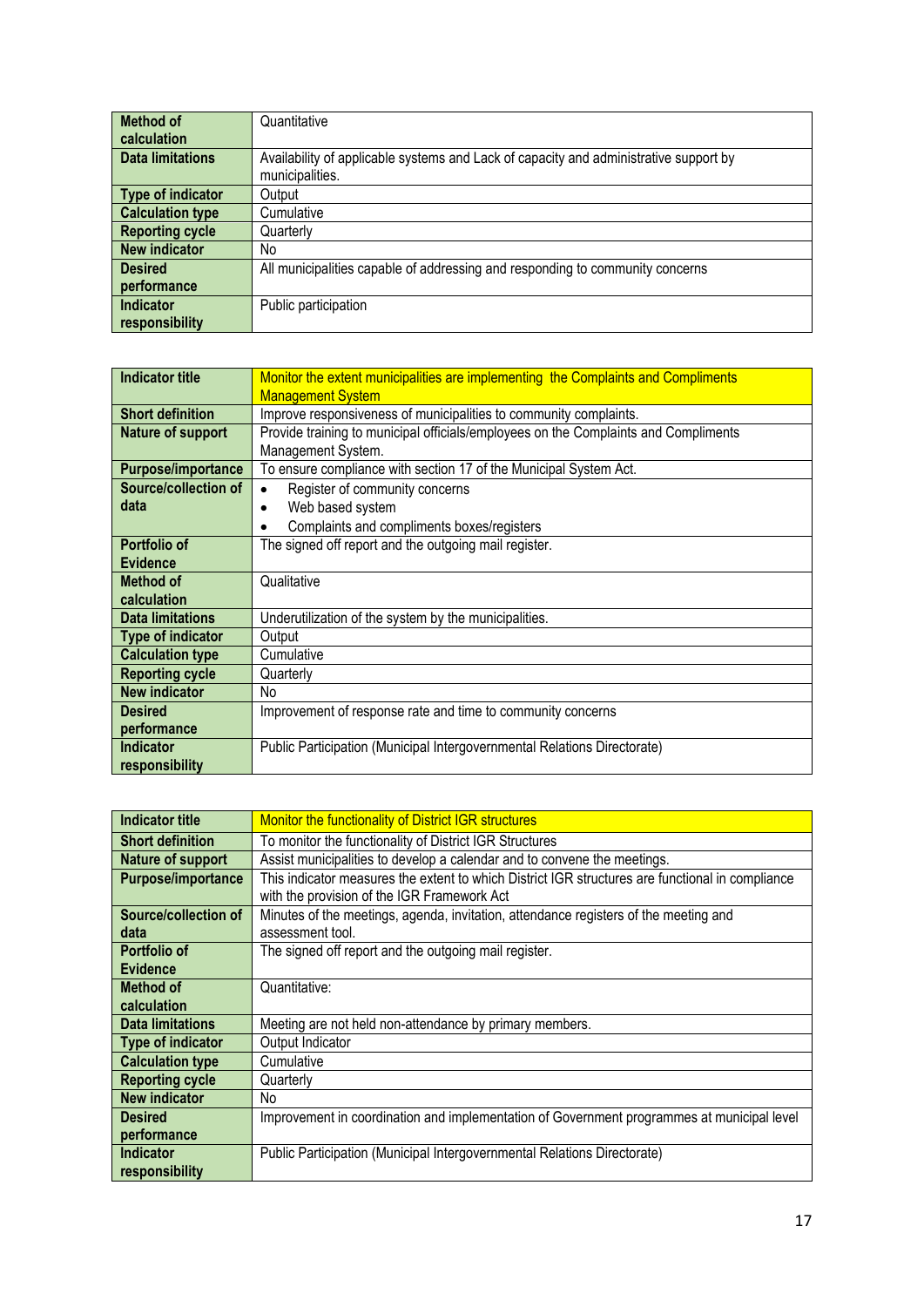| <b>Indicator title</b>  | Monitor the extent to which municipalities have mechanisms to include vulnerable groups in core |
|-------------------------|-------------------------------------------------------------------------------------------------|
|                         | municipal processes                                                                             |
| <b>Short definition</b> | Assess all municipalities with procedure and processes on forums to include vulnerable groups.  |
| Nature of support       | Encourage municipalities to develop public participation plan.                                  |
| Purpose/importance      | To improve participation of vulnerable communities in municipal processes.                      |
| Source/collection of    | Data base of the vulnerable groups                                                              |
| data                    |                                                                                                 |
| Portfolio of            | The signed off report and the outgoing mail register.                                           |
| <b>Evidence</b>         |                                                                                                 |
| <b>Method of</b>        | Quantitative                                                                                    |
| calculation             |                                                                                                 |
| <b>Data limitations</b> | Non-existence of mechanisms and forums to include the vulnerable groups                         |
| Type of indicator       | Output                                                                                          |
| <b>Calculation type</b> | Cumulative                                                                                      |
| <b>Reporting cycle</b>  | Quarterly                                                                                       |
| <b>New indicator</b>    | No.                                                                                             |
| <b>Desired</b>          | To empower the vulnerable groups                                                                |
| performance             |                                                                                                 |
| <b>Indicator</b>        | Public Participation (Municipal Intergovernmental Relations Directorate)                        |
| responsibility          |                                                                                                 |

| <b>Indicator title</b>             | Monitor the extent to which municipalities successfully implement the Batho Pele Service<br><b>Standards Framework for Local Government</b>                                                      |
|------------------------------------|--------------------------------------------------------------------------------------------------------------------------------------------------------------------------------------------------|
| <b>Short definition</b>            | To support municipalities on the implementation of the Batho Pele Service Standards<br>Framework                                                                                                 |
| Nature of support                  | Training of municipal officials and visits to municipalities.                                                                                                                                    |
| Purpose/importance                 | Institutionalize the Batho Pele Service Standards Framework in municipalities                                                                                                                    |
| Source/collection of<br>data       | Batho Pele service standards framework, Batho Pele charter, Frontline service delivery<br>monitoring programme, Name tags, Project Khaedu, Batho Pele coordinators, Know your<br>service rights, |
| Portfolio of<br><b>Evidence</b>    | The signed off report and the outgoing mail register.                                                                                                                                            |
| <b>Method of</b><br>calculation    | Quantitative:                                                                                                                                                                                    |
| <b>Data limitations</b>            | Inconsistent and inaccurate reporting by municipalities                                                                                                                                          |
| Type of indicator                  | Output                                                                                                                                                                                           |
| <b>Calculation type</b>            | Cumulative                                                                                                                                                                                       |
| <b>Reporting cycle</b>             | Quarterly                                                                                                                                                                                        |
| <b>New indicator</b>               | No.                                                                                                                                                                                              |
| <b>Desired</b>                     | Improved implementation of the Batho Pele Service Standards Framework                                                                                                                            |
| performance                        |                                                                                                                                                                                                  |
| <b>Indicator</b><br>responsibility | Public Participation (Municipal Intergovernmental Relations Directorate)                                                                                                                         |

#### **SUB-PROGRAMME: CAPACITY DEVELOPMENT**

 $\overline{\phantom{a}}$ 

| Indicator title          | Number of capacity building interventions conducted in municipalities                       |
|--------------------------|---------------------------------------------------------------------------------------------|
|                          | To implement the following interventions towards improving the service delivery capacity of |
|                          | municipalities:                                                                             |
|                          | Municipal Support Plan (MSP) on matters related to municipal finance<br>٠                   |
|                          | Training of municipal finance officials towards improving the financial capacity of<br>٠    |
| <b>Short definition</b>  | municipalities                                                                              |
| <b>Nature of Support</b> | To facilitate trainings/workshop/forums meetings and external support                       |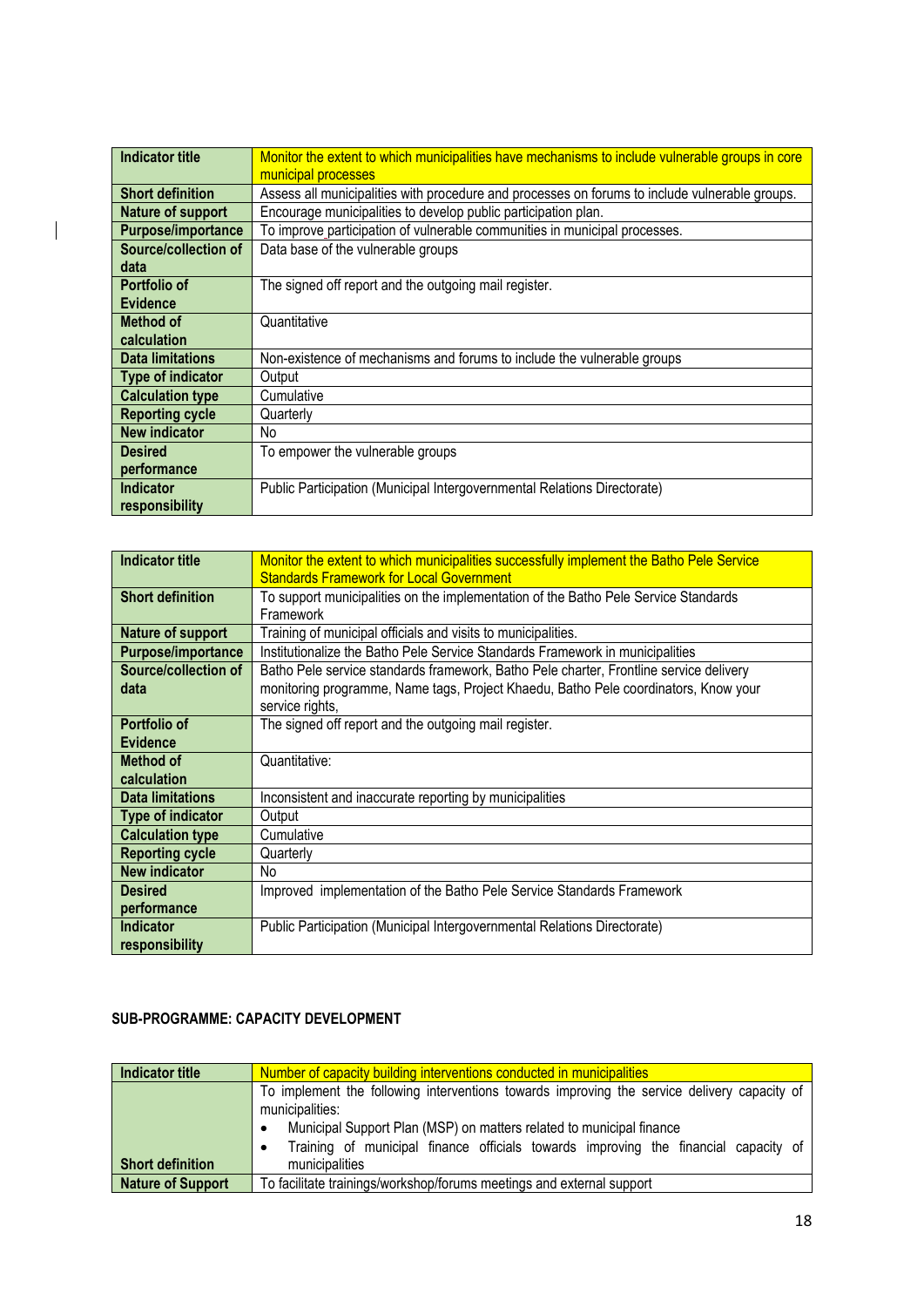|                             | Institutionalise capacity building for municipalities so that municipalities have the required capacity |
|-----------------------------|---------------------------------------------------------------------------------------------------------|
|                             | to fulfil their service delivery obligations and meet the needs of the community as per the legal       |
| <b>Purpose/importance</b>   | mandate applicable to municipalities                                                                    |
| <b>Source/collection of</b> |                                                                                                         |
| data                        | Municipalities.                                                                                         |
| Portfolio of                | Agenda, invitation, attendance register, and signed off report on capacity building initiatives with    |
| <b>Evidence</b>             | outgoing mail register.                                                                                 |
| Method of                   |                                                                                                         |
| calculation                 | Quantitative                                                                                            |
| <b>Data limitations</b>     | Lack of submission of information from municipalities                                                   |
| Type of indicator           | Output                                                                                                  |
| <b>Calculation type</b>     | Cumulative                                                                                              |
| <b>Reporting cycle</b>      | Annually                                                                                                |
| <b>New indicator</b>        | No.                                                                                                     |
| <b>Desired</b>              | To strengthen the capability and ability of officials and councillors to accomplish their governance    |
| performance                 | responsibilities                                                                                        |
| Indicator                   |                                                                                                         |
| responsibility              | Municipal Support Programme (Capacity Development)                                                      |

| <b>Indicator title</b>  | Report on implementation of Back to Basics support plans by municipalities.                           |
|-------------------------|-------------------------------------------------------------------------------------------------------|
|                         | Coordinate all stakeholder's commitments and support interventions within the Back to<br>$\bullet$    |
|                         | Basics support plans                                                                                  |
|                         | Support municipalities through Back to Basic Crack Team and Provincial Task Team<br>٠                 |
|                         | meetings                                                                                              |
|                         | District Crack Teams to facilitate, coordinate, assist at developing reports as well as<br>$\bullet$  |
|                         | identified interventions                                                                              |
| <b>Short definition</b> | Provincial Task team for overall strategic coordination of Back to Basic in the province<br>$\bullet$ |
|                         | Improve coordination of support interventions directed to municipalities by national,<br>$\bullet$    |
|                         | provincial, sector departments and other key stakeholders                                             |
| Purpose/importance      | Improve the implementation of the Back-to-Basics Programme in municipalities<br>$\bullet$             |
| Source/collection of    | Municipalities and stakeholders.                                                                      |
| data                    |                                                                                                       |
| Portfolio of            | (signed off) Presentations and/or Quarterly B2B Progress Reports from municipalities, sector          |
| <b>Evidence</b>         | departments and other key stakeholders                                                                |
| <b>Method of</b>        | Quantitative: sum of reports produced                                                                 |
| calculation             |                                                                                                       |
|                         | Lack of report and commitment from sector departments<br>$\bullet$                                    |
| <b>Data limitations</b> | Nonattendance of scheduled meetings<br>$\bullet$                                                      |
| Type of indicator       | Output                                                                                                |
| <b>Calculation type</b> | Cumulative                                                                                            |
| <b>Reporting cycle</b>  | Quarterly                                                                                             |
| <b>New indicator</b>    | No                                                                                                    |
| <b>Desired</b>          | To improve the service delivery capacity of municipalities                                            |
| performance             |                                                                                                       |
| <b>Indicator</b>        | Municipal Support Programme (Capacity Development)                                                    |
| responsibility          |                                                                                                       |

#### **PROGRAMME 3: DEVELOPMENT AND PLANNING**

#### **SUB-PROGRAMME: SPATIAL PLANNING AND LAND USE MANAGEMENT**

| Indicator title           | Number of municipalities supported on the implementation of SPLUMA                             |
|---------------------------|------------------------------------------------------------------------------------------------|
| <b>Short definition</b>   | Support all local municipalities on the implementation of SPLUMA.                              |
| <b>Nature of Support</b>  | Facilitate meetings, trainings and provide technical advice with regards to by-laws and SPLUMA |
| <b>Purpose/importance</b> | To improve spatial planning and land use management                                            |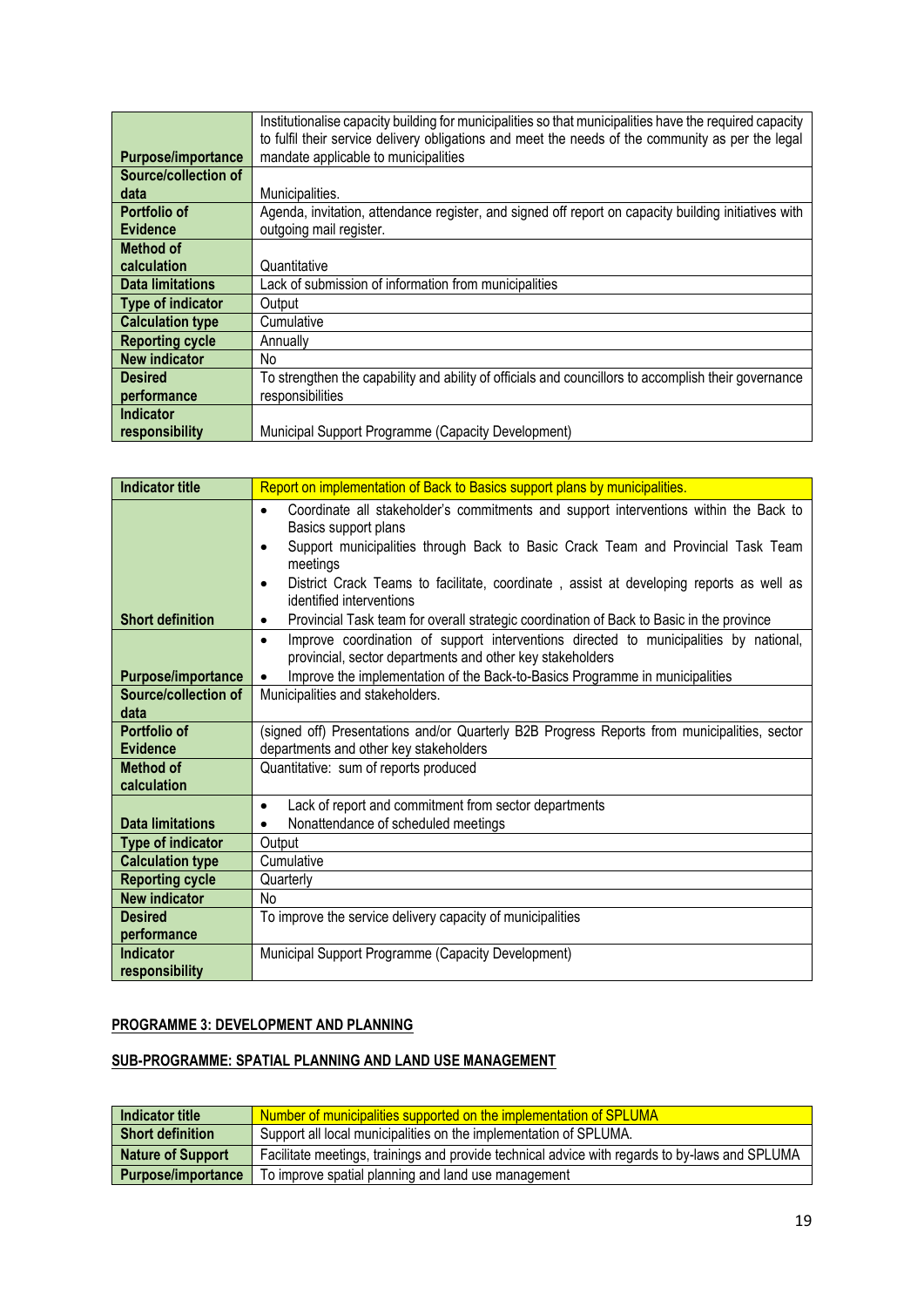| <b>Source/collection of</b> | Municipalities/COGTA                                                                           |
|-----------------------------|------------------------------------------------------------------------------------------------|
| data                        |                                                                                                |
| Portfolio of                | Invitation letters, agendas, attendance registers, and minutes of meetings with municipalities |
| <b>Evidence</b>             |                                                                                                |
| <b>Method of</b>            | Quantitative                                                                                   |
| calculation                 |                                                                                                |
| <b>Data limitations</b>     | Capacity constraints at local level to implement SPLUMA.                                       |
| <b>Type of indicator</b>    | Output                                                                                         |
| <b>Calculation type</b>     | Cumulative                                                                                     |
| <b>Reporting cycle</b>      | Annually                                                                                       |
| <b>New indicator</b>        | No                                                                                             |
| <b>Desired</b>              | All Municipalities complying with SPLUMA                                                       |
| performance                 |                                                                                                |
| <b>Indicator</b>            | Spatial Planning and Development                                                               |
| responsibility              |                                                                                                |

| <b>Indicator title</b>   | No. of municipalities supported on the development and/or maintenance of a Geographical          |
|--------------------------|--------------------------------------------------------------------------------------------------|
|                          | <b>Information System (GIS)</b>                                                                  |
| <b>Short definition</b>  | To assist municipalities towards developing a GIS                                                |
| <b>Nature of Support</b> | Ensuring extended database and provide with spatial data.                                        |
| Purpose/importance       | This indicator measures the extent to which the Department successfully supports                 |
|                          | municipalities on the development of a GIS to inform orderly planning in municipalities          |
| Source/collection of     | Municipalities/COGTA                                                                             |
| data                     |                                                                                                  |
| Portfolio of             | Invitation letters, agendas, attendance registers, and minutes of the meetings with              |
| <b>Evidence</b>          | municipalities                                                                                   |
| <b>Method of</b>         | Quantitative in respect of municipalities supported, qualitative in respect of Assessment Report |
| calculation              | involving all municipalities                                                                     |
| Data limitations         | Non-availability of or lack of cooperation from municipalities to conduct assessment. Inaccurate |
|                          | and/or incomplete data provided by provincial and national departments                           |
| Type of indicator        | Output Indicator                                                                                 |
| <b>Calculation type</b>  | Non-cumulative                                                                                   |
| <b>Reporting cycle</b>   | Quarterly                                                                                        |
| <b>New indicator</b>     | Yes                                                                                              |
| <b>Desired</b>           | All municipalities have a functional Geographical Information System (GIS) towards informing     |
| performance              | orderly planning within municipalities                                                           |
| <b>Indicator</b>         | Spatial Planning and Development                                                                 |
| responsibility           |                                                                                                  |

| <b>Indicator title</b>   | No. of municipalities supported with the updating of their Spatial Development Frameworks in line<br>with SPLUMA                                                                              |
|--------------------------|-----------------------------------------------------------------------------------------------------------------------------------------------------------------------------------------------|
| <b>Short definition</b>  | To support municipalities on the compilation of Spatial Development Frameworks in terms of<br>SPLUMA requirements.                                                                            |
| <b>Nature of Support</b> | By Drafting where SDF are not in place and reviewing where there are existing SDF's                                                                                                           |
| Purpose/importance       | This indicator measures the extent to which the Department supports municipalities to compile<br>credible Spatial Development Frameworks towards informing orderly planning in municipalities |
| Source/collection of     | Municipalities/COGTA                                                                                                                                                                          |
| data                     |                                                                                                                                                                                               |
| Portfolio of             | Invitation letters, agendas, attendance registers, minutes of meetings with municipalities                                                                                                    |
| <b>Evidence</b>          |                                                                                                                                                                                               |
| Method of                | Quantitative: sum of municipalities supported                                                                                                                                                 |
| calculation              |                                                                                                                                                                                               |
| <b>Data limitations</b>  | Limited input of national and provincial departments in the spatial development framework<br>$\bullet$                                                                                        |
|                          | development process / poor participation of municipal officials and the public                                                                                                                |
|                          | Administrative distress                                                                                                                                                                       |
| <b>Type of indicator</b> | Output Indicator                                                                                                                                                                              |
| <b>Calculation type</b>  | Non-cumulative                                                                                                                                                                                |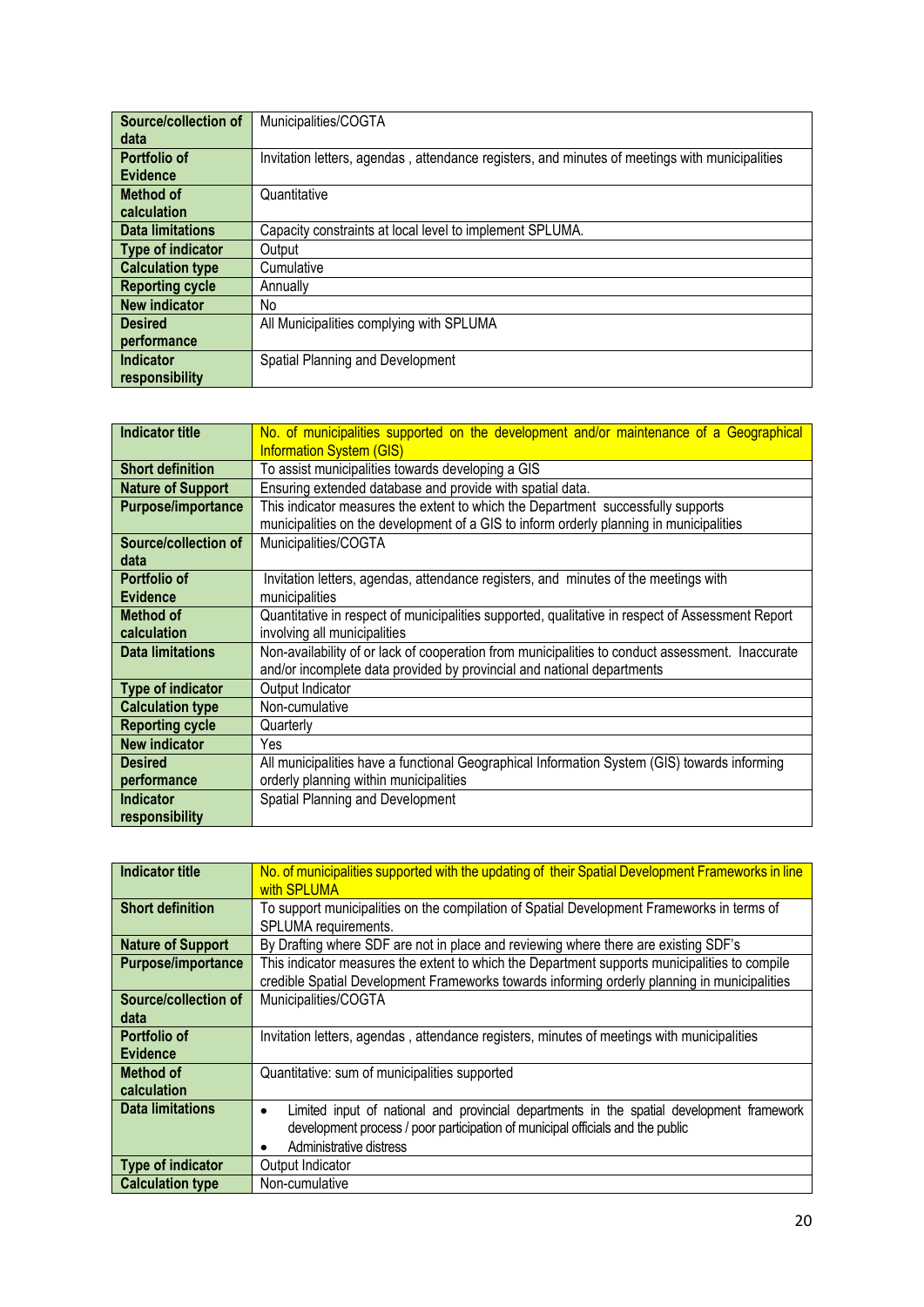| <b>Reporting cycle</b> | Quarterly.                                                                                  |
|------------------------|---------------------------------------------------------------------------------------------|
| New indicator          | No.                                                                                         |
| <b>Desired</b>         | All municipalities have credible and implementable Spatial Development Frameworks of a high |
| performance            | technical quality towards informing orderly municipal planning.                             |
| <b>Indicator</b>       | Spatial Planning and Development                                                            |
| responsibility         |                                                                                             |

| <b>Indicator title</b>    | No. of local municipalities supported on the compilation of Land Use Schemes in line with<br><b>SPLUMA</b>                                                                                                         |
|---------------------------|--------------------------------------------------------------------------------------------------------------------------------------------------------------------------------------------------------------------|
| <b>Short definition</b>   | To provide support to municipalities through workshops and/or meetings on the compilation of<br>Land Use Schemes as per SPLUMA requirement.                                                                        |
| <b>Nature of Support</b>  | Draft and review of the Land Use Schemes                                                                                                                                                                           |
| <b>Purpose/importance</b> | This indicators measures the extent to which the Department successfully assists and/or support<br>municipalities with the compilation of Land Use Schemes in terms of SPLUMA requirements                         |
| Source/collection of      | Municipalities/COGTA                                                                                                                                                                                               |
| data                      |                                                                                                                                                                                                                    |
| Portfolio of              | Invitation letters, agendas, attendance registers and minutes of meetings with municipalities                                                                                                                      |
| <b>Evidence</b>           |                                                                                                                                                                                                                    |
| <b>Method of</b>          | Quantitative: sum of municipalities supported                                                                                                                                                                      |
| calculation               |                                                                                                                                                                                                                    |
| <b>Data limitations</b>   | Unavailability of credible information relating to current land use rights / poor participation of<br>$\bullet$<br>municipal officials in scheduled workshops / meetings.<br>Administrative distress.<br>$\bullet$ |
| <b>Type of indicator</b>  | Output Indicator                                                                                                                                                                                                   |
| <b>Calculation type</b>   | Non-cumulative                                                                                                                                                                                                     |
| <b>Reporting cycle</b>    | Quarterly.                                                                                                                                                                                                         |
| <b>New indicator</b>      | No                                                                                                                                                                                                                 |
| <b>Desired</b>            | All municipalities have implementable Land Use Management Schemes of a high technical                                                                                                                              |
| performance               | quality towards informing orderly municipal planning in line with SPLUMA.                                                                                                                                          |
| <b>Indicator</b>          | Spatial Planning and Development                                                                                                                                                                                   |
| responsibility            |                                                                                                                                                                                                                    |

| <b>Indicator title</b>   | No. of meetings held by the Provincial Planning Forum                                            |
|--------------------------|--------------------------------------------------------------------------------------------------|
| <b>Short definition</b>  | To provide support on planning matters to municipalities, departments and private planners.      |
| <b>Nature of Support</b> | Information sharing on planning related matters.                                                 |
| Purpose/importance       | This indicators measures the extent to which the Provincial Land Use Management Forum            |
|                          | meets in accordance with approved meeting schedules as a platform to discuss and capacitate      |
|                          | stakeholders on matters related to town planning                                                 |
| Source/collection of     | COGTA, Sector Departments (DRDLR), municipalities and consultants.                               |
| data                     |                                                                                                  |
| Portfolio of             | Invitation letters, agendas, attendance registers, minutes of the meeting.                       |
| <b>Evidence</b>          |                                                                                                  |
| <b>Method of</b>         | Quantitative: sum of meetings held                                                               |
| calculation              |                                                                                                  |
| <b>Data limitations</b>  | Limited attendance and/or poor input/ participation by attendants                                |
| Type of indicator        | Output Indicator                                                                                 |
| <b>Calculation type</b>  | Cumulative                                                                                       |
| <b>Reporting cycle</b>   | 6-Monthly                                                                                        |
| <b>New indicator</b>     | No.                                                                                              |
| <b>Desired</b>           | Representatives from national/provincial departments, municipalities and private planners attend |
| performance              | and participate actively in meetings of the Provincial Land Use Management forum as a platform   |
|                          | for discussions and capacity building on matters related to town planning                        |
| <b>Indicator</b>         | Spatial Planning and Development.                                                                |
| responsibility           |                                                                                                  |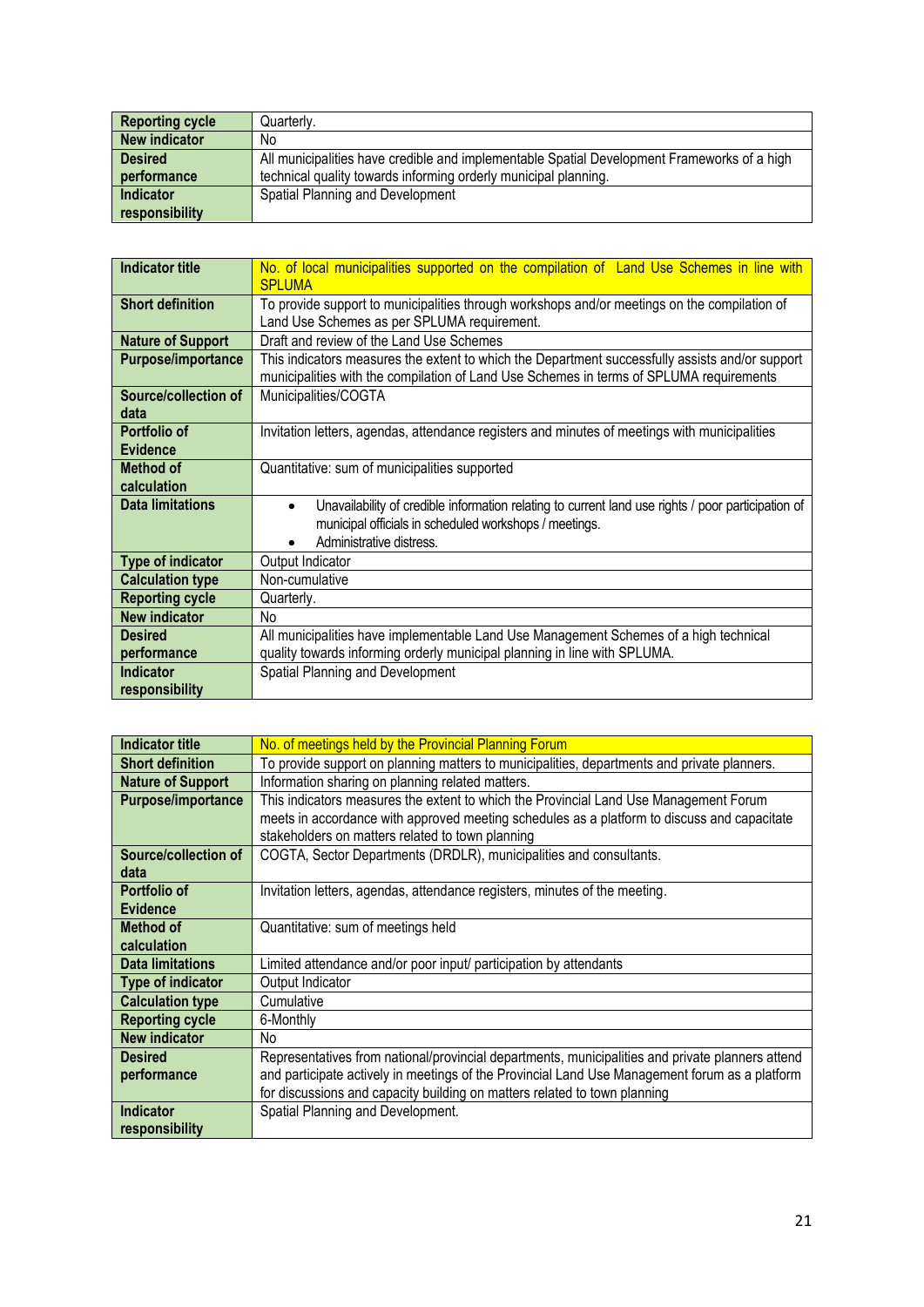## **SUB-PROGRAMME: LOCAL ECONOMIC DEVELOPMENT (LED)**

| <b>Indicator title</b>    | No. of municipalities supported on the development of LED strategies                              |
|---------------------------|---------------------------------------------------------------------------------------------------|
| <b>Short definition</b>   | Support municipalities through meetings / workshops / letters / circulars to develop and/or<br>a) |
|                           | review Local Economic Development Strategies with high impact and sustainable                     |
|                           | programmes aligned to the national LED framework, approved by the Council.                        |
|                           | LED projects funded and implemented in municipalities.<br>b)                                      |
|                           | Sustainable LED Projects generate own revenue/income without dependency on grant<br>C)            |
|                           | funding in the long term                                                                          |
| Nature of support         | In the form of meetings and consultations.                                                        |
| <b>Purpose/importance</b> | To ensure that municipalities have Local Economic Development Strategies in place.                |
| Source/collection of      | Meetings and correspondence.                                                                      |
| data                      |                                                                                                   |
| Portfolio of              | Invitations, Agendas, attendance registers and signed off report of meetings held with            |
| evidence                  | municipalities on matters related to LED Strategies.                                              |
| Method of                 | Quantitative: sum of municipalities supported                                                     |
| calculation               |                                                                                                   |
| <b>Data limitations</b>   | Lack of participation by municipalities and other stakeholders / non-attendance of scheduled      |
|                           | meetings by stakeholders.                                                                         |
| Type of indicator         | Output Indicator                                                                                  |
| <b>Calculation type</b>   | Cumulative                                                                                        |
| <b>Reporting cycle</b>    | Quarterly                                                                                         |
| <b>New indicator</b>      | Yes                                                                                               |
| <b>Desired</b>            | All municipalities have implemented LED projects in line with their strategies towards improving  |
| performance               | job creation (updated) LED                                                                        |
| <b>Indicator</b>          | Local Economic Development (IDP/LED Directorate)                                                  |
| responsibility            |                                                                                                   |

| <b>Indicator title</b>    | No. of municipalities supported on functional LED units                                         |
|---------------------------|-------------------------------------------------------------------------------------------------|
| <b>Short definition</b>   | Regular meetings, the provision of information on related LED issues, the evaluation of the     |
|                           | human resource capacity of LED Units within municipalities                                      |
| Nature of support         | Bilateral meetings with municipalities.                                                         |
| <b>Purpose/importance</b> | This indicator serves to measure the extent to which the Department supported municipalities    |
|                           | towards creating the required capacity to deliver on their mandate regarding the implementation |
|                           | of LED issues, thereby enhancing economic growth within their space                             |
| Source/collection of      | Meetings and correspondence                                                                     |
| data                      |                                                                                                 |
| Portfolio of              | Invitations, Agendas, attendance registers and signed off report of meetings held with          |
| evidence                  | municipalities on matters related to LED units.                                                 |
| Method of                 | Quantitative: sum of municipalities supported                                                   |
| calculation               |                                                                                                 |
| <b>Data limitations</b>   | Lack of participation by municipalities and other stakeholders / non-attendance of scheduled    |
|                           | meetings by stakeholders.                                                                       |
| Type of indicator         | Output Indicator                                                                                |
| <b>Calculation type</b>   | Cumulative                                                                                      |
| <b>Reporting cycle</b>    | Quarterly                                                                                       |
| <b>New indicator</b>      | Yes                                                                                             |
| <b>Desired</b>            | Municipalities effective and efficiently implement local economic development programmes        |
| performance               | towards enhancing economic growth within their space                                            |
| <b>Indicator</b>          | Local Economic Development (IDP/LED Directorate)                                                |
| responsibility            |                                                                                                 |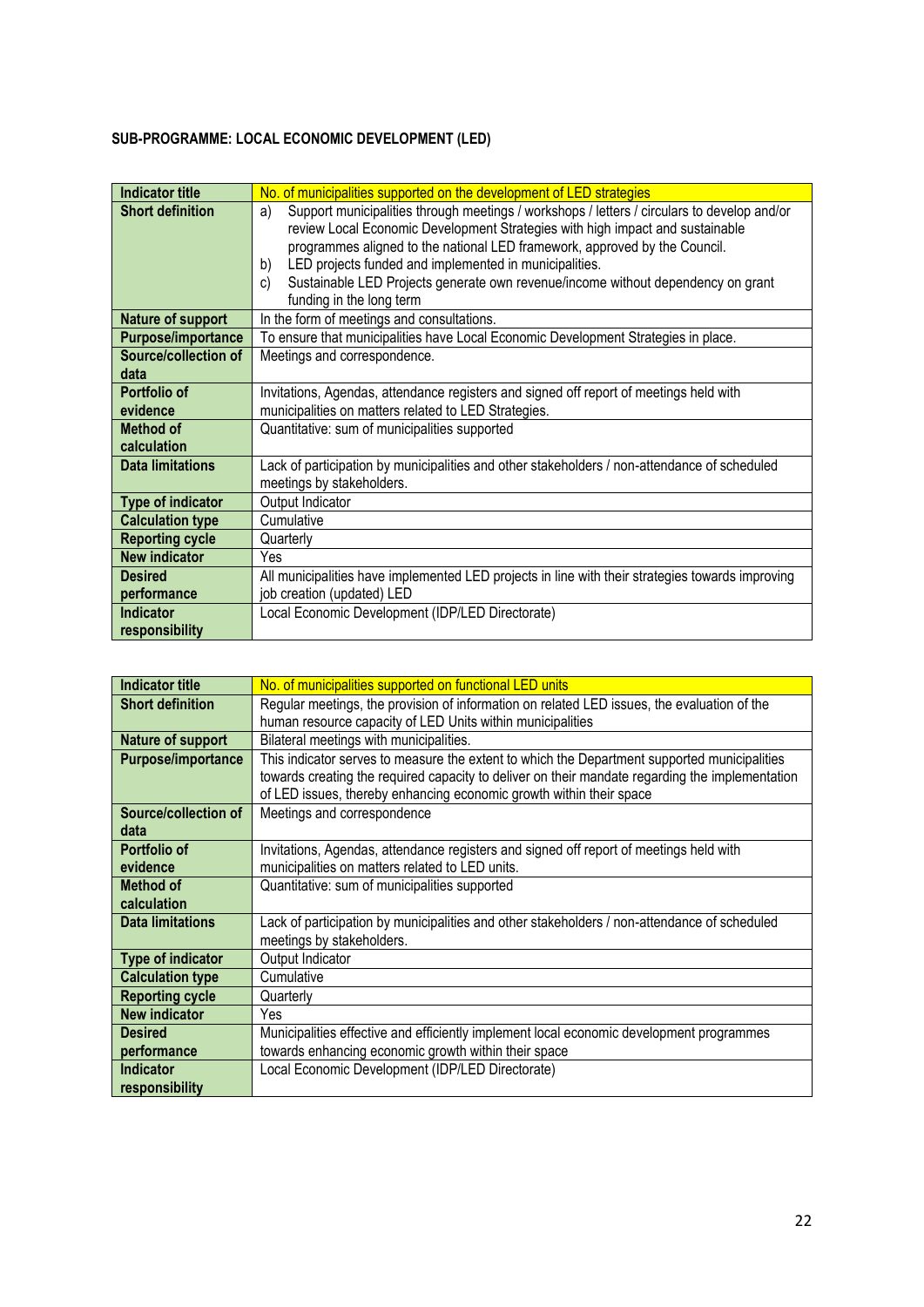| <b>Indicator title</b>    | No. of municipalities supported on the establishment of business development forums             |
|---------------------------|-------------------------------------------------------------------------------------------------|
| <b>Short definition</b>   | To guide municipalities on the establishment of business development forums as a platform for   |
|                           | LED stakeholders to discuss and enhance the successful implementation of LED initiatives /      |
|                           | programmes.                                                                                     |
| Nature of support         | Bilateral meetings and presentations were applicable.                                           |
| <b>Purpose/importance</b> | This indicator measures the extent to which the Department supports municipalities to establish |
|                           | business development forums as partnerships between government and private business on the      |
|                           | implementation of LED initiatives / programmes                                                  |
| Source/collection of      | Meetings and correspondence.                                                                    |
| data                      |                                                                                                 |
| Portfolio of              | Invitations, Agendas, attendance registers and signed off report of meetings held with          |
| evidence                  | municipalities on matters related to development forums.                                        |
| <b>Method of</b>          | Quantitative: sum of municipalities supported                                                   |
| calculation               |                                                                                                 |
| <b>Data limitations</b>   | Lack of participation by municipalities and other stakeholders / non-attendance of scheduled    |
|                           | meetings by stakeholders.                                                                       |
| <b>Type of indicator</b>  | Output Indicator                                                                                |
| <b>Calculation type</b>   | Cumulative                                                                                      |
| <b>Reporting cycle</b>    | Quarterly                                                                                       |
| <b>New indicator</b>      | No                                                                                              |
| <b>Desired</b>            | Business Development Forums are established and fully functional towards serving as a           |
| performance               | platform for LED stakeholders towards enhancing economic growth within municipal boundaries     |
| <b>Indicator</b>          | Local Economic Development (IDP/LED Directorate)                                                |
| responsibility            |                                                                                                 |

| Indicator title         | No of reports submitted towards monitoring the number of temporary jobs created through MIG |
|-------------------------|---------------------------------------------------------------------------------------------|
| <b>Short definition</b> | The impact of the MIG on job creation is monitored                                          |
| Nature of support       | Oversight monitoring of municipal progress with regards to job created through MIG.         |
| Purpose/importance      | This indicator measures the extent to which the MIG improves job creation in the Province   |
|                         | towards providing employment safety nets, alleviate poverty and develop community members   |
| Source/collection of    | Municipalities.                                                                             |
| data                    |                                                                                             |
| Portfolio of            | Consolidated MIG signed off reports by HOD/MEC on job creation and the outgoing mail        |
| evidence                | register.                                                                                   |
| Method of               | Quantitative                                                                                |
| calculation             |                                                                                             |
| <b>Data limitations</b> | Non- or late submission of reports with credible information from Municipal Managers        |
| Type of indicator       | Output                                                                                      |
| <b>Calculation type</b> | Cumulative                                                                                  |
| <b>Reporting cycle</b>  | Quarterly                                                                                   |
| <b>New indicator</b>    | No.                                                                                         |
| <b>Desired</b>          | MIG contributes to improved job creation in the Province                                    |
| performance             |                                                                                             |
| <b>Indicator</b>        | Municipal Infrastructure Monitoring and Evaluation                                          |
| responsibility          |                                                                                             |

| <b>Indicator title</b>      | No. of provincial LED meetings held                                                         |
|-----------------------------|---------------------------------------------------------------------------------------------|
| <b>Short definition</b>     | To provide a platform to engage all stakeholders from economic development environment.     |
| Nature of support           | Meeting with municipalities and stakeholders                                                |
| <b>Purpose/importance</b>   | This indicator serves to create a network for LED practitioners to engage on local economic |
|                             | development issues                                                                          |
| <b>Source/collection of</b> | Meetings with LED practitioners and stakeholders.                                           |
| data                        |                                                                                             |
| <b>Portfolio of</b>         | Invitation, agenda, attendance registers and presentations as well as signed off minutes.   |
| evidence                    |                                                                                             |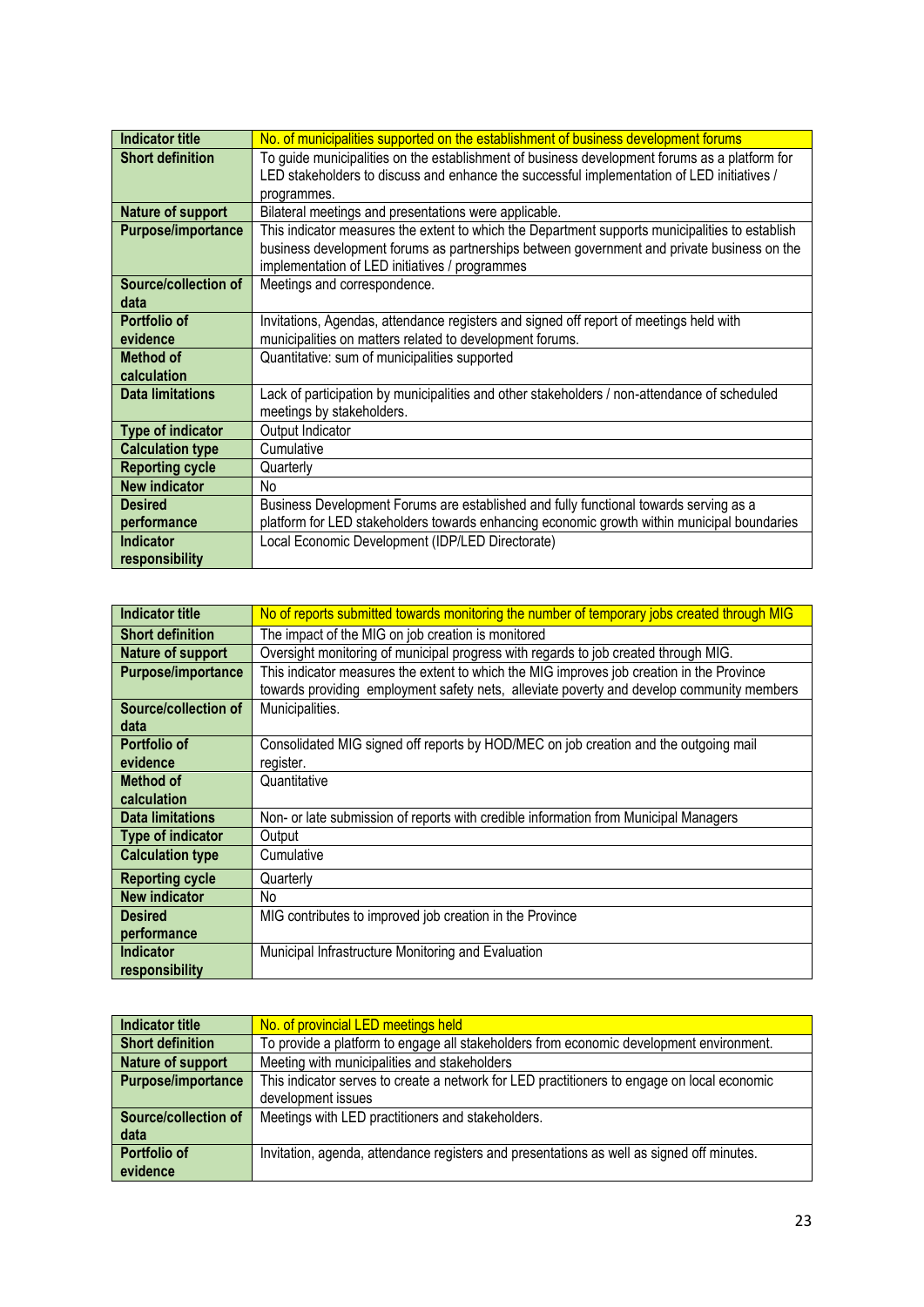| <b>Method of</b>        | Quantitative: sum of meetings                                                               |
|-------------------------|---------------------------------------------------------------------------------------------|
| calculation             |                                                                                             |
| <b>Data limitations</b> | Budget and capacity limitations within municipalities regarding LED, non-availability of    |
|                         | municipalities to discuss matters related to LED / poor attendance of meetings by municipal |
|                         | stakeholders                                                                                |
| Type of indicator       | Output Indicator                                                                            |
| <b>Calculation type</b> | Cumulative                                                                                  |
| <b>Reporting cycle</b>  | Quarterly                                                                                   |
| <b>New indicator</b>    | No                                                                                          |
| <b>Desired</b>          | Effective participation of local municipalities in the LED forums                           |
| performance             |                                                                                             |
| <b>Indicator</b>        | Local Economic Development (IDP/LED Directorate)                                            |
| responsibility          |                                                                                             |

| <b>Indicator title</b>  | No. of reports submitted towards monitoring the number of jobs created through CWP.          |
|-------------------------|----------------------------------------------------------------------------------------------|
| <b>Short definition</b> | The Community Works Programme is coordinated effectively in the Province                     |
| Nature of support       | Oversight monitoring of municipal progress with regards to job created through CWP.          |
| Purpose/importance      | This indicator measures the extent to which the Province successfully coordinates the        |
|                         | Community Works Programme towards provide employment safety nets, alleviate poverty and      |
|                         | develop community members                                                                    |
| Source/collection of    | Implementing agencies and Municipal MIS reports                                              |
| data                    |                                                                                              |
| Portfolio of            | Signed-off report and outgoing mail register compiled and submitted on the status of the CWP |
| evidence                | within the Province.                                                                         |
| <b>Method of</b>        | Quantitative                                                                                 |
| calculation             |                                                                                              |
| <b>Data limitations</b> | Non- or late submission of reports with credible information from CWP implementing agents    |
| Type of indicator       | Output                                                                                       |
| <b>Calculation type</b> | Cumulative                                                                                   |
| <b>Reporting cycle</b>  | Quarterly                                                                                    |
| <b>New indicator</b>    | No.                                                                                          |
| <b>Desired</b>          | The implementation of the CWP within the Province is effectively coordinated and monitored   |
| performance             |                                                                                              |
| <b>Indicator</b>        | <b>Municipal Free Basic Services</b>                                                         |
| responsibility          |                                                                                              |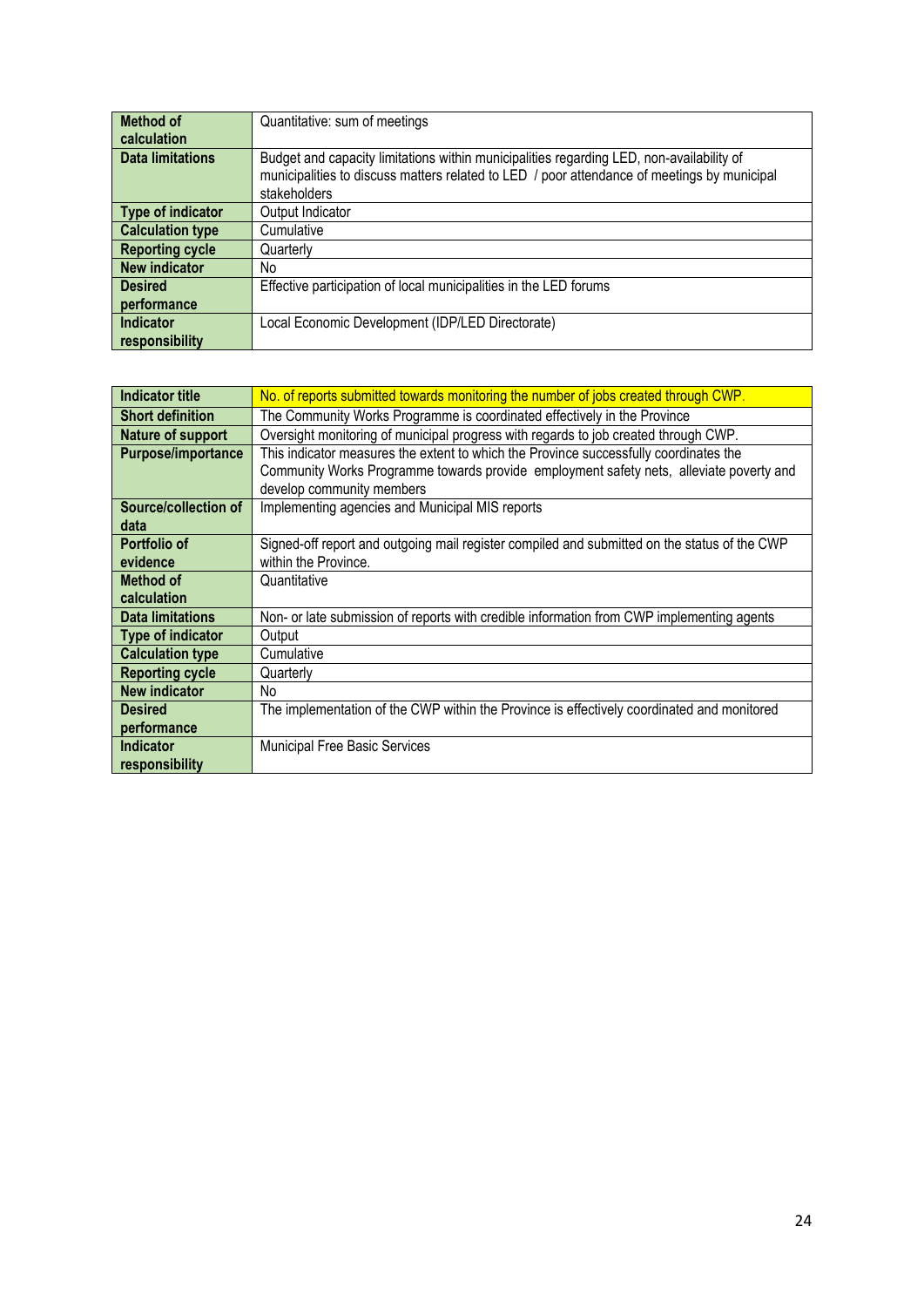| <b>Indicator title</b>    | No. of reports produced towards monitoring the following in municipalities:                     |
|---------------------------|-------------------------------------------------------------------------------------------------|
|                           | Extent to which LED strategies are updated<br>$\bullet$                                         |
|                           | <b>Functional LED units</b><br>$\bullet$                                                        |
|                           | <b>Functionality of Business Development Forums</b>                                             |
| <b>Short definition</b>   | To provide a report on the LED Strategies, Functional LED Units and Functional Business         |
|                           | Development Forums in the Free State                                                            |
| <b>Nature of support</b>  | Oversight role on municipal LED strategies, functions and functionality of Business Development |
|                           | Forum in municipalities.                                                                        |
| <b>Purpose/importance</b> | This indicator serves to measure the extent to which the Department supported municipalities    |
|                           | towards creating the required environment to deliver on their mandate regarding the             |
|                           | implementation of LED issues, thereby enhancing economic growth within their space              |
| Source/collection of      | Municipal LED units                                                                             |
| data                      |                                                                                                 |
| Portfolio of              | Signed-off reports on:                                                                          |
| evidence                  | the status of LED Strategies,<br>$\bullet$                                                      |
|                           | The functionality of LED Units,<br>$\bullet$                                                    |
|                           | The functionality of Business Development Forums.<br>$\bullet$                                  |
| <b>Method of</b>          | Quantitative: sum of reports                                                                    |
| calculation               |                                                                                                 |
| <b>Data limitations</b>   | Budget and capacity limitations within municipalities regarding LED, non-availability of        |
|                           | municipalities to discuss matters related to LED / poor attendance of meetings by municipal     |
|                           | stakeholders                                                                                    |
| <b>Type of indicator</b>  | Output Indicator                                                                                |
| <b>Calculation type</b>   | Cumulative                                                                                      |
| <b>Reporting cycle</b>    | Quarterly                                                                                       |
| <b>New indicator</b>      | No                                                                                              |
| <b>Desired</b>            | Fully functional municipal units.                                                               |
| performance               |                                                                                                 |
| <b>Indicator</b>          | Local Economic Development (IDP/LED Directorate)                                                |
| responsibility            |                                                                                                 |

#### **SUB-PROGRAMME: INTEGRATED DEVELOPMENT PLANNING**

| <b>Indicator title</b>   | Number of municipalities supported with development of IDP                                           |
|--------------------------|------------------------------------------------------------------------------------------------------|
|                          | Support to municipalities in the development of implementable IDPs through capacity<br>$\bullet$     |
|                          | building sessions, workshops, IDP forums and IDP assessments.                                        |
|                          | A legally compliant IDP should be developed according to the requirements of applicable<br>$\bullet$ |
| <b>Short definition</b>  | legislation                                                                                          |
|                          | Through the coordination of meetings and working sessions with municipalities to guide them          |
| Nature of support        | and for information sharing purposes as well as through the IDP assessments.                         |
| Purpose/importance       | Municipalities developing community responsive IDPs within legislated framework                      |
| Source/collection of     | IDP assessment and analysis reports                                                                  |
| data                     |                                                                                                      |
| <b>Portfolio of</b>      | Report on support provided and on the status of the IDPs, invitations, agenda, attendance            |
| <b>Evidence</b>          | registers.                                                                                           |
| <b>Method of</b>         | <b>Quantitative and Qualitative</b>                                                                  |
| calculation              |                                                                                                      |
| <b>Data limitations</b>  | IDPs not adopted by Council as per IDP process plan                                                  |
| <b>Type of indicator</b> | Output                                                                                               |
| <b>Calculation type</b>  | Non-cumulative                                                                                       |
| <b>Reporting cycle</b>   | Annually                                                                                             |
| <b>New indicator</b>     | No.                                                                                                  |
| <b>Desired</b>           | All municipalities developed legally compliant IDPs                                                  |
| performance              |                                                                                                      |
| <b>Indicator</b>         | Local Economic Development (IDP/LED Directorate)                                                     |
| responsibility           |                                                                                                      |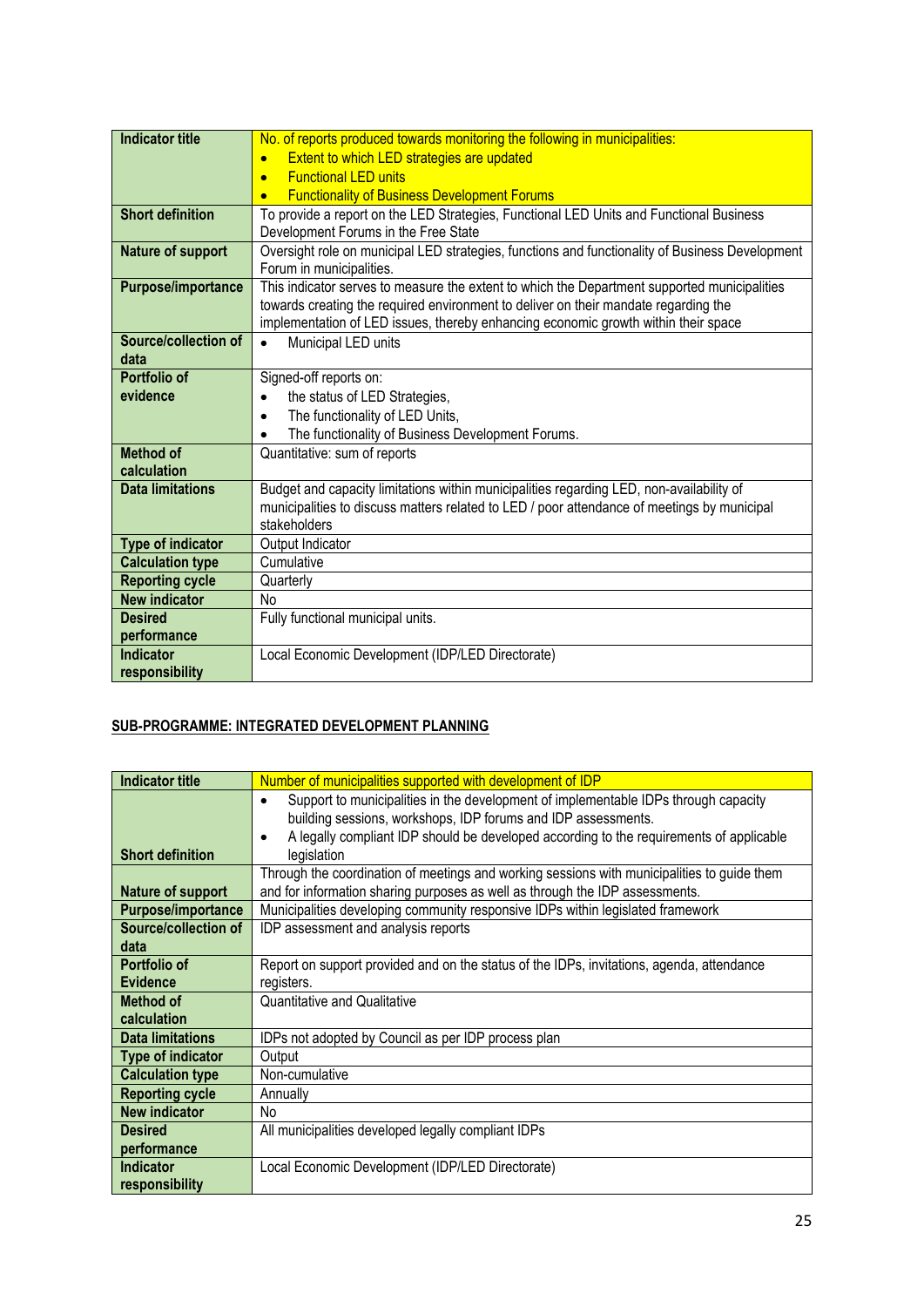| <b>Indicator title</b>  | No. of municipalities monitored on the adoption of their IDPs:                                                                                                                            |
|-------------------------|-------------------------------------------------------------------------------------------------------------------------------------------------------------------------------------------|
|                         | <b>Metro</b><br>$\bullet$                                                                                                                                                                 |
|                         | <b>District</b><br>$\bullet$                                                                                                                                                              |
|                         | Local<br>$\bullet$                                                                                                                                                                        |
| <b>Short definition</b> | To monitor the extent that municipalities comply with the IDP/budget processes as stated in<br>chapter 5 of the MSA and the time-frames stipulated in the MFMA. This will be done through |
|                         | written requests to municipalities to submit their IDP/budget process plans which meets the                                                                                               |
|                         | legislative requirements                                                                                                                                                                  |
| Nature of support       | Correspondences to municipalities                                                                                                                                                         |
| Purpose/importance      | This indicators measures the extent to which municipalities have a legally compliant IDP in place                                                                                         |
|                         | within required time-frames and in compliance with Chapter 5 of the Municipal Systems Act                                                                                                 |
| Source/collection of    | Submission of the municipal adopted IDP document.                                                                                                                                         |
| data                    |                                                                                                                                                                                           |
| Portfolio of            | Reminder letters and signed off by Director adoption and submission status quo report.                                                                                                    |
| <b>Evidence</b>         |                                                                                                                                                                                           |
| <b>Method of</b>        | Quantitative                                                                                                                                                                              |
| calculation             |                                                                                                                                                                                           |
| <b>Data limitations</b> | Noncompliance of municipalities to legislation and late submission to COGTA                                                                                                               |
| Type of indicator       | Output Indicator                                                                                                                                                                          |
| <b>Calculation type</b> | Non-cumulative                                                                                                                                                                            |
| <b>Reporting cycle</b>  | Annually                                                                                                                                                                                  |
| <b>New indicator</b>    | <b>No</b>                                                                                                                                                                                 |
| <b>Desired</b>          | Adhering to time frames in the adoption process, submitting the necessary documents (i.e.                                                                                                 |
| performance             | Council resolution) to COGTA in preparation of the IDP assessment                                                                                                                         |
| Indicator               | Local Economic Development (IDP/LED Directorate)                                                                                                                                          |
| responsibility          |                                                                                                                                                                                           |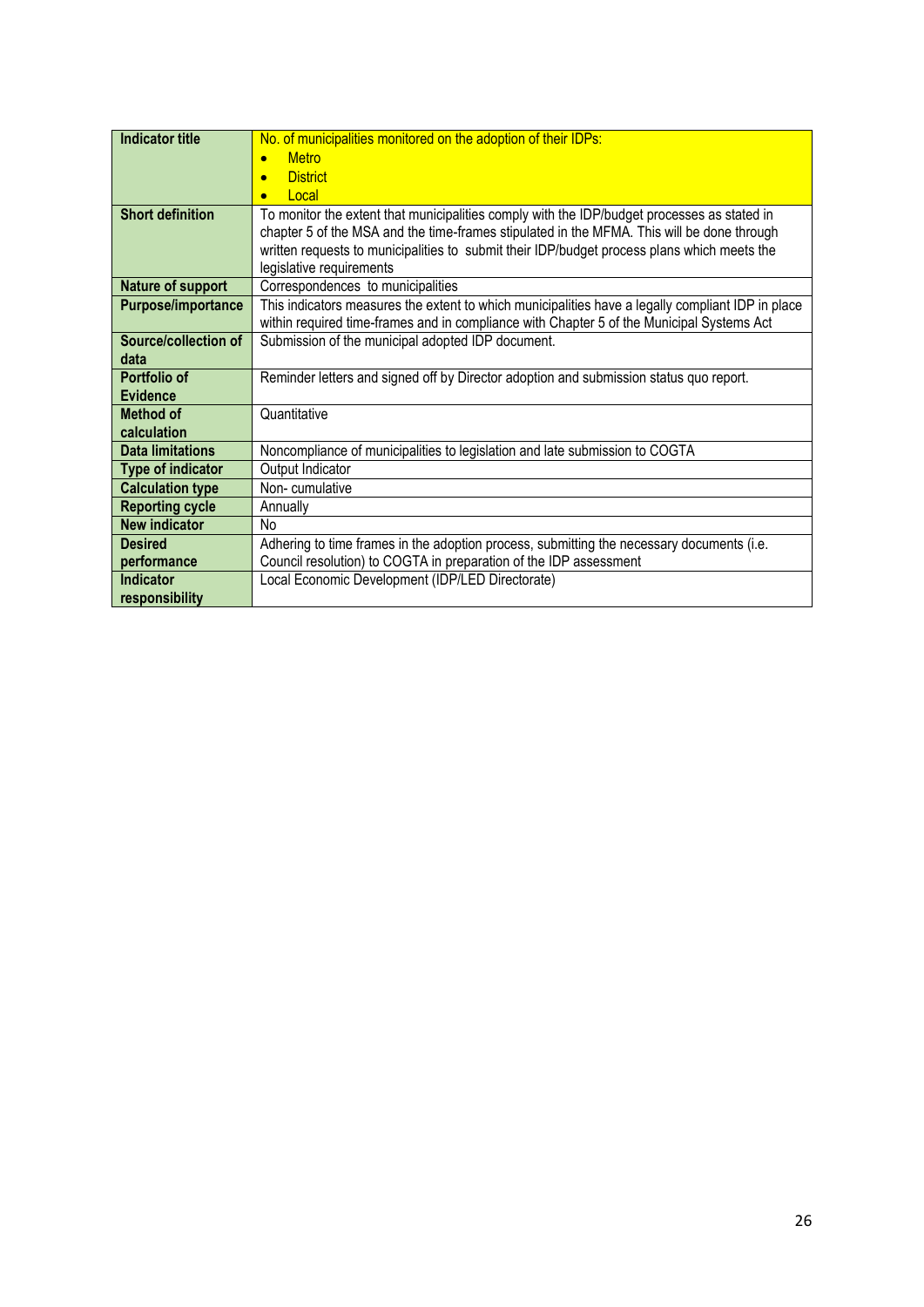| <b>Indicator title</b>  | No. of support initiatives implemented and sustained towards improving municipal IDPs:           |
|-------------------------|--------------------------------------------------------------------------------------------------|
|                         | <b>Provincial IDP Managers Forum with quarterly meetings</b><br>$\bullet$                        |
|                         | <b>Annual Provincial IDP Assessment session</b><br>$\bullet$                                     |
|                         | Municipal IDP engagement support session (Annually)<br>$\bullet$                                 |
|                         | <b>Bi-Annual Provincial IDP Support Team Meetings</b><br>$\bullet$                               |
|                         | <b>Bi-Annual Capacity Building Sessions</b><br>$\bullet$                                         |
| <b>Short definition</b> | To co-ordinate, facilitate and support municipalities through workshops, forums and capacity     |
|                         | building sessions in collaboration with other participants (i.e. SoE's, Sector Departments,      |
|                         | SALGA, etc)                                                                                      |
| Nature of support       | Meetings, workshops and Assessment sessions                                                      |
| Purpose/importance      | The indicator seeks to strengthen the capacity of municipalities to have legally compliant IDP's |
|                         | by discussing IDP-related developmental processes and by creating space for information          |
|                         | sharing and knowledge exchange. Furthermore, these initiatives assist municipalities to obtain   |
|                         | inputs and comments on national and provincial processes that have an impact on their IDPs.      |
| Source/collection of    | Meetings and workshops provided.                                                                 |
| data                    |                                                                                                  |
| <b>Portfolio of</b>     | Invitations, agenda, attendance register, signed off minutes or presentations made in the        |
| <b>Evidence</b>         | meeting or workshop                                                                              |
| <b>Method of</b>        | Quantitative                                                                                     |
| calculation             |                                                                                                  |
| <b>Data limitations</b> | Inconsistency with regard to sector departments representatives during planning Forums and       |
|                         | during assessment sessions                                                                       |
| Type of indicator       | Output Indicator                                                                                 |
| <b>Calculation type</b> | Cumulative iro quarterly targets, non-cumulative iro annual target                               |
| <b>Reporting cycle</b>  | Quarterly, Bi-annually and Annually                                                              |
| <b>New indicator</b>    | No                                                                                               |
| <b>Desired</b>          | Effective initiatives which yields meaningful planning and support to municipalities             |
| performance             |                                                                                                  |
| <b>Indicator</b>        | Local Economic Development (IDP/LED Directorate)                                                 |
| responsibility          |                                                                                                  |

#### **SUB-PROGRAMME: MUNICIPAL INFRASTRUCTURE**

| <b>Indicator title</b>      | Number of municipalities monitored in terms of their Municipal Infrastructure Grant (MIG):    |
|-----------------------------|-----------------------------------------------------------------------------------------------|
|                             | Non-Financial performance<br>$\bullet$                                                        |
|                             | <b>Financial performance</b><br>$\bullet$                                                     |
| <b>Short definition</b>     | Monitor and reconcile reported expenditure and non-financial performance.                     |
| <b>Nature of Support</b>    | Verification and consolidation of financial and non-financial report.                         |
| Purpose/importance          | Measuring the extend of the financial and non-financial performance within MIG                |
| <b>Source/collection of</b> | <b>Municipalities</b>                                                                         |
| data                        |                                                                                               |
| Portfolio of                | Consolidated financial and non-financial DORA reports for MIG                                 |
| <b>Evidence</b>             |                                                                                               |
| <b>Method of</b>            | Quantitative                                                                                  |
| calculation                 |                                                                                               |
| <b>Data limitations</b>     | Inaccurate and or lack of information                                                         |
| <b>Type of indicator</b>    | output                                                                                        |
| <b>Calculation type</b>     | Accumulative                                                                                  |
| <b>Reporting cycle</b>      | Monthly and Quarterly                                                                         |
| <b>New indicator</b>        | ves                                                                                           |
| <b>Desired</b>              | All targeted municipalities implementing MIG by providing new infrastructure and/or upgrading |
| performance                 | and renewal of the existing infrastructure.                                                   |
| <b>Indicator</b>            | Municipal Infrastructure Monitoring and Evaluation                                            |
| responsibility              |                                                                                               |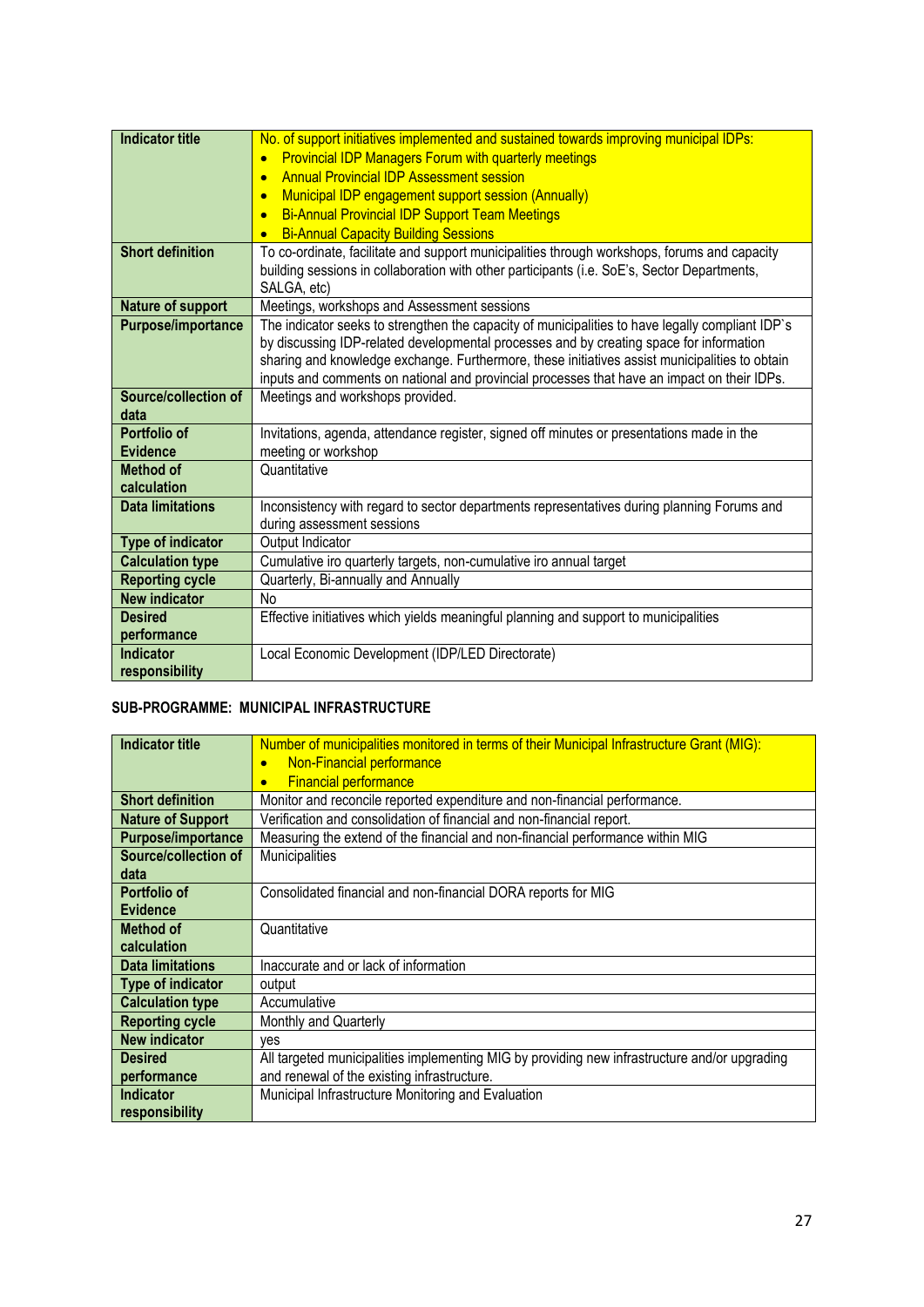| <b>Indicator title</b>   | Number of municipalities monitored on the implementation of infrastructure delivery programmes: |
|--------------------------|-------------------------------------------------------------------------------------------------|
|                          | Implementation of MIG projects                                                                  |
|                          | Monitor, provide assistance to municipalities and coordinate technical support in managing the  |
| <b>Short definition</b>  | implementation of municipal infrastructure projects.                                            |
| <b>Nature of Support</b> | Quarterly meetings whereby municipalities report on the performance of the MIG                  |
|                          | To monitor expenditure and implementation of projects and to create a platform for sector       |
| Purpose/importance       | collaboration with municipalities.                                                              |
| Source/collection of     | Municipalities and identified sector departments                                                |
| data                     |                                                                                                 |
| Portfolio of             | Invitation, agenda, attendance register and signed off minutes                                  |
| <b>Evidence</b>          |                                                                                                 |
| Method of                | Cumulative                                                                                      |
| calculation              |                                                                                                 |
|                          | Lack of credible information provided by the municipalities.                                    |
| <b>Data limitations</b>  | Lack of attendance/ participation in meetings of coordinating structure.                        |
| Type of indicator        | output                                                                                          |
| <b>Calculation type</b>  | cumulative                                                                                      |
| <b>Reporting cycle</b>   | Quarterly                                                                                       |
| <b>New indicator</b>     | Yes                                                                                             |
| <b>Desired</b>           | All municipalities attend and participate in the meetings.                                      |
| performance              |                                                                                                 |
| <b>Indicator</b>         | Municipal Infrastructure Monitoring and Evaluation                                              |
| responsibility           |                                                                                                 |

| <b>Indicator title</b>        | No. of Project Management Units (PMU) in Municipalities monitored in terms of their functionality. |
|-------------------------------|----------------------------------------------------------------------------------------------------|
| <b>Short definition</b>       | Monitor performance of municipal programme/ Project Management Unit (PMU) to improve               |
|                               | functionality                                                                                      |
| <b>Nature of Support</b>      | To evaluate the Project Management Unit (PMU) on functionality.                                    |
| Purpose/importance            | This indicator measures the extent to which Project Management Units are functional.               |
| Source/collection of          | Municipalities.                                                                                    |
| data                          |                                                                                                    |
| <b>Portfolio</b><br><b>of</b> | Provincial evaluation template and letter of recommendation to Municipalities.                     |
| <b>Evidence</b>               |                                                                                                    |
| <b>of</b><br><b>Method</b>    | Quantitative.                                                                                      |
| calculation                   |                                                                                                    |
| <b>Data limitations</b>       | Non-attendance of Project Management Unit (PMU)                                                    |
| <b>Type of indicator</b>      | Output Indicator                                                                                   |
| <b>Calculation type</b>       | Cumulative                                                                                         |
| <b>Reporting cycle</b>        | Quarterly                                                                                          |
| <b>New indicator</b>          | No                                                                                                 |
| <b>Desired</b>                | Fully functional PMU's                                                                             |
| performance                   |                                                                                                    |
| <b>Indicator</b>              | Municipal Infrastructure Monitoring and Evaluation                                                 |
| responsibility                |                                                                                                    |

| Indicator title             | No. of MIG appraisal meetings held towards projects registration   |
|-----------------------------|--------------------------------------------------------------------|
| <b>Short definition</b>     | Evaluate and issue registration letters for projects approval      |
| Nature of support           | Appraisal meeting where projects are evaluated for registration.   |
| Purpose/importance          | Registration of MIG projects for implementation by municipalities. |
| <b>Source/collection of</b> |                                                                    |
| data                        | <b>Municipalities</b>                                              |
| <b>Portfolio of</b>         |                                                                    |
| Evidence                    | Agenda, attendance register and signed off minutes                 |
| <b>Method of</b>            |                                                                    |
| calculation                 | Cumulative                                                         |
| <b>Data limitations</b>     | Non attendance                                                     |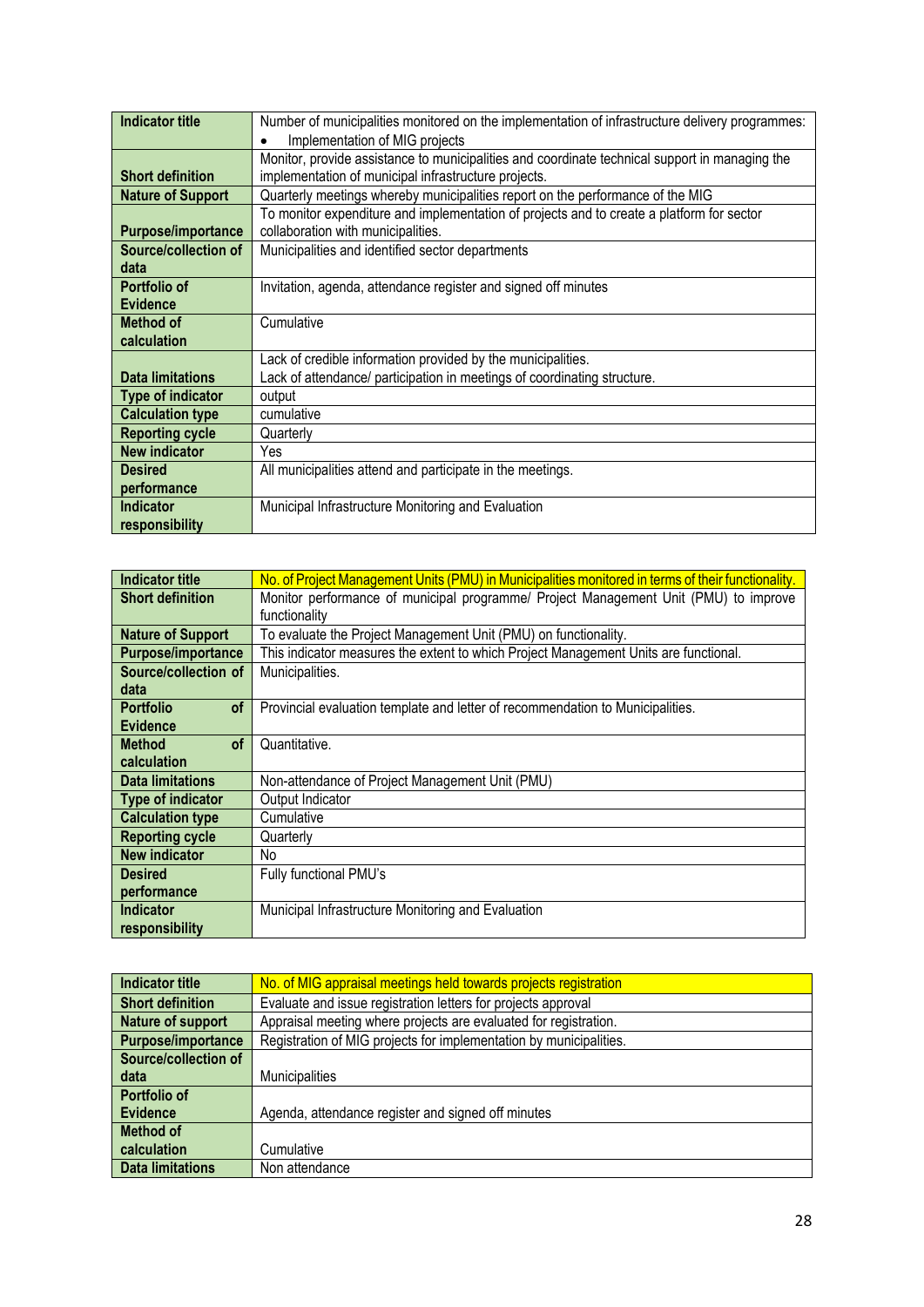| Type of indicator       | Output                                                       |
|-------------------------|--------------------------------------------------------------|
| <b>Calculation type</b> | Cumulative                                                   |
| <b>Reporting cycle</b>  | Annually                                                     |
| New indicator           | Yes                                                          |
| <b>Desired</b>          |                                                              |
| performance             | Registration of MIG projects in all targeted municipalities. |
| Indicator               |                                                              |
| responsibility          | Municipal Infrastructure                                     |

| <b>Indicator title</b>   | Number of municipalities monitored on the implementation of infrastructure delivery programmes:   |
|--------------------------|---------------------------------------------------------------------------------------------------|
|                          | Coordinate support to municipal with sector Department/State Owned Entities.                      |
|                          | Municipal are assisted through meetings and /or workshops on planning implementation              |
|                          | operations and maintenance of municipal infrastructure programme and projects toward              |
| <b>Short definition</b>  | improved service delivery.                                                                        |
|                          | Municipalities are supported on norms and standards related to water, sanitation, roads,          |
|                          | electricity, and waste, recreational facilities etc; policies; DORA grants and Development/review |
| Nature of support        | of sector plans.                                                                                  |
| Purpose/importance       | Increased ability of municipalities to provide basic services                                     |
| Portfolio of             | Invitations, agendas, attendance registers and signed off report and outgoing mail register.      |
| <b>Evidence</b>          |                                                                                                   |
| Source/collection of     | Sector Departments, State Owned Entities (SOE's) and COGTA                                        |
| data                     |                                                                                                   |
| <b>Method of</b>         | Quantitative                                                                                      |
| calculation              |                                                                                                   |
|                          | Lack of credible information provided by municipalities. Lack of attendance and/or participation  |
| <b>Data limitations</b>  | in meetings of (provincial) coordinating structures dealing with municipal infrastructure         |
| <b>Type of indicator</b> | Output                                                                                            |
| <b>Calculation type</b>  | Cumulative                                                                                        |
| <b>Reporting cycle</b>   | Quarterly                                                                                         |
| <b>New indicator</b>     | Yes                                                                                               |
| <b>Desired</b>           | All municipalities and sector departments attend and participate in meetings of (provincial)      |
| performance              | coordinating structures dealing with municipal infrastructure                                     |
| <b>Indicator</b>         | Municipal Infrastructure Monitoring and Support.                                                  |
| responsibility           |                                                                                                   |

| <b>Indicator title</b>    | Monitor the extent to which technical posts in municipalities are filled with competent persons   |
|---------------------------|---------------------------------------------------------------------------------------------------|
|                           | towards improving infrastructure delivery.                                                        |
| <b>Short definition</b>   | To check the extent in which Technical Posts are prioritized and filled in Municipalities towards |
|                           | improved service delivery                                                                         |
| <b>Nature of Support</b>  | Coordinate support via sector departments, (State Owned Entities) SOE's through DORA.             |
|                           | (Technical advice)                                                                                |
| <b>Purpose/importance</b> | To ensure that Municipalities prioritize filling of technical posts to improve service delivery   |
| Portfolio of              | Signed-off reports reflecting the technical capacity of municipalities towards improving          |
| <b>Evidence</b>           | infrastructure delivery and operation                                                             |
| Source/collection of      | Municipalities.                                                                                   |
| data                      |                                                                                                   |
| <b>Method of</b>          | Quantitative                                                                                      |
| calculation               |                                                                                                   |
| <b>Data limitations</b>   | Lack of cooperation from municipalities to submit accurate, validated information                 |
| <b>Type of indicator</b>  | Output Indicator                                                                                  |
| <b>Calculation type</b>   | Cumulative                                                                                        |
| <b>Reporting cycle</b>    | Annually                                                                                          |
| <b>New indicator</b>      | No.                                                                                               |
| <b>Desired</b>            | Improved capacity with Technical Units of Municipalities                                          |
| performance               |                                                                                                   |
| <b>Indicator</b>          | Municipal Infrastructure: Monitoring and Support                                                  |
| responsibility            |                                                                                                   |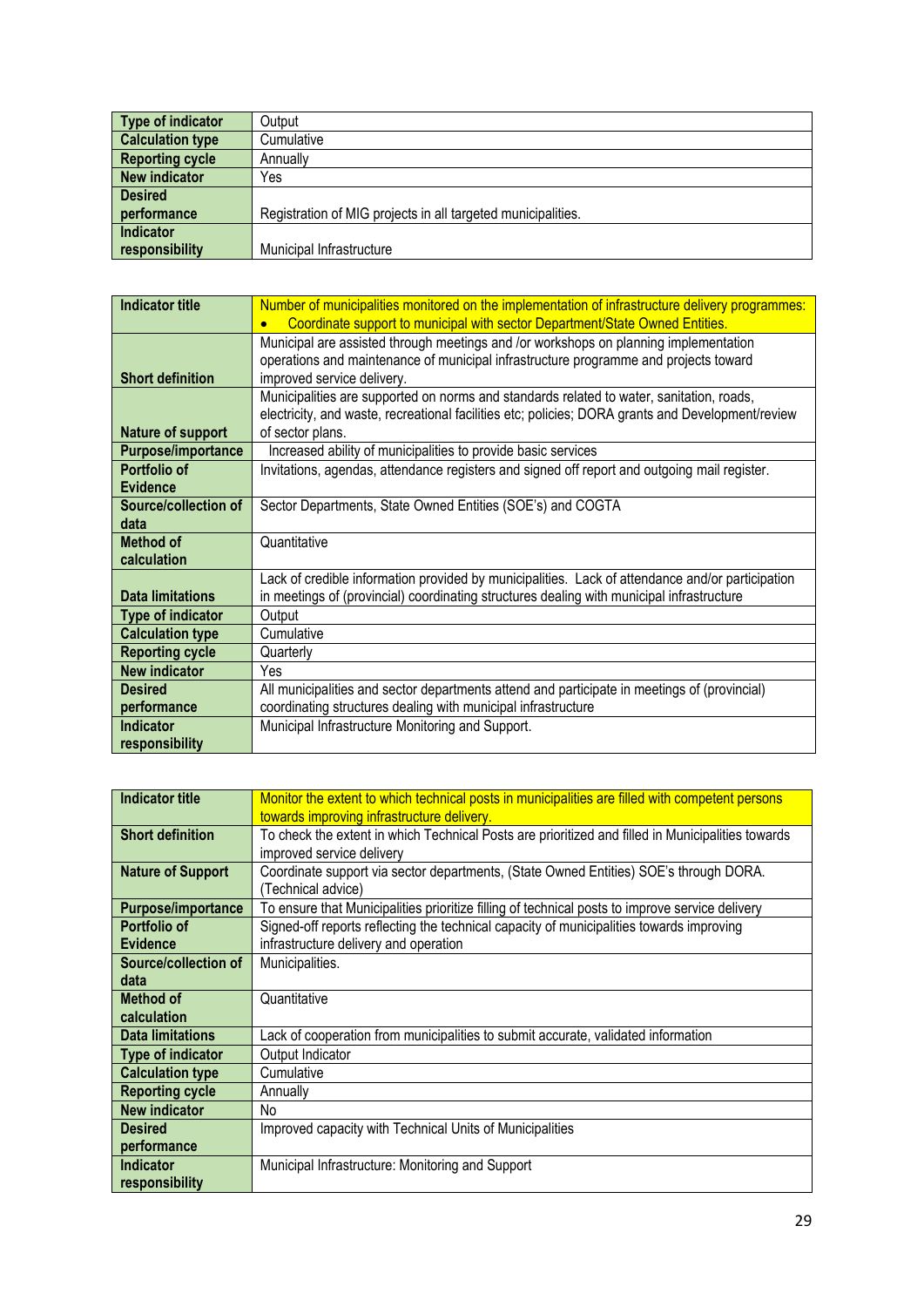| <b>Indicator title</b>   | Number of municipalities supported to implement indigent policies.                              |
|--------------------------|-------------------------------------------------------------------------------------------------|
| <b>Short definition</b>  | Monitor municipal compliance to national indigent policy framework using the municipal policy   |
|                          | assessment tool to determine the extent to which the municipal indigent policies adhere to the  |
|                          | framework.                                                                                      |
| <b>Nature of Support</b> | Analyse the indigent policies of municipalities and communicate recommendations for             |
|                          | improvement and implementation through workshops and meetings and or written communique         |
|                          |                                                                                                 |
| Purpose/importance       | Provision of free basic services to indigent households                                         |
| Source/collection of     |                                                                                                 |
| data                     | Municipalities.                                                                                 |
| Portfolio of             | Departmental Signed-off report and the outgoing mail register on the analysis and               |
| <b>Evidence</b>          | recommendations for improvement of and implementation, invitation letters, agenda, attendance   |
|                          | registers and or letters                                                                        |
| <b>Method of</b>         |                                                                                                 |
| calculation              | Quantitative                                                                                    |
| <b>Data limitations</b>  | Lack of credible information provided by municipalities. Non-attendance of meetings / workshops |
|                          | arranged with municipalities towards assisting them on the development and/or review of their   |
|                          | indigent policies and registers with the national policy framework                              |
| <b>Type of indicator</b> | Output                                                                                          |
| <b>Calculation type</b>  | Cumulative                                                                                      |
| <b>Reporting cycle</b>   | Quarterly                                                                                       |
| <b>New indicator</b>     | No                                                                                              |
| <b>Desired</b>           | All municipalities implementing indigent registers to ensure increased access of free basic     |
| performance              | services to indigent households                                                                 |
| Indicator                |                                                                                                 |
| responsibility           | Municipal Infrastructure - Free Basic Services Monitoring (Mr. Sempe)                           |

| <b>Indicator title</b>    | Monitor and report on the extent to which municipalities implement updated indigent register.       |
|---------------------------|-----------------------------------------------------------------------------------------------------|
| <b>Short definition</b>   | Oversight municipalities through meetings and/or workshops in developing/reviewing indigent         |
|                           | policies and/or updating indigent registers in alignment with the national policy framework         |
| <b>Nature of Support</b>  | Assessment or analysis of municipal indigent register is updated and aligned to the national policy |
|                           | framework.                                                                                          |
| <b>Purpose/importance</b> | This indicator measures the extent to which municipalities are assisted to successfully implement   |
|                           | their indigent policies / registers towards providing free basic services to indigent households    |
| Source/collection of      |                                                                                                     |
| data                      | Municipal indigent register reports.                                                                |
| Portfolio of              | singed off reports and the outgoing mail register held with municipalities towards ensuring         |
| <b>Evidence</b>           | alignment and implementation to indigent registers with the national policy framework               |
| Method of                 |                                                                                                     |
| calculation               | Quantitative                                                                                        |
| <b>Data limitations</b>   | Lack of credible information provided by municipalities. Non-attendance of meetings / workshops     |
|                           | arranged with municipalities towards assisting them on the development and/or review of their       |
|                           | indigent policies and registers with the national policy framework                                  |
| Type of indicator         | Output                                                                                              |
| <b>Calculation type</b>   | Cumulative                                                                                          |
| <b>Reporting cycle</b>    | Quarterly                                                                                           |
| <b>New indicator</b>      | N <sub>o</sub>                                                                                      |
| <b>Desired</b>            | All municipalities comply their indigent policies and registers with the national policy framework  |
| performance               | towards providing access to free basic services to indigent households                              |
| Indicator                 |                                                                                                     |
| responsibility            | Municipal Infrastructure - Free Basic Services Monitoring (Mr. Sempe)                               |

| Indicator title         | Monitor the extent to which existing infrastructure is maintained (operation and maintenance)  |
|-------------------------|------------------------------------------------------------------------------------------------|
| <b>Short definition</b> | To consolidate the progress through monitoring operations and maintenance of infrastructure of |
|                         | Municipalities with Sector Departments/ SoE's/ Water Boards                                    |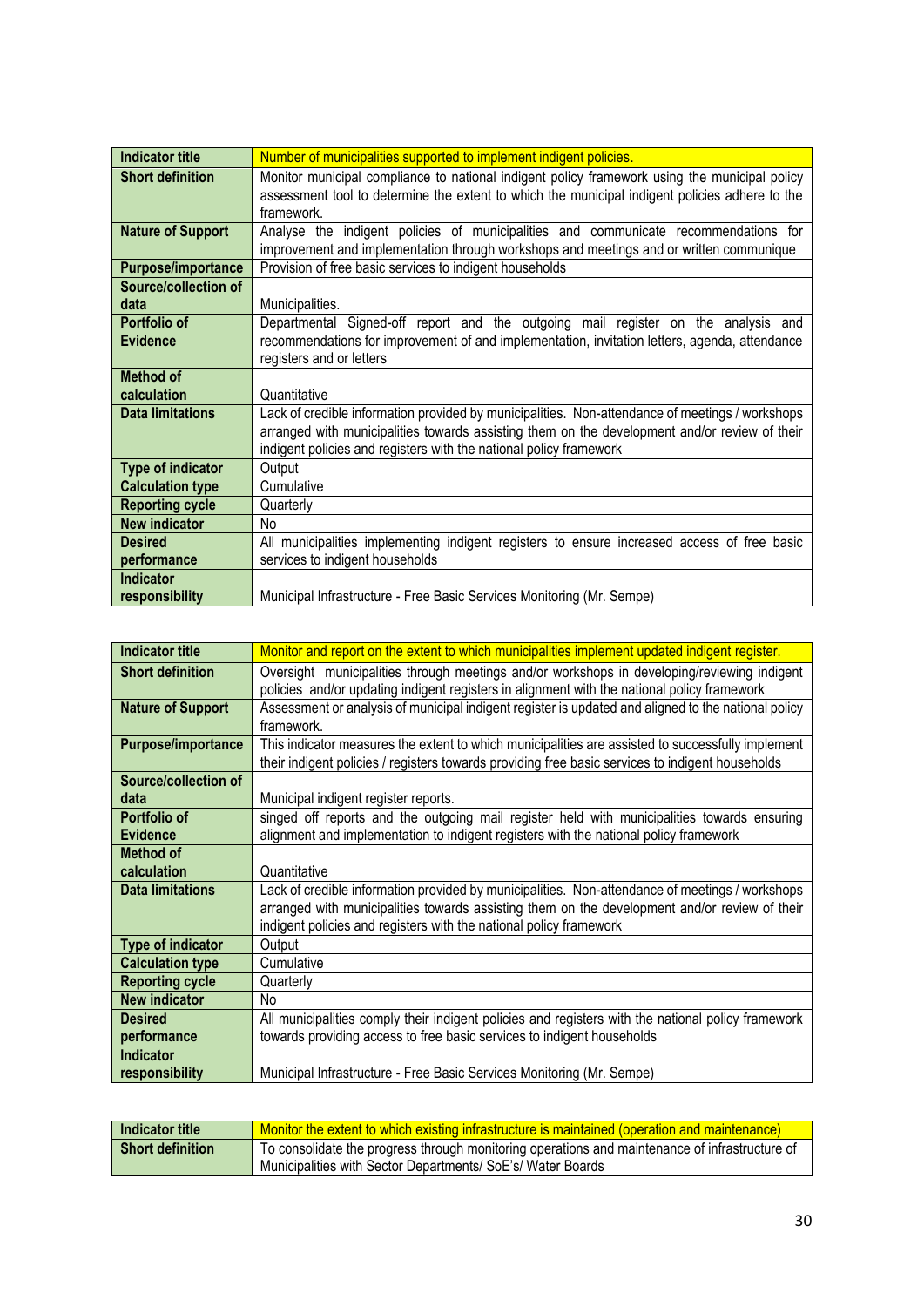| <b>Nature of Support</b>  | Coordinate support through meetings, submission of reports indicating support provided by<br>different Sector Departments/SoE's/Water boards. |
|---------------------------|-----------------------------------------------------------------------------------------------------------------------------------------------|
|                           |                                                                                                                                               |
| <b>Purpose/importance</b> | Enhancing continuous delivery of service to the community                                                                                     |
| Portfolio of              | Signed off report and outgoing mail register from the Municipality's progress                                                                 |
| <b>Evidence</b>           |                                                                                                                                               |
| Source/collection of      | Municipalities.                                                                                                                               |
| data                      |                                                                                                                                               |
| Method of                 | Quantitative                                                                                                                                  |
| calculation               |                                                                                                                                               |
| <b>Data limitations</b>   | Inaccurate and/or non-validated data provided by Municipalities. Non-attendance of                                                            |
|                           | meetings/workshops, etc. arranged by the Department                                                                                           |
| Type of indicator         | Output Indicator                                                                                                                              |
| <b>Calculation type</b>   | Cumulative                                                                                                                                    |
| <b>Reporting cycle</b>    | Quarterly                                                                                                                                     |
| <b>New indicator</b>      | Yes                                                                                                                                           |
| <b>Desired</b>            | Prolonged life span of municipal assets and reduced number of service delivery protests in the                                                |
| performance               | <b>Municipalities</b>                                                                                                                         |
| <b>Indicator</b>          | Municipal Infrastructure: Monitoring and Support                                                                                              |
| responsibility            |                                                                                                                                               |

#### **SUB-PROGRAMME: DISASTER MANAGEMENT**

| <b>Indicator title</b>   | Number of municipalities supported to maintain functional Disaster Management Centres             |
|--------------------------|---------------------------------------------------------------------------------------------------|
| <b>Short definition</b>  | All the Municipal Disaster Management Centres (Metro/District) in the province maintained on      |
|                          | their functionality in terms of the Disaster Management Act, 2002.                                |
| Nature of support        | Assess the extent to which the Municipal Disaster Management Centres are functional using an      |
|                          | assessment tool. Produce assessment reports produced, and share them with the municipalities      |
|                          | to note areas of improvement. The municipalities are engaged on a quarterly basis to give         |
|                          | guidance where there is non-compliance to the Act                                                 |
| Purpose/importance       | To ensure an efficient, effective, integrated and coordinated approach to all aspects of disaster |
|                          | management in the province with special emphasis on prevention and mitigation as well as          |
|                          | ensuring the co-ordination and management of provincial disasters that occur in the province      |
| Source/collection of     | Quarterly report in terms of section 24 (4)-(8) of the Disaster Management Act, 2002 and the      |
| data                     | national Monitoring and Evaluation Framework                                                      |
| Portfolio of             | Invitations, agenda, presentation, attendance registers and Quarterly reports on municipalities   |
| <b>Evidence</b>          | supported towards ensuring functional Disaster Management Centres                                 |
| Method of                | Manual count of number of municipalities supported                                                |
| calculation              |                                                                                                   |
| <b>Data limitations</b>  | Lack of norms and standards for the Disaster Management Centres at municipal level.               |
| <b>Type of indicator</b> | Output                                                                                            |
| <b>Calculation type</b>  | Non-Cumulative                                                                                    |
| <b>Reporting cycle</b>   | Quarterly                                                                                         |
| <b>New indicator</b>     | No                                                                                                |
| <b>Desired</b>           | Timeously response to disaster incidence and reduce the impact of distress communities            |
| performance              |                                                                                                   |
| <b>Indicator</b>         | Head of Disaster Management                                                                       |
| responsibility           |                                                                                                   |

| <b>Indicator title</b>   | Number of municipalities supported on Fire Brigade Services.                                                                                                                                                                                                                                                                          |
|--------------------------|---------------------------------------------------------------------------------------------------------------------------------------------------------------------------------------------------------------------------------------------------------------------------------------------------------------------------------------|
| <b>Short definition</b>  | Fire Brigade Services operational to coordinate fire services activities in the municipalities in<br>terms of legislative requirements.                                                                                                                                                                                               |
| <b>Nature of Support</b> | Department ensures to maintain functionality through quarterly engagements of which<br>assessments and monitoring are done in this forums. The fire advisory forums ensure that there<br>is a quarterly engagements with all relevant stakeholders to ensure effective and efficient<br>rendering of fire services with the province. |
| Purpose/importance       | To ensure effective and efficient oversight and support of the management of fires in the<br>province                                                                                                                                                                                                                                 |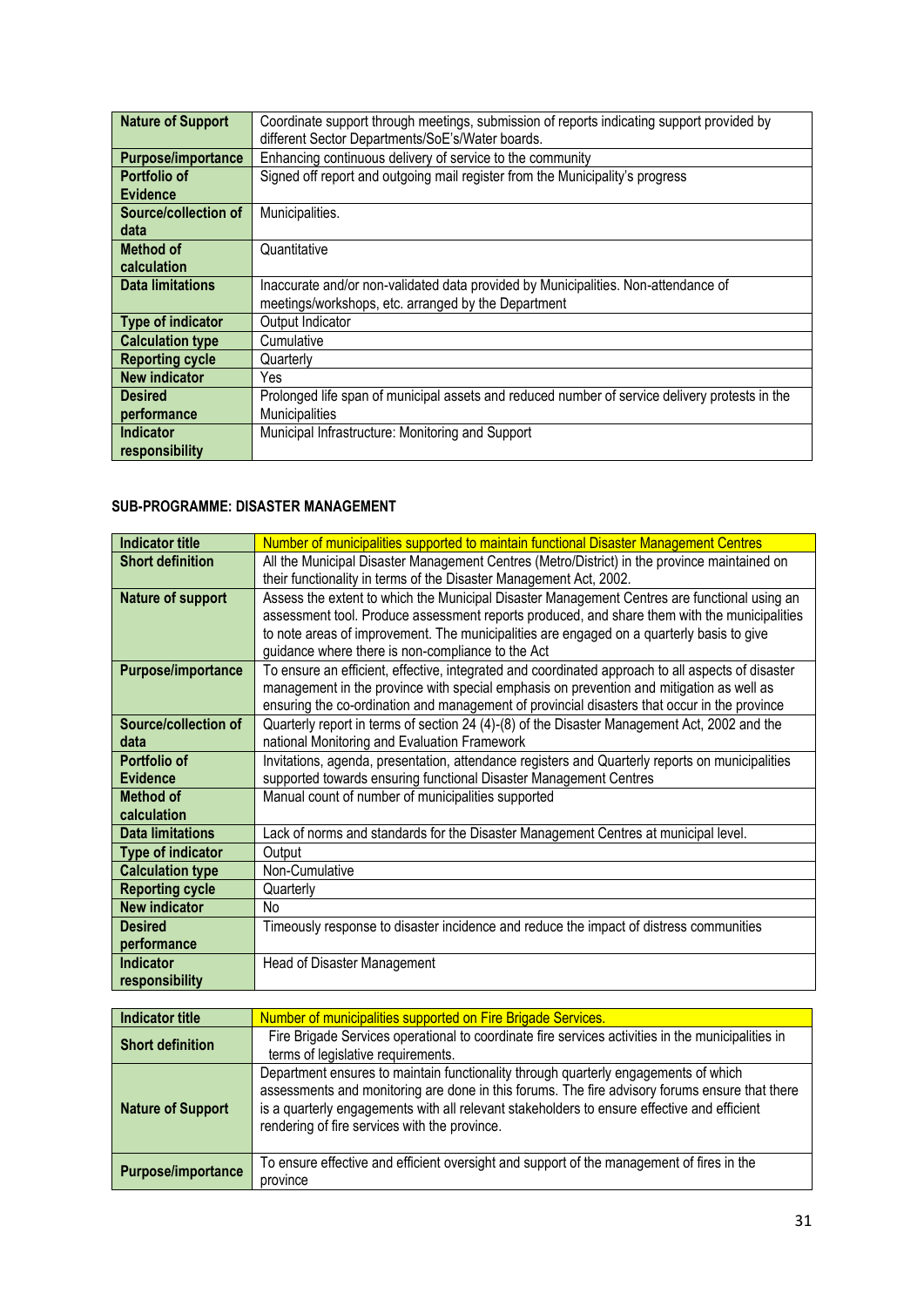| Source/collection of            | Status reports on fire brigade services from municipalities                                                                                                                                                                                                                                                                                                                                                                                                                                                                                                                   |
|---------------------------------|-------------------------------------------------------------------------------------------------------------------------------------------------------------------------------------------------------------------------------------------------------------------------------------------------------------------------------------------------------------------------------------------------------------------------------------------------------------------------------------------------------------------------------------------------------------------------------|
| data                            |                                                                                                                                                                                                                                                                                                                                                                                                                                                                                                                                                                               |
| Portfolio of<br><b>Evidence</b> | Signed off progress report covering the following:<br>A provincial fire services unit is established<br>Dedicated and qualified personnel to perform the function appointed<br>Provincial reports on fire services activities within the province which includes:<br>٠<br>Number of fire prevention activities;<br>Responses to key incidents that required rescue of life and property in the<br>province<br>Support provided to municipal fire services.<br>Reports of activities undertaken by Category of Authorized Persons in terms of<br>✓<br>legislative requirements |
| <b>Method of</b>                | Quantitative                                                                                                                                                                                                                                                                                                                                                                                                                                                                                                                                                                  |
| calculation                     |                                                                                                                                                                                                                                                                                                                                                                                                                                                                                                                                                                               |
| <b>Data limitations</b>         | Non                                                                                                                                                                                                                                                                                                                                                                                                                                                                                                                                                                           |
| Type of indicator               | Output                                                                                                                                                                                                                                                                                                                                                                                                                                                                                                                                                                        |
| <b>Calculation type</b>         | Cumulative                                                                                                                                                                                                                                                                                                                                                                                                                                                                                                                                                                    |
| <b>Reporting cycle</b>          | Quarterly                                                                                                                                                                                                                                                                                                                                                                                                                                                                                                                                                                     |
| <b>New indicator</b>            | Yes                                                                                                                                                                                                                                                                                                                                                                                                                                                                                                                                                                           |
| <b>Desired</b>                  |                                                                                                                                                                                                                                                                                                                                                                                                                                                                                                                                                                               |
| performance                     | Fire Disaster incidences responded to in the municipalities                                                                                                                                                                                                                                                                                                                                                                                                                                                                                                                   |
| <b>Indicator</b>                |                                                                                                                                                                                                                                                                                                                                                                                                                                                                                                                                                                               |
| responsibility                  | Disaster Management                                                                                                                                                                                                                                                                                                                                                                                                                                                                                                                                                           |

| <b>Indicator title</b>      | No. of the Provincial Disaster Management (DM) Advisory Forum convened.                         |
|-----------------------------|-------------------------------------------------------------------------------------------------|
| <b>Short definition</b>     | To ensure that the Provincial DM Advisory Forums is convened in accordance with pre-            |
|                             | determined dates towards creating a discussion and information sharing platform to all relevant |
|                             | role-players / stakeholders in disaster management                                              |
| <b>Nature of Support</b>    | Facilitation and coordination of Provincial DM Advisory Forums                                  |
| <b>Purpose/importance</b>   | This indicator measures the extent to which the Provincial DM Advisory Forums meet in           |
|                             | accordance with pre-determined meeting schedules, involving all identified stakeholders,        |
|                             | thereby enhancing disaster planning, - mitigation and -management within the Province           |
| <b>Source/collection of</b> | Provincial Disaster Management Advisory Forum and the Provincial Disaster Management            |
| data                        | Centre (PDMC).                                                                                  |
| Portfolio of                | Invitations, agendas, attendance registers and signed off quarterly report of meetings of the   |
| <b>Evidence</b>             | Provincial DM Advisory Forums                                                                   |
| Method of                   | Quantitative:                                                                                   |
| calculation                 |                                                                                                 |
| <b>Data limitations</b>     | Non-attendance of participants in meetings, non-approval of pre-determined meeting schedule     |
| Type of indicator           | Output Indicator                                                                                |
| <b>Calculation type</b>     | Cumulative                                                                                      |
| <b>Reporting cycle</b>      | Quarterly                                                                                       |
| <b>New indicator</b>        | No.                                                                                             |
| <b>Desired</b>              | The Provincial DM Advisory Forum is fully functional and represented by all stakeholders and    |
| performance                 | meets regularly towards enhancing disaster planning, -mitigation and -management within the     |
|                             | Free State Province                                                                             |
| <b>Indicator</b>            | Disaster Management (Provincial Disaster Management Centre)                                     |
| responsibility              |                                                                                                 |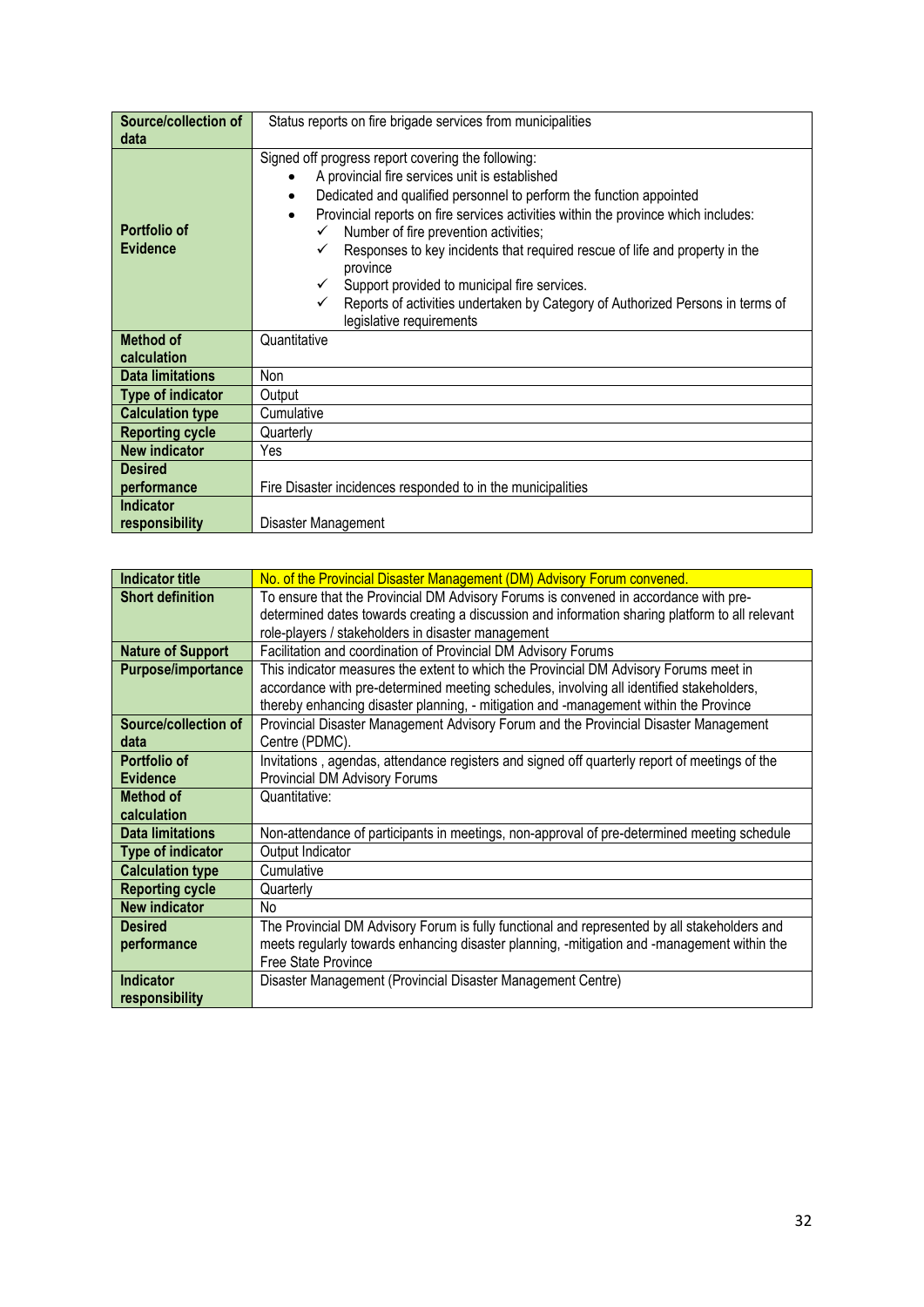| Indicator title           | Monitor and report the extent to which Provincial Fire Services Advisory Committee convened.  |
|---------------------------|-----------------------------------------------------------------------------------------------|
| <b>Short definition</b>   | To ensure that the Provincial Fire Services Advisory Committee is convened in accordance with |
|                           | pre-determined dates towards creating an advisory and information sharing platform to all     |
|                           | relevant role-players / stakeholders in fire services.                                        |
|                           |                                                                                               |
| <b>Nature of Support</b>  | Facilitation and coordination of Provincial Fire Services Advisory Committee                  |
|                           | This indicator measures the extent to which the Provincial Fire Services Advisory Committee   |
| <b>Purpose/importance</b> | meet in accordance with pre-determined meeting schedules, involving all identified            |
|                           | stakeholders, thereby enhancing fire management within the Province                           |
| Source/collection of      | Provincial Fire Services Advisory Committee and the Provincial Disaster Management Centre     |
| data                      | (PDMC).                                                                                       |
| Portfolio of              | Invitations, agendas, attendance registers and signed off quarterly report of meetings of the |
| <b>Evidence</b>           | Provincial Fire Services Advisory Committee.                                                  |
| <b>Method of</b>          | Qualitative                                                                                   |
| calculation               |                                                                                               |
| <b>Data limitations</b>   | Non-attendance of participants in meetings, non-approval of pre-determined meeting schedule   |
| <b>Type of indicator</b>  | Output                                                                                        |
| <b>Calculation type</b>   | Non-cumulative                                                                                |
| <b>Reporting cycle</b>    | Quarterly                                                                                     |
| <b>New indicator</b>      | No                                                                                            |
| <b>Desired</b>            |                                                                                               |
| performance               | Real time response, as well as fire and safety prevention.                                    |
| <b>Indicator</b>          |                                                                                               |
| responsibility            | Disaster Management                                                                           |

| <b>Indicator title</b>   | Monitor and report on the following:                                                                 |
|--------------------------|------------------------------------------------------------------------------------------------------|
|                          | Adverse and disaster incidents in the Province                                                       |
|                          | The state of Municipal and designated fire services in the Province<br>$\bullet$                     |
|                          | The functionality of the District DM Advisory Forum<br>$\bullet$                                     |
|                          | <b>Functionality of Municipal Disaster Management Centre &amp; Advisory Forums</b><br>$\bullet$      |
|                          | <b>Functional Municipal &amp; Sector Disaster Risk Management Plans</b>                              |
| <b>Short definition</b>  | To report on the status of disaster management in the Free State Province                            |
| <b>Nature of Support</b> | Workshops/ Information Sessions/Training and awareness                                               |
| Purpose/importance       | This indicator serves to measure the state of disaster management in the Province, and more          |
|                          | specifically in relation to the following:                                                           |
|                          | Disaster Management activities;                                                                      |
|                          | The results of the Provincial Disaster Management Centre's monitoring of risk reduction<br>$\bullet$ |
|                          | initiatives:                                                                                         |
|                          | Disasters and major incidents that occurred in the province;<br>٠                                    |
|                          | The classification, magnitude and severity of these disasters and major incidents;                   |
|                          | Progress with the preparation, updating and implementation of disaster management plans              |
|                          | and strategies.                                                                                      |
| Source/collection of     | Provincial Disaster Management Centre (PDMC)                                                         |
| data                     |                                                                                                      |
| <b>Portfolio of</b>      | Signed off reports and outgoing mail register.                                                       |
| <b>Evidence</b>          |                                                                                                      |
| <b>Method of</b>         | Quantitative                                                                                         |
| calculation              |                                                                                                      |
| <b>Data limitations</b>  | Lack of response from all disaster management role-players to provide accurate and up to date        |
|                          | information to the Department within due dates                                                       |
| Type of indicator        | Output Indicator                                                                                     |
| <b>Calculation type</b>  | Cumulative: sum of reports                                                                           |
| <b>Reporting cycle</b>   | Bi-annually and quarterly                                                                            |
| <b>New indicator</b>     | No                                                                                                   |
| <b>Desired</b>           | Accurate and comprehensive information is collected and made available on the state of               |
| performance              | disaster management within the Province                                                              |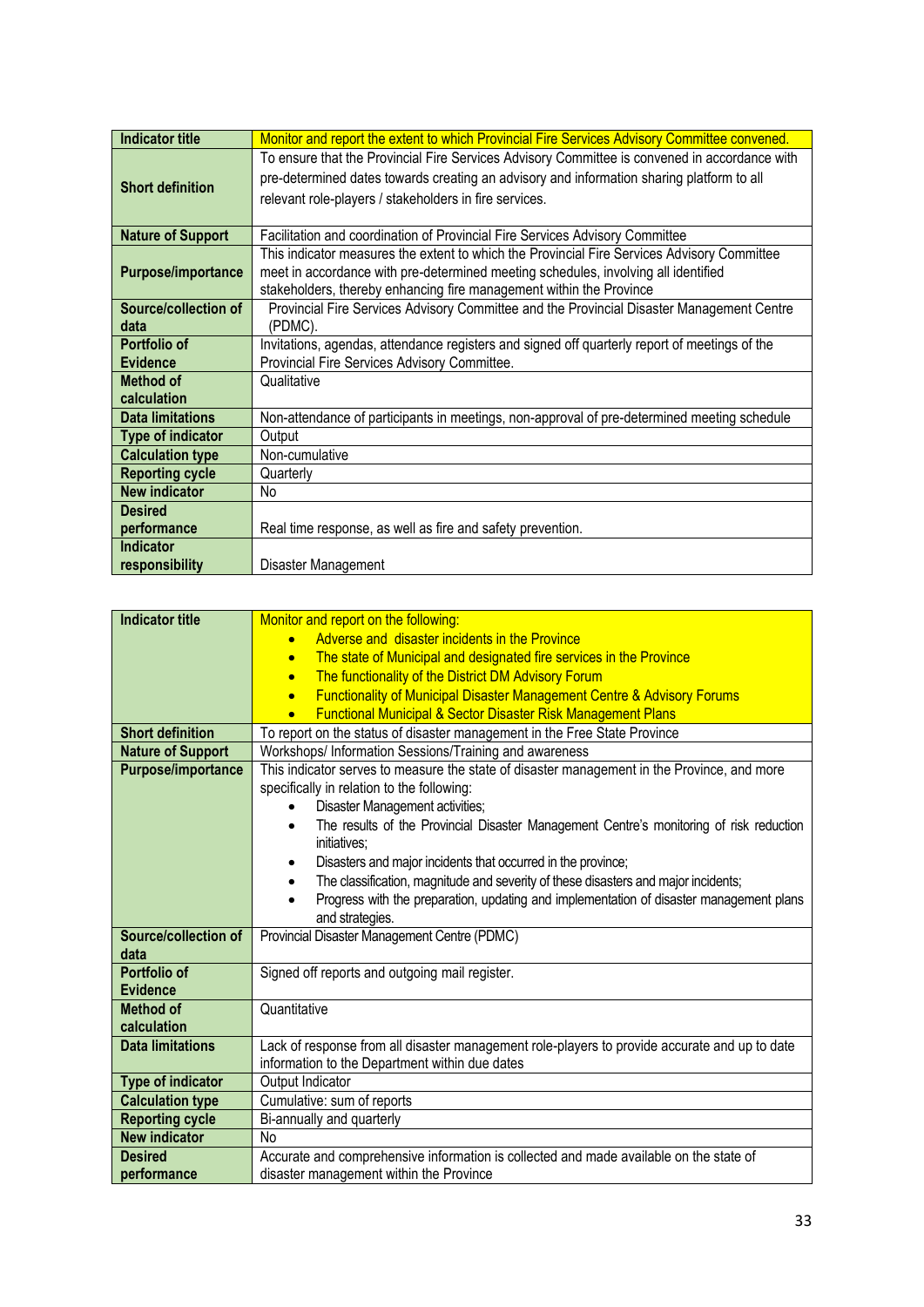### **PROGRAMME 4: TRADITIONAL INSTITUTIONAL MANAGEMENT**

#### **SUB-PROGRAMME: TRADITIONAL INSTITUTIONAL ADMINISTRATION**

| <b>Indicator title</b>    | Number of Traditional Councils supported to perform their functions                               |
|---------------------------|---------------------------------------------------------------------------------------------------|
| <b>Short definition</b>   | Traditional councils are supported towards enabling them to perform their functions in terms of   |
|                           | the TLGFA                                                                                         |
| <b>Nature of Support</b>  | Monitor the sitting and attendance of council members, minutes and implementation of<br>$\bullet$ |
|                           | decisions;                                                                                        |
|                           | Compilation of monthly expenditure reports and administration books in place;<br>$\bullet$        |
|                           | Each province may elaborate on further differentiated support to be provided.<br>٠                |
| <b>Purpose/importance</b> | To have constituted, stable and functional TC in compliance with Sec 4 of the Traditional         |
|                           | Leadership and Governance Framework Act of 2003. (TLGFA)                                          |
| Source/collection of      | Checklist reflecting administration and financial documents required i.e. (attendance register,   |
| data                      | minutes etc)                                                                                      |
| Portfolio of              | Attendance registers, minutes (TC) and signed off report.                                         |
| <b>Evidence</b>           |                                                                                                   |
| <b>Method of</b>          | Quantitative                                                                                      |
| calculation               |                                                                                                   |
| <b>Data limitations</b>   | Inadequate capacity and resources to monitor compliance and Inaccurate data with regard           |
|                           | finance and administration of TCs                                                                 |
| <b>Type of indicator</b>  | Output Indicator                                                                                  |
| <b>Calculation type</b>   | Cumulative                                                                                        |
| <b>Reporting cycle</b>    | Quarterly                                                                                         |
| <b>New indicator</b>      | New                                                                                               |
| <b>Desired</b>            | Traditional councils that are able to perform their functions in terms of the TLGFA               |
| performance               |                                                                                                   |
| <b>Indicator</b>          | Directorate Traditional Institutional Management                                                  |
| responsibility            |                                                                                                   |

| <b>Indicator title</b>    | Percentage of succession claims / disputes processed                                        |
|---------------------------|---------------------------------------------------------------------------------------------|
| <b>Short definition</b>   | Investigation of all outstanding succession claims/disputes received and lodged with the    |
|                           | Department and report filed to the Executive Authority (EA)                                 |
| <b>Purpose/importance</b> | Process all succession claims and disputes.                                                 |
| Source/collection of      | Complaints register                                                                         |
| data                      |                                                                                             |
| Portfolio of              | Signed off report on succession claims and disputes processed                               |
| <b>Evidence</b>           |                                                                                             |
| Method of                 | Count the number of succession disputes and claims processed divided by the total number of |
| calculation               | succession claims and disputes registered multiply by hundred                               |
| <b>Data limitations</b>   | Inadequate and unreliable information from claimants and respondents                        |
| Type of indicator         | Output indicator                                                                            |
| <b>Calculation type</b>   | Cumulative                                                                                  |
| <b>Reporting cycle</b>    | Quarterly                                                                                   |
| <b>New indicator</b>      | New                                                                                         |
| <b>Desired</b>            | All succession claims and disputes received processed                                       |
| performance               |                                                                                             |
| <b>Indicator</b>          | Programme Manager: Traditional Affairs                                                      |
| responsibility            |                                                                                             |
|                           |                                                                                             |

| Indicator title          | No. of Traditional Councils supported towards reducing audit findings               |
|--------------------------|-------------------------------------------------------------------------------------|
| Short definition         | To ensure that traditional councils comply with the PFMA, PSA, SCM and HR policies. |
| <b>Nature of Support</b> | Coordinate trainings on the audit findings.                                         |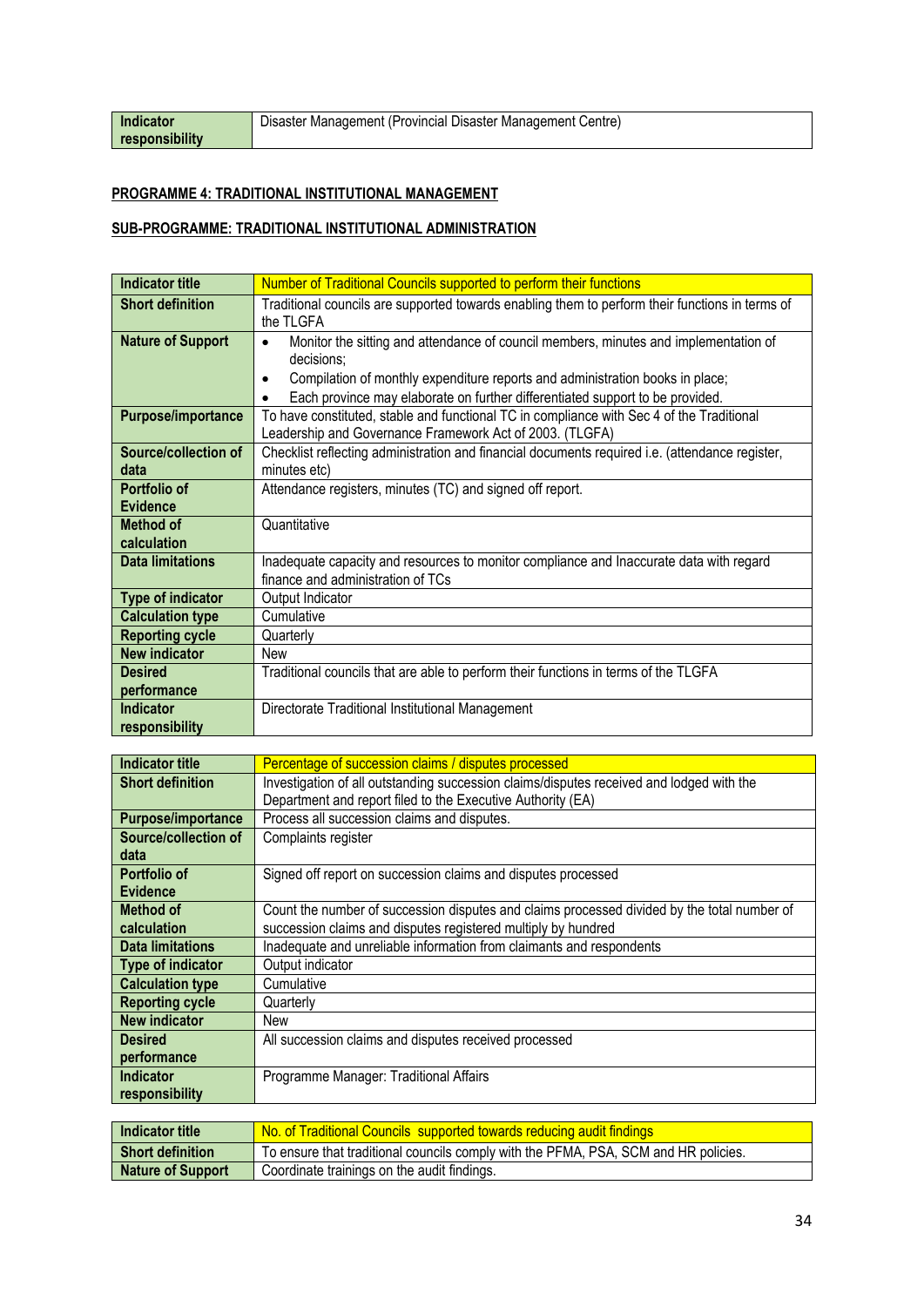| <b>Purpose/importance</b> | To promote accountability and sound financial management on the use of public funds |
|---------------------------|-------------------------------------------------------------------------------------|
| Source/collection of      | <b>Traditional Council</b>                                                          |
| data                      |                                                                                     |
| Portfolio of              | Progress report signed – off by the Director.                                       |
| <b>Evidence</b>           |                                                                                     |
| Method of                 | Quantitative.                                                                       |
| calculation               |                                                                                     |
| Data limitations          | Lack of cooperation from traditional leaders.                                       |
| Type of indicator         | Output Indicator.                                                                   |
| <b>Calculation type</b>   | Non-cumulative                                                                      |
| <b>Reporting cycle</b>    | Quarterly                                                                           |
| <b>New indicator</b>      | No                                                                                  |
| <b>Desired</b>            | Accountable use of public funds by traditional councils, compliance with the PFMA   |
| performance               |                                                                                     |
| <b>Indicator</b>          | Directorate Traditional Institutional Management, Directorate Internal Audit        |
| responsibility            |                                                                                     |

| <b>Indicator title</b>   | No. of assessments conducted to determine the impact on existing partnerships with sector     |
|--------------------------|-----------------------------------------------------------------------------------------------|
|                          | departments towards improving the delivery of services to the community                       |
| <b>Short definition</b>  | To facilitate the establishment of partnerships between traditional councils and stakeholders |
| <b>Nature of Support</b> | Coordinate bilateral meetings with sector departments.                                        |
| Purpose/importance       | To formalize the existing informal partnerships of traditional councils and stakeholders      |
| Source/collection of     | Sector Departments and stakeholders                                                           |
| data                     |                                                                                               |
| Portfolio of             | Signed-off assessment report                                                                  |
| <b>Evidence</b>          |                                                                                               |
| <b>Method of</b>         | Quantitative                                                                                  |
| calculation              |                                                                                               |
| Data limitations         | Non co-operation by Traditional Leaders                                                       |
| Type of indicator        | Output Indicator                                                                              |
| <b>Calculation type</b>  | Non-cumulative                                                                                |
| <b>Reporting cycle</b>   | Annually                                                                                      |
| <b>New indicator</b>     | No                                                                                            |
| <b>Desired</b>           | Formal partnerships between traditional councils and stakeholders in place                    |
| performance              |                                                                                               |
| <b>Indicator</b>         | Directorate Traditional Institutional Management,                                             |
| responsibility           |                                                                                               |

| Indicator title          | No. of capacity building initiatives implemented for Traditional Leaders                        |
|--------------------------|-------------------------------------------------------------------------------------------------|
| <b>Short definition</b>  | To capacitate traditional leaders and officials, to ensure compliance with financial prescripts |
| <b>Nature of Support</b> | Facilitate training sessions for traditional leaders.                                           |
| Purpose/importance       | To promote accountability and sound financial management on the use of public funds             |
| Source/collection of     | Different stakeholders.                                                                         |
| data                     |                                                                                                 |
| Portfolio of             | Invitation, Agenda, Attendance Register and Presentation                                        |
| <b>Evidence</b>          |                                                                                                 |
| <b>Method of</b>         | Quantitative                                                                                    |
| calculation              |                                                                                                 |
| <b>Data limitations</b>  | Lack of cooperation from traditional leaders                                                    |
| Type of indicator        | Output Indicator                                                                                |
| <b>Calculation type</b>  | Non-cumulative                                                                                  |
| <b>Reporting cycle</b>   | Annually                                                                                        |
| <b>New indicator</b>     | Yes.                                                                                            |
| <b>Desired</b>           | Accountable use of public funds by traditional councils, compliance with the PFMA               |
| performance              |                                                                                                 |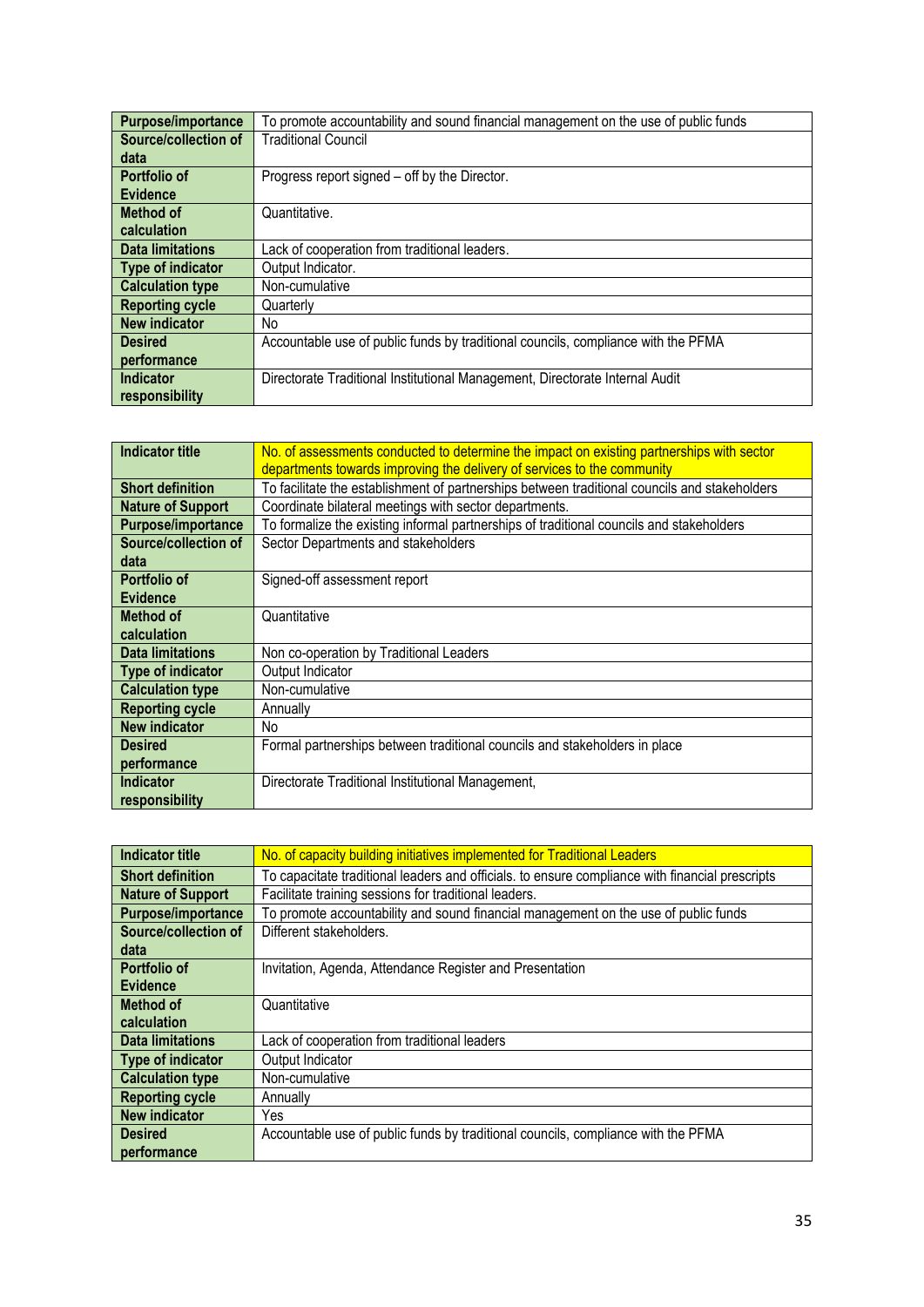| <b>Indicator</b>         | Directorate Traditional Institutional Management, Directorate Internal Audit                   |
|--------------------------|------------------------------------------------------------------------------------------------|
| responsibility           |                                                                                                |
|                          |                                                                                                |
| <b>Indicator title</b>   | No. of culture and heritage awareness sessions and/or celebrations                             |
| <b>Short definition</b>  | To promote culture and heritage in traditional communities                                     |
| <b>Nature of support</b> | Facilitate celebration of Traditional Council                                                  |
| Purpose/importance       | To ensure accountability, monitoring and evaluation of the performance of traditional councils |
| Source/collection of     | <b>Traditional Council</b>                                                                     |
| data                     |                                                                                                |
| Portfolio of             | Invitation and Programme and signed off report with outgoing mail register                     |
| <b>Evidence</b>          |                                                                                                |
| <b>Method of</b>         | Quantitative                                                                                   |
| calculation              |                                                                                                |
| <b>Data limitations</b>  | Failure to report by traditional councils                                                      |
| <b>Type of indicator</b> | Output Indicator                                                                               |
| <b>Calculation type</b>  | Cumulative                                                                                     |
| <b>Reporting cycle</b>   | Annually                                                                                       |
| <b>New indicator</b>     | Yes                                                                                            |
| <b>Desired</b>           | Improved functioning of traditional councils                                                   |
| performance              |                                                                                                |
| <b>Indicator</b>         | Directorate Traditional Institutional Management                                               |
| responsibility           |                                                                                                |

| <b>Indicator title</b>      | Monitor and report on the performance of Traditional Councils                                  |
|-----------------------------|------------------------------------------------------------------------------------------------|
| <b>Short definition</b>     | To facilitate reporting of traditional councils performance                                    |
| Nature of support           | Monitor the performance of Traditional Council                                                 |
| Purpose/importance          | To ensure accountability, monitoring and evaluation of the performance of traditional councils |
| <b>Source/collection of</b> | <b>Traditional Council</b>                                                                     |
| data                        |                                                                                                |
| Portfolio of                | Consolidated Performance reports.                                                              |
| evidence                    |                                                                                                |
| Method of                   | Quantitative                                                                                   |
| calculation                 |                                                                                                |
| <b>Data limitations</b>     | Failure to report by traditional councils                                                      |
| Type of indicator           | Output Indicator                                                                               |
| <b>Calculation type</b>     | Cumulative                                                                                     |
| <b>Reporting cycle</b>      | Bi annually                                                                                    |
| <b>New indicator</b>        | No                                                                                             |
| <b>Desired</b>              | Improved functioning of traditional councils                                                   |
| performance                 |                                                                                                |
| <b>Indicator</b>            | Directorate Traditional Institutional Management                                               |
| responsibility              |                                                                                                |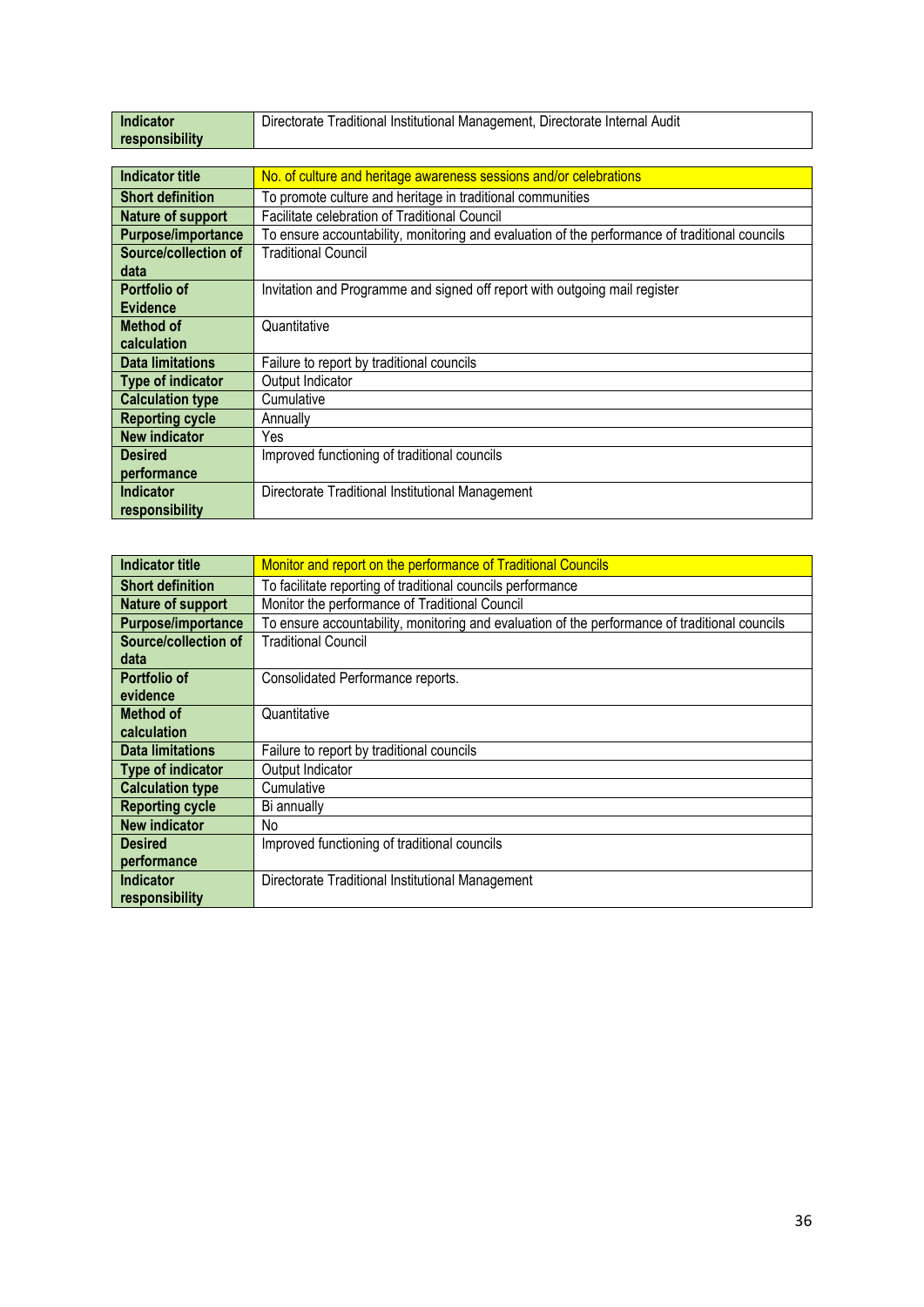## **PROGRAMME 5: HOUSE OF TRADITIONAL LEADERS**

#### **SUB-PROGRAMME: HOUSE OF TRADITIONAL LEADER***S*

| <b>Indicator title</b>     | No. of MOUs signed and/or maintained with stakeholders or partners to enable the House to      |
|----------------------------|------------------------------------------------------------------------------------------------|
|                            | perform oversight functions towards monitoring, reviewing and evaluating the implementation of |
|                            | government programmes in traditional communities                                               |
| <b>Short definition</b>    | To ensure that MOUs are signed and/or maintained with stakeholders or partners to enhance      |
|                            | working relationship with stakeholders.                                                        |
| <b>Nature of Support</b>   | Provide clear working relations with stakeholders on the development of MOU's.                 |
| Purpose/importance         | This indicator measures the extent to which Memoranda of Understanding are signed and/or       |
|                            | maintained to strengthen working relationships with all stakeholders towards ensuring the      |
|                            | successful implementation of government programmes in traditional communities                  |
| Source/collection of       | Sister Departments and relevant stakeholders.                                                  |
| data                       |                                                                                                |
| <b>Portfolio</b><br>of     | Signed-off MOU's                                                                               |
| <b>Evidence</b>            |                                                                                                |
| <b>Method</b><br><b>of</b> | Qualitative: sum of MoUs                                                                       |
| calculation                |                                                                                                |
| <b>Data limitations</b>    | Unavailability of stakeholders due to conflicting priorities                                   |
| Type of indicator          | Output Indicator                                                                               |
| <b>Calculation type</b>    | Non-Cumulative                                                                                 |
| <b>Reporting cycle</b>     | Annually                                                                                       |
| <b>New indicator</b>       | No                                                                                             |
| <b>Desired</b>             | Successful implementation of government programmes in traditional communities                  |
| performance                |                                                                                                |
| <b>Indicator</b>           | Administration of the House of Traditional Leaders (House of Traditional Leaders Directorate)  |
| responsibility             |                                                                                                |

| <b>Indicator title</b>        | No. of outreach and empowerment programmes facilitated and participated in with regards to      |
|-------------------------------|-------------------------------------------------------------------------------------------------|
|                               | community development and empowerment                                                           |
| <b>Short definition</b>       | To ensure that outreach and empowerment programmes are arranged and implemented towards         |
|                               | empowering traditional communities on matters related to government services                    |
| <b>Nature of Support</b>      | Information sessions and trainings.                                                             |
| Purpose/importance            | This indicators measures the extent to which communities are informed and empowered on          |
|                               | government services rendered by various government sectors, institutions and NGOs               |
| Source/collection of          | Outreach and community meetings and stakeholders.                                               |
| data                          |                                                                                                 |
| <b>Portfolio</b><br><b>of</b> | Notice, Attendance registers of public hearings and community meetings held, sign-off reports   |
| <b>Evidence</b>               | by Director on the outcome of such hearings / meetings                                          |
| <b>Method</b><br>0f           | Qualitative: sum of hearings / meetings held with traditional communities                       |
| calculation                   |                                                                                                 |
| <b>Data limitations</b>       | Financial constraints, unavailability of stakeholders due to conflicting priorities             |
| <b>Type of indicator</b>      | Output Indicator                                                                                |
| <b>Calculation type</b>       | Cumulative                                                                                      |
| <b>Reporting cycle</b>        | Quarterly                                                                                       |
| <b>New indicator</b>          | No                                                                                              |
| <b>Desired</b>                | Empowered traditional communities and full participation of traditional communities in services |
| performance                   | rendered by government                                                                          |
| <b>Indicator</b>              | Administration of the House of Traditional Leaders (House of Traditional Leaders Directorate)   |
| responsibility                |                                                                                                 |

| Indicator title         | No. of capacity building programmes implemented towards capacitating members of the House |
|-------------------------|-------------------------------------------------------------------------------------------|
| <b>Short definition</b> | To ensure that programmes aimed at capacitating Members of the House towards performing   |
|                         | their functions.                                                                          |